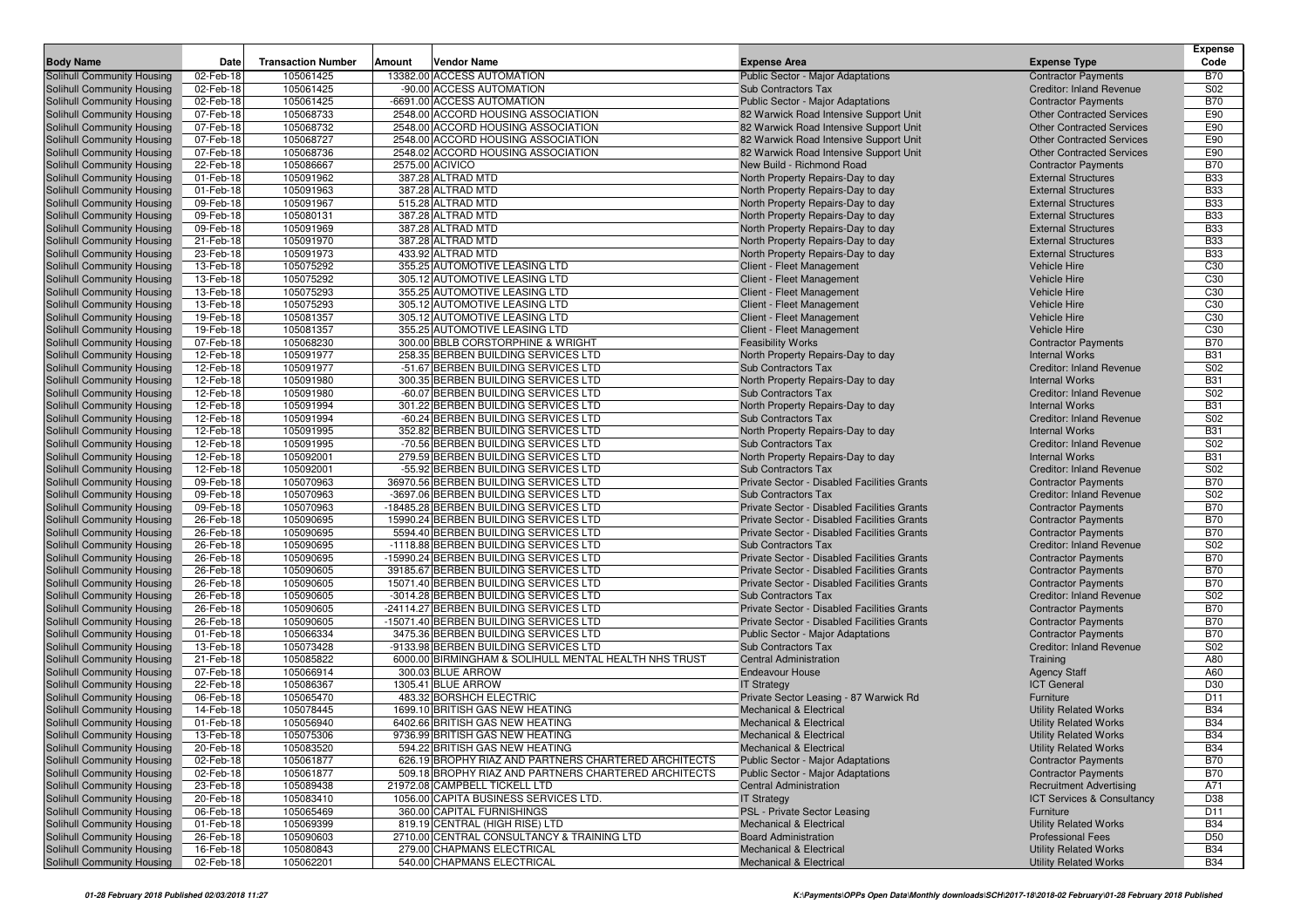|                                                          |                        |                           |        |                                                                                          |                                                                        |                                                              | Expense                            |
|----------------------------------------------------------|------------------------|---------------------------|--------|------------------------------------------------------------------------------------------|------------------------------------------------------------------------|--------------------------------------------------------------|------------------------------------|
| <b>Body Name</b>                                         | <b>Date</b>            | <b>Transaction Number</b> | Amount | Vendor Name                                                                              | <b>Expense Area</b>                                                    | <b>Expense Type</b>                                          | Code                               |
| Solihull Community Housing                               | 02-Feb-18              | 105062202                 |        | -540.00 CHAPMANS ELECTRICAL                                                              | <b>Mechanical &amp; Electrical</b>                                     | <b>Utility Related Works</b>                                 | <b>B34</b>                         |
| Solihull Community Housing                               | 15-Feb-18              | 105080142                 |        | 502.00 CHAPMANS ELECTRICAL                                                               | <b>Mechanical &amp; Electrical</b>                                     | <b>Utility Related Works</b>                                 | <b>B34</b>                         |
| Solihull Community Housing                               | 12-Feb-18              | 105072373                 |        | 1392.30 CHAPMANS ELECTRICAL                                                              | <b>Mechanical &amp; Electrical</b>                                     | <b>Utility Related Works</b>                                 | <b>B34</b>                         |
| Solihull Community Housing                               | 16-Feb-18              | 105080844                 |        | -279.00 CHAPMANS ELECTRICAL                                                              | <b>Mechanical &amp; Electrical</b>                                     | <b>Utility Related Works</b>                                 | <b>B34</b>                         |
| Solihull Community Housing                               | 15-Feb-18              | 105083460                 |        | 241.00 CHAPMANS ELECTRICAL                                                               | <b>Mechanical &amp; Electrical</b>                                     | <b>Utility Related Works</b>                                 | <b>B34</b>                         |
| Solihull Community Housing                               | 16-Feb-18              | 105080639                 |        | 1392.30 CHAPMANS ELECTRICAL                                                              | <b>Mechanical &amp; Electrical</b>                                     | <b>Utility Related Works</b>                                 | <b>B34</b>                         |
| Solihull Community Housing                               | 07-Feb-18              | 105068222                 |        | 1552.00 CHARTER OFFICE EQUIPMENT LTD                                                     | <b>Contact Centre</b>                                                  | Furniture                                                    | D11                                |
| Solihull Community Housing                               | 07-Feb-18              | 105068220                 |        | 297.00 CHARTER OFFICE EQUIPMENT LTD                                                      | Business Support - MST Back Office Support                             | Other Fees & Charges                                         | D <sub>59</sub>                    |
| Solihull Community Housing                               | 16-Feb-18              | 105080638                 |        | 516.00 CHARTER OFFICE EQUIPMENT LTD                                                      | <b>Health &amp; Safety</b>                                             | Furniture                                                    | D11                                |
| Solihull Community Housing                               | 05-Feb-18              | 105064911                 |        | 1300.00 CHELMSLEY & DISTRICT CONSERVATIVE CLUB LTD                                       | Business Support - MST Back Office Support                             | <b>Professional Fees</b>                                     | D <sub>50</sub><br>D <sub>50</sub> |
| Solihull Community Housing                               | 05-Feb-18<br>19-Feb-18 | 105064912<br>105081360    |        | 1300.00 CHELMSLEY & DISTRICT CONSERVATIVE CLUB LTD                                       | Business Support - MST Back Office Support                             | <b>Professional Fees</b>                                     | <b>B13</b>                         |
| Solihull Community Housing<br>Solihull Community Housing | 09-Feb-18              | 105070965                 |        | 884.84 CLEARWATER TECHNOLOGY LTD<br>884.84 CLEARWATER TECHNOLOGY LTD                     | Client ¿ H & S Water Risk<br>Client ¿ H & S Water Risk                 | <b>Water risks</b><br><b>Water risks</b>                     | <b>B13</b>                         |
| Solihull Community Housing                               | 01-Feb-18              | 105066336                 |        | 412.80 CLOSE CIRCUIT SECURITY SERVICES LTD                                               | <b>Mechanical &amp; Electrical</b>                                     | <b>Utility Related Works</b>                                 | <b>B34</b>                         |
| Solihull Community Housing                               | 01-Feb-18              | 105066337                 |        | 412.80 CLOSE CIRCUIT SECURITY SERVICES LTD                                               | <b>Mechanical &amp; Electrical</b>                                     | <b>Utility Related Works</b>                                 | <b>B34</b>                         |
| Solihull Community Housing                               | 01-Feb-18              | 105066338                 |        | 412.80 CLOSE CIRCUIT SECURITY SERVICES LTD                                               | <b>Mechanical &amp; Electrical</b>                                     | <b>Utility Related Works</b>                                 | <b>B34</b>                         |
| Solihull Community Housing                               | 01-Feb-18              | 105066339                 |        | 412.80 CLOSE CIRCUIT SECURITY SERVICES LTD                                               | <b>Mechanical &amp; Electrical</b>                                     | <b>Utility Related Works</b>                                 | <b>B34</b>                         |
| Solihull Community Housing                               | 01-Feb-18              | 105066340                 |        | 412.80 CLOSE CIRCUIT SECURITY SERVICES LTD                                               | <b>Mechanical &amp; Electrical</b>                                     | <b>Utility Related Works</b>                                 | <b>B34</b>                         |
| Solihull Community Housing                               | 01-Feb-18              | 105066341                 |        | 412.80 CLOSE CIRCUIT SECURITY SERVICES LTD                                               | <b>Mechanical &amp; Electrical</b>                                     | <b>Utility Related Works</b>                                 | <b>B34</b>                         |
| Solihull Community Housing                               | 01-Feb-18              | 105066342                 |        | 412.80 CLOSE CIRCUIT SECURITY SERVICES LTD                                               | <b>Mechanical &amp; Electrical</b>                                     | <b>Utility Related Works</b>                                 | <b>B34</b>                         |
| Solihull Community Housing                               | 01-Feb-18              | 105066343                 |        | 412.80 CLOSE CIRCUIT SECURITY SERVICES LTD                                               | <b>Mechanical &amp; Electrical</b>                                     | <b>Utility Related Works</b>                                 | <b>B34</b>                         |
| Solihull Community Housing                               | 01-Feb-18              | 105066344                 |        | 412.80 CLOSE CIRCUIT SECURITY SERVICES LTD                                               | <b>Mechanical &amp; Electrical</b>                                     | <b>Utility Related Works</b>                                 | <b>B34</b>                         |
| Solihull Community Housing                               | 01-Feb-18              | 105066345                 |        | 412.80 CLOSE CIRCUIT SECURITY SERVICES LTD                                               | <b>Mechanical &amp; Electrical</b>                                     | <b>Utility Related Works</b>                                 | <b>B34</b>                         |
| Solihull Community Housing                               | 01-Feb-18              | 105066346                 |        | 412.80 CLOSE CIRCUIT SECURITY SERVICES LTD                                               | <b>Mechanical &amp; Electrical</b>                                     | <b>Utility Related Works</b>                                 | <b>B34</b>                         |
| Solihull Community Housing                               | 01-Feb-18              | 105066347                 |        | 412.80 CLOSE CIRCUIT SECURITY SERVICES LTD                                               | Mechanical & Electrical                                                | <b>Utility Related Works</b>                                 | <b>B34</b>                         |
| Solihull Community Housing                               | 01-Feb-18              | 105066348                 |        | 412.80 CLOSE CIRCUIT SECURITY SERVICES LTD                                               | Mechanical & Electrical                                                | <b>Utility Related Works</b>                                 | <b>B34</b>                         |
| Solihull Community Housing                               | 01-Feb-18              | 105066349                 |        | 412.80 CLOSE CIRCUIT SECURITY SERVICES LTD                                               | Mechanical & Electrical                                                | <b>Utility Related Works</b>                                 | <b>B34</b>                         |
| Solihull Community Housing                               | 01-Feb-18              | 105066350                 |        | 412.80 CLOSE CIRCUIT SECURITY SERVICES LTD                                               | Mechanical & Electrical                                                | <b>Utility Related Works</b>                                 | <b>B34</b>                         |
| Solihull Community Housing                               | 01-Feb-18              | 105066351                 |        | 412.80 CLOSE CIRCUIT SECURITY SERVICES LTD                                               | <b>Mechanical &amp; Electrical</b>                                     | <b>Utility Related Works</b>                                 | <b>B34</b>                         |
| Solihull Community Housing                               | 01-Feb-18              | 105066352                 |        | 412.80 CLOSE CIRCUIT SECURITY SERVICES LTD                                               | Mechanical & Electrical                                                | <b>Utility Related Works</b>                                 | <b>B34</b>                         |
| Solihull Community Housing                               | 01-Feb-18              | 105066353                 |        | 412.80 CLOSE CIRCUIT SECURITY SERVICES LTD                                               | <b>Mechanical &amp; Electrical</b>                                     | <b>Utility Related Works</b>                                 | <b>B34</b>                         |
| Solihull Community Housing                               | 01-Feb-18              | 105066354                 |        | 3920.70 CLOSE CIRCUIT SECURITY SERVICES LTD                                              | <b>Mechanical &amp; Electrical</b>                                     | <b>Utility Related Works</b>                                 | <b>B34</b>                         |
| Solihull Community Housing                               | 01-Feb-18              | 105066355                 |        | 412.80 CLOSE CIRCUIT SECURITY SERVICES LTD                                               | <b>Mechanical &amp; Electrical</b>                                     | <b>Utility Related Works</b>                                 | <b>B34</b>                         |
| Solihull Community Housing                               | 01-Feb-18              | 105066356                 |        | 412.80 CLOSE CIRCUIT SECURITY SERVICES LTD                                               | <b>Mechanical &amp; Electrical</b>                                     | <b>Utility Related Works</b>                                 | <b>B34</b>                         |
| Solihull Community Housing                               | 01-Feb-18              | 105066357                 |        | 412.80 CLOSE CIRCUIT SECURITY SERVICES LTD                                               | Mechanical & Electrical                                                | <b>Utility Related Works</b>                                 | <b>B34</b>                         |
| Solihull Community Housing                               | 01-Feb-18              | 105066358                 |        | 412.80 CLOSE CIRCUIT SECURITY SERVICES LTD                                               | <b>Mechanical &amp; Electrical</b>                                     | <b>Utility Related Works</b>                                 | <b>B34</b>                         |
| Solihull Community Housing                               | 01-Feb-18              | 105066359                 |        | 412.80 CLOSE CIRCUIT SECURITY SERVICES LTD<br>412.80 CLOSE CIRCUIT SECURITY SERVICES LTD | <b>Mechanical &amp; Electrical</b>                                     | <b>Utility Related Works</b>                                 | <b>B34</b><br><b>B34</b>           |
| Solihull Community Housing<br>Solihull Community Housing | 01-Feb-18<br>01-Feb-18 | 105066360<br>105066361    |        | 412.80 CLOSE CIRCUIT SECURITY SERVICES LTD                                               | <b>Mechanical &amp; Electrical</b><br>Mechanical & Electrical          | <b>Utility Related Works</b><br><b>Utility Related Works</b> | <b>B34</b>                         |
| Solihull Community Housing                               | 01-Feb-18              | 105066362                 |        | 412.80 CLOSE CIRCUIT SECURITY SERVICES LTD                                               | <b>Mechanical &amp; Electrical</b>                                     | <b>Utility Related Works</b>                                 | <b>B34</b>                         |
| Solihull Community Housing                               | 01-Feb-18              | 105066363                 |        | 412.80 CLOSE CIRCUIT SECURITY SERVICES LTD                                               | Mechanical & Electrical                                                | <b>Utility Related Works</b>                                 | <b>B34</b>                         |
| Solihull Community Housing                               | 01-Feb-18              | 105066364                 |        | 412.80 CLOSE CIRCUIT SECURITY SERVICES LTD                                               | <b>Mechanical &amp; Electrical</b>                                     | <b>Utility Related Works</b>                                 | <b>B34</b>                         |
| Solihull Community Housing                               | 01-Feb-18              | 105066365                 |        | 412.80 CLOSE CIRCUIT SECURITY SERVICES LTD                                               | <b>Mechanical &amp; Electrical</b>                                     | <b>Utility Related Works</b>                                 | <b>B34</b>                         |
| Solihull Community Housing                               | 01-Feb-18              | 105066366                 |        | 412.80 CLOSE CIRCUIT SECURITY SERVICES LTD                                               | Mechanical & Electrical                                                | <b>Utility Related Works</b>                                 | <b>B34</b>                         |
| Solihull Community Housing                               | 01-Feb-18              | 105066367                 |        | 412.80 CLOSE CIRCUIT SECURITY SERVICES LTD                                               | <b>Mechanical &amp; Electrical</b>                                     | <b>Utility Related Works</b>                                 | <b>B34</b>                         |
| Solihull Community Housing                               | 01-Feb-18              | 105066368                 |        | 412.80 CLOSE CIRCUIT SECURITY SERVICES LTD                                               | <b>Mechanical &amp; Electrical</b>                                     | <b>Utility Related Works</b>                                 | <b>B34</b>                         |
| Solihull Community Housing                               | 06-Feb-18              | 105065397                 |        | 601.62 DANIEL OWEN LTD                                                                   | North Property Repairs-Day to day                                      | <b>Agency Staff</b>                                          | A60                                |
| Solihull Community Housing                               | 13-Feb-18              | 105075308                 |        | 1230.62 DANIEL OWEN LTD                                                                  | North Property Repairs-Day to day                                      | <b>Agency Staff</b>                                          | A60                                |
| Solihull Community Housing                               | 20-Feb-18              | 105083412                 |        | 1230.62 DANIEL OWEN LTD                                                                  | North Property Repairs-Day to day                                      | <b>Agency Staff</b>                                          | A60                                |
| Solihull Community Housing                               | 27-Feb-18              | 105091363                 |        | 1230.62 DANIEL OWEN LTD                                                                  | North Property Repairs-Day to day                                      | <b>Agency Staff</b>                                          | A60                                |
| Solihull Community Housing                               | 01-Feb-18              | 105079998                 |        | 135.00 DMW ENVIRONMENTAL                                                                 | Kitchens                                                               | <b>Contractor Payments</b>                                   | <b>B70</b>                         |
| Solihull Community Housing                               | 01-Feb-18              | 105079998                 |        | 135.00 DMW ENVIRONMENTAL                                                                 | Kitchens                                                               | <b>Contractor Payments</b>                                   | <b>B70</b>                         |
| Solihull Community Housing                               | 01-Feb-18              | 105079998                 |        | 135.00 DMW ENVIRONMENTAL                                                                 | Kitchens                                                               | <b>Contractor Payments</b>                                   | <b>B70</b>                         |
| Solihull Community Housing                               | 01-Feb-18              | 105079998                 |        | 85.00 DMW ENVIRONMENTAL                                                                  | Kitchens                                                               | <b>Contractor Payments</b>                                   | <b>B70</b>                         |
| Solihull Community Housing                               | 01-Feb-18              | 105079998                 |        | 85.00 DMW ENVIRONMENTAL                                                                  | Kitchens                                                               | <b>Contractor Payments</b>                                   | <b>B70</b>                         |
| Solihull Community Housing                               | 01-Feb-18              | 105079998                 |        | 85.00 DMW ENVIRONMENTAL                                                                  | Kitchens                                                               | <b>Contractor Payments</b>                                   | <b>B70</b>                         |
| Solihull Community Housing                               | 01-Feb-18              | 105079998                 |        | 85.00 DMW ENVIRONMENTAL                                                                  | Kitchens                                                               | <b>Contractor Payments</b>                                   | <b>B70</b>                         |
| Solihull Community Housing                               | 01-Feb-18              | 105079998                 |        | 135.00 DMW ENVIRONMENTAL                                                                 | Kitchens                                                               | <b>Contractor Payments</b>                                   | <b>B70</b>                         |
| Solihull Community Housing                               | 01-Feb-18              | 105079999                 |        | 95.00 DMW ENVIRONMENTAL                                                                  | North Property Repairs-Day to day                                      | <b>Internal Works</b>                                        | <b>B31</b>                         |
| Solihull Community Housing<br>Solihull Community Housing | 01-Feb-18              | 105079999                 |        | 95.00 DMW ENVIRONMENTAL                                                                  | North Property Repairs-Day to day                                      | <b>Internal Works</b>                                        | <b>B31</b>                         |
|                                                          | 01-Feb-18              | 105079999                 |        | 95.00 DMW ENVIRONMENTAL<br>95.00 DMW ENVIRONMENTAL                                       | North Property Repairs-Day to day                                      | <b>Internal Works</b>                                        | <b>B31</b>                         |
| Solihull Community Housing                               | 01-Feb-18              | 105079999                 |        |                                                                                          | North Property Repairs-Day to day<br>North Property Repairs-Day to day | <b>Internal Works</b>                                        | <b>B31</b>                         |
| Solihull Community Housing                               | 01-Feb-18              | 105079999                 |        | 95.00 DMW ENVIRONMENTAL                                                                  |                                                                        | <b>Internal Works</b>                                        | <b>B31</b>                         |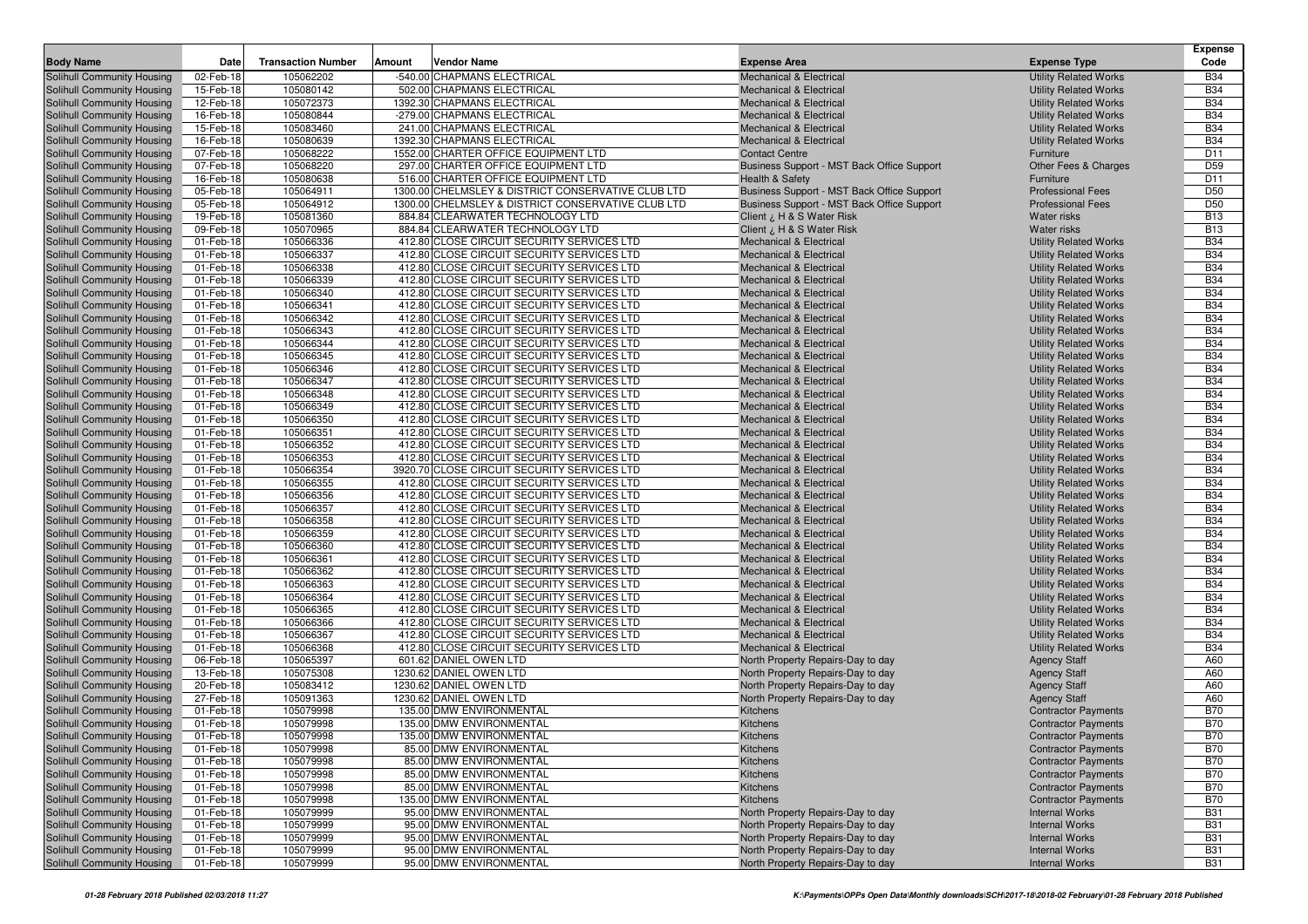|                                                          |                        |                           |        |                                                    |                                                                        |                                                | <b>Expense</b>           |
|----------------------------------------------------------|------------------------|---------------------------|--------|----------------------------------------------------|------------------------------------------------------------------------|------------------------------------------------|--------------------------|
| <b>Body Name</b>                                         | Date                   | <b>Transaction Number</b> | Amount | Vendor Name                                        | <b>Expense Area</b>                                                    | <b>Expense Type</b>                            | Code                     |
| Solihull Community Housing                               | 01-Feb-18              | 105079999                 |        | 45.00 DMW ENVIRONMENTAL                            | North Property Repairs-Day to day                                      | <b>Internal Works</b>                          | <b>B31</b>               |
| Solihull Community Housing                               | 01-Feb-18              | 105079999                 |        | 95.00 DMW ENVIRONMENTAL                            | North Property Repairs-Day to day                                      | <b>Internal Works</b>                          | <b>B31</b>               |
| Solihull Community Housing                               | 01-Feb-18              | 105079999                 |        | 95.00 DMW ENVIRONMENTAL                            | North Property Repairs-Day to day                                      | <b>Internal Works</b>                          | <b>B31</b>               |
| Solihull Community Housing                               | 01-Feb-18              | 105079999                 |        | 95.00 DMW ENVIRONMENTAL                            | North Property Repairs-Day to day                                      | <b>Internal Works</b>                          | <b>B31</b>               |
| Solihull Community Housing                               | 01-Feb-18              | 105079999                 |        | 95.00 DMW ENVIRONMENTAL                            | North Property Repairs-Day to day                                      | <b>Internal Works</b>                          | <b>B31</b>               |
| Solihull Community Housing                               | 01-Feb-18              | 105079999                 |        | 95.00 DMW ENVIRONMENTAL                            | North Property Repairs-Day to day                                      | <b>Internal Works</b>                          | <b>B31</b>               |
| Solihull Community Housing                               | 01-Feb-18              | 105079999                 |        | 95.00 DMW ENVIRONMENTAL                            | North Property Repairs-Day to day                                      | <b>Internal Works</b>                          | <b>B31</b>               |
| Solihull Community Housing                               | 01-Feb-18              | 105079999                 |        | 95.00 DMW ENVIRONMENTAL<br>50.00 DMW ENVIRONMENTAL | North Property Repairs-Day to day                                      | <b>Internal Works</b>                          | <b>B31</b><br><b>B31</b> |
| Solihull Community Housing                               | 01-Feb-18              | 105079999<br>105080000    |        | 95.00 DMW ENVIRONMENTAL                            | North Property Repairs-Day to day                                      | <b>Internal Works</b>                          | <b>B31</b>               |
| Solihull Community Housing                               | 01-Feb-18              |                           |        | 95.00 DMW ENVIRONMENTAL                            | North Property Repairs-Day to day                                      | <b>Internal Works</b>                          | <b>B31</b>               |
| Solihull Community Housing                               | 01-Feb-18              | 105080000<br>105080000    |        | 95.00 DMW ENVIRONMENTAL                            | North Property Repairs-Day to day                                      | <b>Internal Works</b><br><b>Internal Works</b> | <b>B31</b>               |
| Solihull Community Housing<br>Solihull Community Housing | 01-Feb-18<br>01-Feb-18 | 105080000                 |        | 95.00 DMW ENVIRONMENTAL                            | North Property Repairs-Day to day<br>North Property Repairs-Day to day | <b>Internal Works</b>                          | <b>B31</b>               |
| Solihull Community Housing                               | 01-Feb-18              | 105080000                 |        | 95.00 DMW ENVIRONMENTAL                            | North Property Repairs-Day to day                                      | <b>Internal Works</b>                          | <b>B31</b>               |
| Solihull Community Housing                               | 01-Feb-18              | 105080000                 |        | 95.00 DMW ENVIRONMENTAL                            | North Property Repairs-Day to day                                      | <b>Internal Works</b>                          | <b>B31</b>               |
| Solihull Community Housing                               | 01-Feb-18              | 105080000                 |        | 135.00 DMW ENVIRONMENTAL                           | North Property Repairs-Day to day                                      | <b>Internal Works</b>                          | <b>B31</b>               |
| Solihull Community Housing                               | 01-Feb-18              | 105080000                 |        | 95.00 DMW ENVIRONMENTAL                            | North Property Repairs-Day to day                                      | <b>Internal Works</b>                          | <b>B31</b>               |
| Solihull Community Housing                               | 01-Feb-18              | 105080000                 |        | 95.00 DMW ENVIRONMENTAL                            | North Property Repairs-Day to day                                      | <b>Internal Works</b>                          | <b>B31</b>               |
| Solihull Community Housing                               | 01-Feb-18              | 105080000                 |        | 95.00 DMW ENVIRONMENTAL                            | North Property Repairs-Day to day                                      | <b>Internal Works</b>                          | <b>B31</b>               |
| Solihull Community Housing                               | 01-Feb-18              | 105080000                 |        | 95.00 DMW ENVIRONMENTAL                            | North Property Repairs-Day to day                                      | <b>Internal Works</b>                          | <b>B31</b>               |
| Solihull Community Housing                               | 01-Feb-18              | 105080000                 |        | 95.00 DMW ENVIRONMENTAL                            | North Property Repairs-Day to day                                      | <b>Internal Works</b>                          | <b>B31</b>               |
| Solihull Community Housing                               | 01-Feb-18              | 105080000                 |        | 95.00 DMW ENVIRONMENTAL                            | North Property Repairs-Day to day                                      | <b>Internal Works</b>                          | <b>B31</b>               |
| Solihull Community Housing                               | 01-Feb-18              | 105080000                 |        | 95.00 DMW ENVIRONMENTAL                            | North Property Repairs-Day to day                                      | <b>Internal Works</b>                          | <b>B31</b>               |
| Solihull Community Housing                               | 01-Feb-18              | 105080000                 |        | 95.00 DMW ENVIRONMENTAL                            | North Property Repairs-Day to day                                      | <b>Internal Works</b>                          | <b>B31</b>               |
| Solihull Community Housing                               | 01-Feb-18              | 105080000                 |        | 95.00 DMW ENVIRONMENTAL                            | North Property Repairs-Day to day                                      | <b>Internal Works</b>                          | <b>B31</b>               |
| Solihull Community Housing                               | 01-Feb-18              | 105080000                 |        | 95.00 DMW ENVIRONMENTAL                            | North Property Repairs-Day to day                                      | <b>Internal Works</b>                          | <b>B31</b>               |
| Solihull Community Housing                               | 01-Feb-18              | 105080000                 |        | 95.00 DMW ENVIRONMENTAL                            | North Property Repairs-Day to day                                      | <b>Internal Works</b>                          | <b>B31</b>               |
| Solihull Community Housing                               | 01-Feb-18              | 105080000                 |        | 95.00 DMW ENVIRONMENTAL                            | North Property Repairs-Day to day                                      | <b>Internal Works</b>                          | <b>B31</b>               |
| Solihull Community Housing                               | 01-Feb-18              | 105080000                 |        | 95.00 DMW ENVIRONMENTAL                            | North Property Repairs-Day to day                                      | <b>Internal Works</b>                          | <b>B31</b>               |
| Solihull Community Housing                               | 01-Feb-18              | 105080000                 |        | 135.00 DMW ENVIRONMENTAL                           | North Property Repairs-Day to day                                      | <b>Internal Works</b>                          | <b>B31</b>               |
| Solihull Community Housing                               | 01-Feb-18              | 105080000                 |        | 95.00 DMW ENVIRONMENTAL                            | North Property Repairs-Day to day                                      | <b>Internal Works</b>                          | <b>B31</b>               |
| Solihull Community Housing                               | 01-Feb-18              | 105080000                 |        | 95.00 DMW ENVIRONMENTAL                            | North Property Repairs-Day to day                                      | <b>Internal Works</b>                          | <b>B31</b>               |
| Solihull Community Housing                               | 01-Feb-18              | 105080000                 |        | 95.00 DMW ENVIRONMENTAL                            | North Property Repairs-Day to day                                      | <b>Internal Works</b>                          | <b>B31</b>               |
| Solihull Community Housing                               | 01-Feb-18              | 105080000                 |        | 95.00 DMW ENVIRONMENTAL                            | North Property Repairs-Day to day                                      | <b>Internal Works</b>                          | <b>B31</b>               |
| Solihull Community Housing                               | 01-Feb-18              | 105080000                 |        | 95.00 DMW ENVIRONMENTAL                            | North Property Repairs-Day to day                                      | <b>Internal Works</b>                          | <b>B31</b>               |
| Solihull Community Housing                               | 01-Feb-18              | 105080000                 |        | 95.00 DMW ENVIRONMENTAL                            | North Property Repairs-Day to day                                      | <b>Internal Works</b>                          | <b>B31</b>               |
| Solihull Community Housing                               | 01-Feb-18              | 105080000                 |        | 95.00 DMW ENVIRONMENTAL                            | North Property Repairs-Day to day                                      | <b>Internal Works</b>                          | <b>B31</b>               |
| Solihull Community Housing                               | 01-Feb-18              | 105080000                 |        | 95.00 DMW ENVIRONMENTAL                            | North Property Repairs-Day to day                                      | <b>Internal Works</b>                          | <b>B31</b>               |
| Solihull Community Housing                               | 01-Feb-18              | 105080000                 |        | 95.00 DMW ENVIRONMENTAL                            | North Property Repairs-Day to day                                      | <b>Internal Works</b>                          | <b>B31</b>               |
| Solihull Community Housing                               | 01-Feb-18              | 105080000<br>105080000    |        | 95.00 DMW ENVIRONMENTAL<br>95.00 DMW ENVIRONMENTAL | North Property Repairs-Day to day                                      | <b>Internal Works</b>                          | <b>B31</b><br><b>B31</b> |
| Solihull Community Housing                               | 01-Feb-18<br>01-Feb-18 |                           |        | 95.00 DMW ENVIRONMENTAL                            | North Property Repairs-Day to day                                      | <b>Internal Works</b><br><b>Internal Works</b> | <b>B31</b>               |
| Solihull Community Housing<br>Solihull Community Housing | 01-Feb-18              | 105080000<br>105080000    |        | 95.00 DMW ENVIRONMENTAL                            | North Property Repairs-Day to day<br>North Property Repairs-Day to day | <b>Internal Works</b>                          | <b>B31</b>               |
| Solihull Community Housing                               | 01-Feb-18              | 105080000                 |        | 95.00 DMW ENVIRONMENTAL                            | North Property Repairs-Day to day                                      | <b>Internal Works</b>                          | <b>B31</b>               |
| Solihull Community Housing                               | 01-Feb-18              | 105080000                 |        | 95.00 DMW ENVIRONMENTAL                            | North Property Repairs-Day to day                                      | <b>Internal Works</b>                          | <b>B31</b>               |
| Solihull Community Housing                               | 01-Feb-18              | 105080000                 |        | 95.00 DMW ENVIRONMENTAL                            | North Property Repairs-Day to day                                      | <b>Internal Works</b>                          | <b>B31</b>               |
| Solihull Community Housing                               | 01-Feb-18              | 105080000                 |        | 95.00 DMW ENVIRONMENTAL                            | North Property Repairs-Day to day                                      | <b>Internal Works</b>                          | <b>B31</b>               |
| Solihull Community Housing                               | 01-Feb-18              | 105080000                 |        | 135.00 DMW ENVIRONMENTAL                           | North Property Repairs-Day to day                                      | <b>Internal Works</b>                          | <b>B31</b>               |
| Solihull Community Housing                               | 01-Feb-18              | 105080000                 |        | 95.00 DMW ENVIRONMENTAL                            | North Property Repairs-Day to day                                      | <b>Internal Works</b>                          | <b>B31</b>               |
| <b>Solihull Community Housing</b>                        | 01-Feb-18              | 105080000                 |        | 95.00 DMW ENVIRONMENTAL                            | North Property Repairs-Day to day                                      | <b>Internal Works</b>                          | <b>B31</b>               |
| Solihull Community Housing                               | 01-Feb-18              | 105080000                 |        | 95.00 DMW ENVIRONMENTAL                            | North Property Repairs-Day to day                                      | <b>Internal Works</b>                          | <b>B31</b>               |
| Solihull Community Housing                               | 01-Feb-18              | 105080000                 |        | 95.00 DMW ENVIRONMENTAL                            | North Property Repairs-Day to day                                      | <b>Internal Works</b>                          | <b>B31</b>               |
| Solihull Community Housing                               | 01-Feb-18              | 105080000                 |        | 95.00 DMW ENVIRONMENTAL                            | North Property Repairs-Day to day                                      | <b>Internal Works</b>                          | <b>B31</b>               |
| Solihull Community Housing                               | 01-Feb-18              | 105080000                 |        | 95.00 DMW ENVIRONMENTAL                            | North Property Repairs-Day to day                                      | <b>Internal Works</b>                          | <b>B31</b>               |
| Solihull Community Housing                               | 01-Feb-18              | 105080000                 |        | 135.00 DMW ENVIRONMENTAL                           | North Property Repairs-Day to day                                      | <b>Internal Works</b>                          | <b>B31</b>               |
| Solihull Community Housing                               | 01-Feb-18              | 105080000                 |        | 95.00 DMW ENVIRONMENTAL                            | North Property Repairs-Day to day                                      | <b>Internal Works</b>                          | <b>B31</b>               |
| Solihull Community Housing                               | 01-Feb-18              | 105080000                 |        | 95.00 DMW ENVIRONMENTAL                            | North Property Repairs-Day to day                                      | <b>Internal Works</b>                          | <b>B31</b>               |
| Solihull Community Housing                               | 01-Feb-18              | 105080001                 |        | 225.00 DMW ENVIRONMENTAL                           | <b>MST</b> -Structural Works                                           | <b>Contractor Payments</b>                     | <b>B70</b>               |
| Solihull Community Housing                               | 01-Feb-18              | 105080001                 |        | 225.00 DMW ENVIRONMENTAL                           | Gas Warm Air/B'boiler/Storage Heater                                   | <b>Contractor Payments</b>                     | <b>B70</b>               |
| Solihull Community Housing                               | 01-Feb-18              | 105080002                 |        | 85.00 DMW ENVIRONMENTAL                            | <b>Adaptations Major</b>                                               | <b>Internal Works</b>                          | <b>B31</b>               |
| Solihull Community Housing                               | 01-Feb-18              | 105080002                 |        | 85.00 DMW ENVIRONMENTAL                            | <b>Adaptations Major</b>                                               | <b>Internal Works</b>                          | <b>B31</b>               |
| Solihull Community Housing                               | 01-Feb-18              | 105080002                 |        | 135.00 DMW ENVIRONMENTAL                           | <b>Adaptations Major</b>                                               | <b>Internal Works</b>                          | <b>B31</b>               |
| Solihull Community Housing                               | 01-Feb-18              | 105080002                 |        | 85.00 DMW ENVIRONMENTAL                            | <b>Adaptations Major</b>                                               | <b>Internal Works</b>                          | <b>B31</b>               |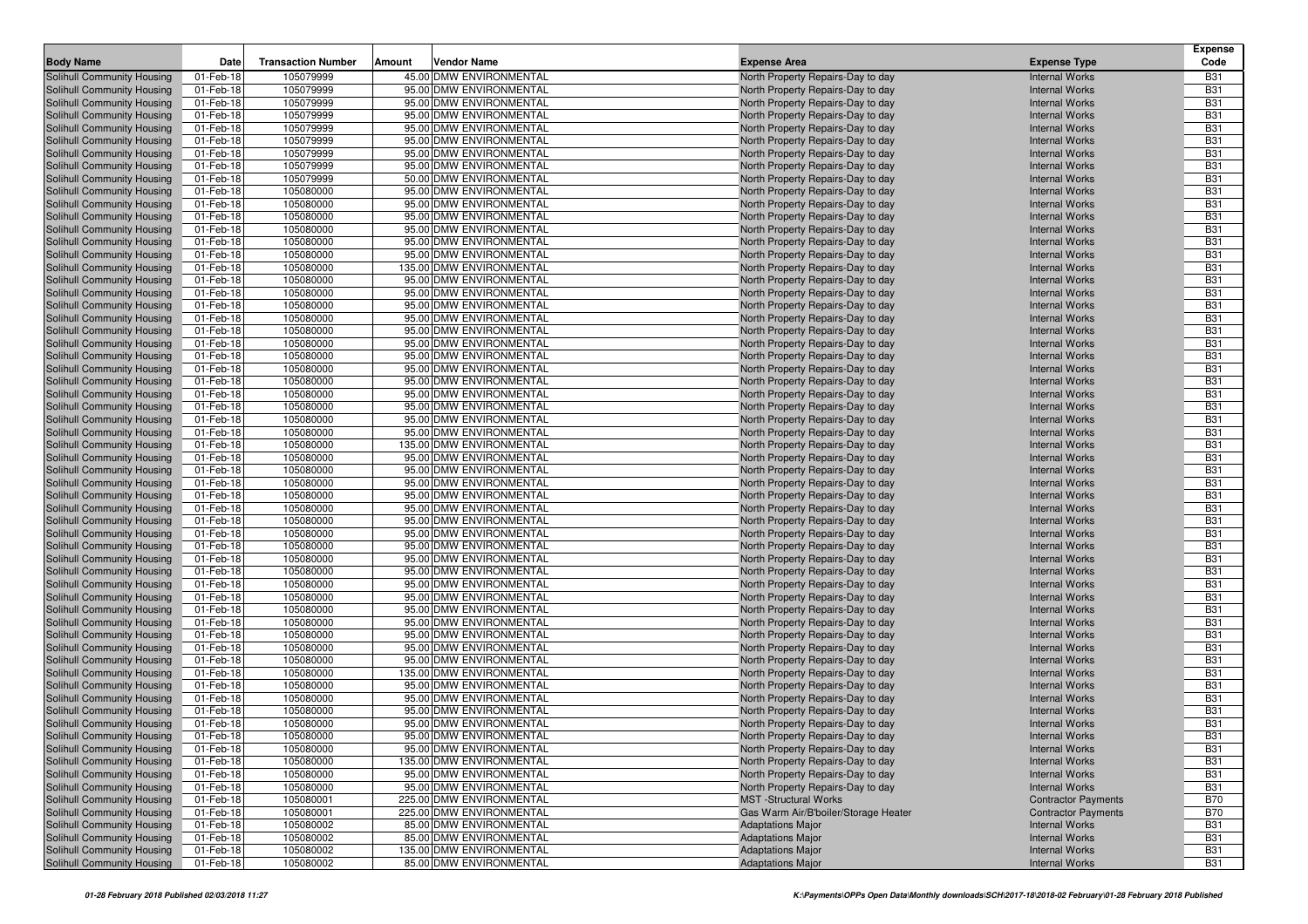|                                                          |                        |                           |                                          |                                                                              |                                                            | <b>Expense</b>           |
|----------------------------------------------------------|------------------------|---------------------------|------------------------------------------|------------------------------------------------------------------------------|------------------------------------------------------------|--------------------------|
| <b>Body Name</b>                                         | Date                   | <b>Transaction Number</b> | Amount<br>Vendor Name                    | <b>Expense Area</b>                                                          | <b>Expense Type</b>                                        | Code                     |
| Solihull Community Housing                               | 01-Feb-18              | 105080002                 | 85.00 DMW ENVIRONMENTAL                  | <b>Adaptations Major</b>                                                     | <b>Internal Works</b>                                      | <b>B31</b>               |
| Solihull Community Housing                               | 01-Feb-18              | 105080002                 | 135.00 DMW ENVIRONMENTAL                 | <b>Adaptations Major</b>                                                     | <b>Internal Works</b>                                      | <b>B31</b>               |
| Solihull Community Housing                               | 01-Feb-18              | 105080002                 | 85.00 DMW ENVIRONMENTAL                  | <b>Adaptations Major</b>                                                     | <b>Internal Works</b>                                      | <b>B31</b>               |
| Solihull Community Housing                               | 01-Feb-18              | 105080002                 | 85.00 DMW ENVIRONMENTAL                  | <b>Adaptations Major</b>                                                     | <b>Internal Works</b>                                      | <b>B31</b>               |
| Solihull Community Housing                               | 01-Feb-18              | 105080002                 | 85.00 DMW ENVIRONMENTAL                  | <b>Adaptations Major</b>                                                     | <b>Internal Works</b>                                      | <b>B31</b>               |
| Solihull Community Housing                               | 01-Feb-18              | 105060651                 | 287.26 DODD GROUP                        | <b>Electrical Improvement Works</b>                                          | <b>Contractor Payments</b>                                 | <b>B70</b>               |
| Solihull Community Housing                               | 08-Feb-18              | 105071079                 | 328.12 DODD GROUP                        | <b>Mechanical &amp; Electrical</b>                                           | <b>Utility Related Works</b>                               | <b>B34</b>               |
| Solihull Community Housing                               | 08-Feb-18              | 105081493                 | 515.20 DODD GROUP                        | North Property Repairs-Voids                                                 | Voids                                                      | <b>B38</b>               |
| Solihull Community Housing                               | 08-Feb-18              | 105081494                 | 3085.60 DODD GROUP                       | Gas Warm Air/B'boiler/Storage Heater                                         | <b>Contractor Payments</b>                                 | <b>B70</b><br><b>B70</b> |
| Solihull Community Housing<br>Solihull Community Housing | 08-Feb-18<br>08-Feb-18 | 105081495<br>105081496    | 1818.59 DODD GROUP<br>3085.60 DODD GROUP | Gas Warm Air/B'boiler/Storage Heater<br>Gas Warm Air/B'boiler/Storage Heater | <b>Contractor Payments</b><br><b>Contractor Payments</b>   | <b>B70</b>               |
| Solihull Community Housing                               | 08-Feb-18              | 105081497                 | 3085.60 DODD GROUP                       | Gas Warm Air/B'boiler/Storage Heater                                         | <b>Contractor Payments</b>                                 | <b>B70</b>               |
| Solihull Community Housing                               | 08-Feb-18              | 105081498                 | 3085.60 DODD GROUP                       | Gas Warm Air/B'boiler/Storage Heater                                         | <b>Contractor Payments</b>                                 | <b>B70</b>               |
| Solihull Community Housing                               | 08-Feb-18              | 105081499                 | 3085.60 DODD GROUP                       | Gas Warm Air/B'boiler/Storage Heater                                         | <b>Contractor Payments</b>                                 | <b>B70</b>               |
| Solihull Community Housing                               | 08-Feb-18              | 105081500                 | 3085.60 DODD GROUP                       | Gas Warm Air/B'boiler/Storage Heater                                         | <b>Contractor Payments</b>                                 | <b>B70</b>               |
| Solihull Community Housing                               | 08-Feb-18              | 105081501                 | 1818.59 DODD GROUP                       | Gas Warm Air/B'boiler/Storage Heater                                         | <b>Contractor Payments</b>                                 | <b>B70</b>               |
| Solihull Community Housing                               | 08-Feb-18              | 105081502                 | 3085.60 DODD GROUP                       | Gas Warm Air/B'boiler/Storage Heater                                         | <b>Contractor Payments</b>                                 | <b>B70</b>               |
| Solihull Community Housing                               | 08-Feb-18              | 105081503                 | 3085.60 DODD GROUP                       | Gas Warm Air/B'boiler/Storage Heater                                         | <b>Contractor Payments</b>                                 | <b>B70</b>               |
| Solihull Community Housing                               | 08-Feb-18              | 105081504                 | 3085.60 DODD GROUP                       | Gas Warm Air/B'boiler/Storage Heater                                         | <b>Contractor Payments</b>                                 | <b>B70</b>               |
| Solihull Community Housing                               | 20-Feb-18              | 105089491                 | 406.51 DODD GROUP                        | <b>Mechanical &amp; Electrical</b>                                           | <b>Utility Related Works</b>                               | <b>B34</b>               |
| Solihull Community Housing                               | 20-Feb-18              | 105089502                 | 329.38 DODD GROUP                        | <b>Mechanical &amp; Electrical</b>                                           | <b>Utility Related Works</b>                               | <b>B34</b>               |
| Solihull Community Housing                               | 20-Feb-18              | 105089503                 | 234.78 DODD GROUP                        | <b>Mechanical &amp; Electrical</b>                                           | <b>Utility Related Works</b>                               | <b>B34</b>               |
| Solihull Community Housing                               | 20-Feb-18              | 105089504                 | 380.73 DODD GROUP                        | <b>Mechanical &amp; Electrical</b>                                           | <b>Utility Related Works</b>                               | <b>B34</b>               |
| Solihull Community Housing                               | 20-Feb-18              | 105089506                 | 332.96 DODD GROUP                        | <b>Mechanical &amp; Electrical</b>                                           | <b>Utility Related Works</b>                               | <b>B34</b>               |
| Solihull Community Housing                               | 20-Feb-18              | 105089511                 | 281.92 DODD GROUP                        | <b>Mechanical &amp; Electrical</b>                                           | <b>Utility Related Works</b>                               | <b>B34</b>               |
| Solihull Community Housing                               | 20-Feb-18              | 105089513                 | 255.80 DODD GROUP                        | <b>Mechanical &amp; Electrical</b>                                           | <b>Utility Related Works</b>                               | <b>B34</b>               |
| Solihull Community Housing                               | 20-Feb-18              | 105089514                 | 226.24 DODD GROUP                        | <b>Mechanical &amp; Electrical</b>                                           | <b>Utility Related Works</b>                               | <b>B34</b>               |
| Solihull Community Housing                               | 20-Feb-18              | 105089515                 | 278.90 DODD GROUP<br>248.77 DODD GROUP   | <b>Mechanical &amp; Electrical</b>                                           | <b>Utility Related Works</b>                               | <b>B34</b><br><b>B34</b> |
| Solihull Community Housing<br>Solihull Community Housing | 20-Feb-18<br>20-Feb-18 | 105089516<br>105089517    | 549.55 DODD GROUP                        | <b>Mechanical &amp; Electrical</b><br>Kitchens                               | <b>Utility Related Works</b><br><b>Contractor Payments</b> | <b>B70</b>               |
| Solihull Community Housing                               | 20-Feb-18              | 105089518                 | 523.64 DODD GROUP                        | Kitchens                                                                     | <b>Contractor Payments</b>                                 | <b>B70</b>               |
| Solihull Community Housing                               | 20-Feb-18              | 105089526                 | 601.56 DODD GROUP                        | <b>Mechanical &amp; Electrical</b>                                           | <b>Utility Related Works</b>                               | <b>B34</b>               |
| Solihull Community Housing                               | 20-Feb-18              | 105089550                 | 342.36 DODD GROUP                        | <b>Mechanical &amp; Electrical</b>                                           | <b>Utility Related Works</b>                               | <b>B34</b>               |
| Solihull Community Housing                               | 20-Feb-18              | 105089554                 | 324.38 DODD GROUP                        | North Property Repairs-Voids                                                 | Voids                                                      | <b>B38</b>               |
| Solihull Community Housing                               | 20-Feb-18              | 105089556                 | 596.68 DODD GROUP                        | North Property Repairs-Voids                                                 | Voids                                                      | <b>B38</b>               |
| Solihull Community Housing                               | 20-Feb-18              | 105089558                 | 891.87 DODD GROUP                        | North Property Repairs-Voids                                                 | Voids                                                      | <b>B38</b>               |
| Solihull Community Housing                               | 20-Feb-18              | 105089559                 | 210.06 DODD GROUP                        | <b>Mechanical &amp; Electrical</b>                                           | <b>Utility Related Works</b>                               | <b>B34</b>               |
| Solihull Community Housing                               | 20-Feb-18              | 105089566                 | 237.09 DODD GROUP                        | North Property Repairs-Voids                                                 | Voids                                                      | <b>B38</b>               |
| Solihull Community Housing                               | 20-Feb-18              | 105089569                 | 529.69 DODD GROUP                        | North Property Repairs-Voids                                                 | Voids                                                      | <b>B38</b>               |
| Solihull Community Housing                               | 20-Feb-18              | 105089574                 | 242.80 DODD GROUP                        | North Property Repairs-Voids                                                 | Voids                                                      | <b>B38</b>               |
| Solihull Community Housing                               | 20-Feb-18              | 105089603                 | 342.66 DODD GROUP                        | North Property Repairs-Voids                                                 | Voids                                                      | <b>B38</b>               |
| <b>Solihull Community Housing</b>                        | 20-Feb-18              | 105089614                 | 481.79 DODD GROUP                        | <b>Fire Protection Works</b>                                                 | <b>Contractor Payments</b>                                 | <b>B70</b>               |
| Solihull Community Housing                               | 20-Feb-18              | 105089617                 | 287.78 DODD GROUP                        | North Property Repairs-Voids                                                 | Voids                                                      | <b>B38</b><br><b>B38</b> |
| Solihull Community Housing<br>Solihull Community Housing | 20-Feb-18<br>20-Feb-18 | 105089620<br>105089621    | 817.06 DODD GROUP<br>241.36 DODD GROUP   | North Property Repairs-Voids<br>North Property Repairs-Voids                 | Voids<br>Voids                                             | <b>B38</b>               |
| Solihull Community Housing                               | 20-Feb-18              | 105089625                 | 1818.59 DODD GROUP                       | Gas Warm Air/B'boiler/Storage Heater                                         | <b>Contractor Payments</b>                                 | <b>B70</b>               |
| Solihull Community Housing                               | 20-Feb-18              | 105089627                 | 3085.60 DODD GROUP                       | Gas Warm Air/B'boiler/Storage Heater                                         | <b>Contractor Payments</b>                                 | <b>B70</b>               |
| Solihull Community Housing                               | 20-Feb-18              | 105089630                 | 3085.60 DODD GROUP                       | Gas Warm Air/B'boiler/Storage Heater                                         | <b>Contractor Payments</b>                                 | <b>B70</b>               |
| Solihull Community Housing                               | 20-Feb-18              | 105089633                 | 3085.60 DODD GROUP                       | Gas Warm Air/B'boiler/Storage Heater                                         | <b>Contractor Payments</b>                                 | <b>B70</b>               |
| Solihull Community Housing                               | 20-Feb-18              | 105089635                 | 3085.60 DODD GROUP                       | Gas Warm Air/B'boiler/Storage Heater                                         | <b>Contractor Payments</b>                                 | <b>B70</b>               |
| Solihull Community Housing                               | 20-Feb-18              | 105089638                 | 3085.60 DODD GROUP                       | Gas Warm Air/B'boiler/Storage Heater                                         | <b>Contractor Payments</b>                                 | <b>B70</b>               |
| Solihull Community Housing                               | 20-Feb-18              | 105089642                 | 3085.60 DODD GROUP                       | Gas Warm Air/B'boiler/Storage Heater                                         | <b>Contractor Payments</b>                                 | <b>B70</b>               |
| Solihull Community Housing                               | 20-Feb-18              | 105089643                 | 758.76 DODD GROUP                        | North Property Repairs-Voids                                                 | Voids                                                      | <b>B38</b>               |
| Solihull Community Housing                               | 20-Feb-18              | 105089645                 | 1818.59 DODD GROUP                       | Gas Warm Air/B'boiler/Storage Heater                                         | <b>Contractor Payments</b>                                 | <b>B70</b>               |
| Solihull Community Housing                               | 20-Feb-18              | 105089648                 | 3085.60 DODD GROUP                       | Gas Warm Air/B'boiler/Storage Heater                                         | <b>Contractor Payments</b>                                 | <b>B70</b>               |
| Solihull Community Housing                               | 20-Feb-18              | 105089649                 | 3085.60 DODD GROUP                       | Gas Warm Air/B'boiler/Storage Heater                                         | <b>Contractor Payments</b>                                 | <b>B70</b>               |
| Solihull Community Housing                               | 20-Feb-18              | 105089652                 | 3085.60 DODD GROUP                       | Gas Warm Air/B'boiler/Storage Heater                                         | <b>Contractor Payments</b>                                 | <b>B70</b>               |
| Solihull Community Housing                               | 20-Feb-18              | 105089654                 | 3085.60 DODD GROUP                       | Gas Warm Air/B'boiler/Storage Heater                                         | <b>Contractor Payments</b>                                 | <b>B70</b>               |
| Solihull Community Housing                               | 20-Feb-18              | 105089671                 | 394.05 DODD GROUP                        | North Property Repairs-Voids                                                 | Voids                                                      | <b>B38</b>               |
| Solihull Community Housing                               | 20-Feb-18              | 105089729                 | 318.75 DODD GROUP                        | Mechanical & Electrical                                                      | <b>Utility Related Works</b>                               | <b>B34</b>               |
| Solihull Community Housing                               | 20-Feb-18<br>20-Feb-18 | 105089738                 | 214.52 DODD GROUP                        | <b>Mechanical &amp; Electrical</b><br><b>Mechanical &amp; Electrical</b>     | <b>Utility Related Works</b>                               | <b>B34</b>               |
| Solihull Community Housing<br>Solihull Community Housing |                        | 105089749                 | 288.86 DODD GROUP<br>344.90 DODD GROUP   |                                                                              | <b>Utility Related Works</b>                               | <b>B34</b><br><b>B34</b> |
|                                                          | 20-Feb-18              | 105089772                 |                                          | Mechanical & Electrical                                                      | <b>Utility Related Works</b>                               |                          |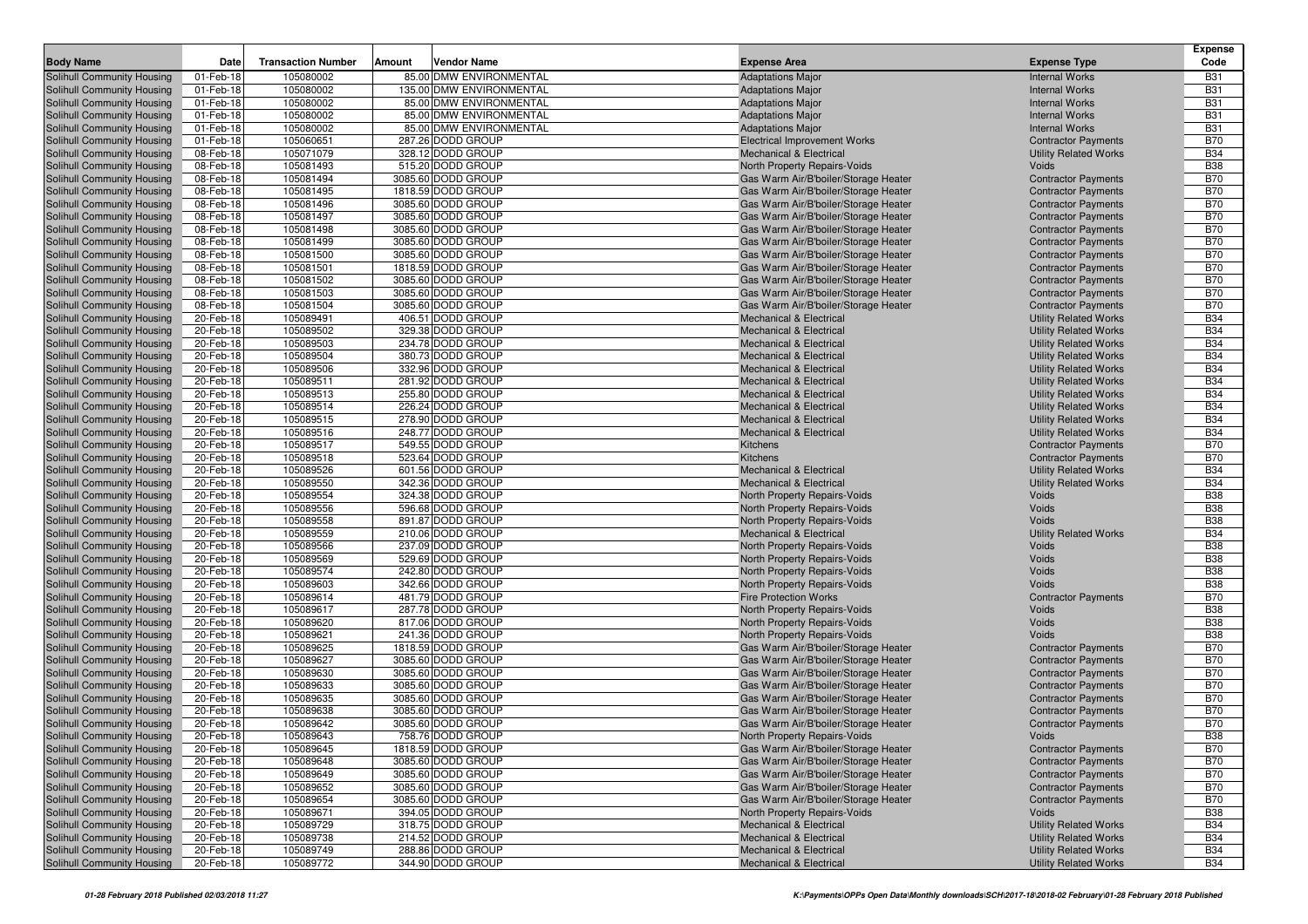|                                                          |                        |                           |        |                                                          |                                                                          |                                                              | Expense                            |
|----------------------------------------------------------|------------------------|---------------------------|--------|----------------------------------------------------------|--------------------------------------------------------------------------|--------------------------------------------------------------|------------------------------------|
| <b>Body Name</b>                                         | Date                   | <b>Transaction Number</b> | Amount | <b>Vendor Name</b>                                       | <b>Expense Area</b>                                                      | <b>Expense Type</b>                                          | Code                               |
| Solihull Community Housing                               | 20-Feb-18              | 105089790                 |        | 324.07 DODD GROUP                                        | <b>Mechanical &amp; Electrical</b>                                       | <b>Utility Related Works</b>                                 | <b>B34</b>                         |
| Solihull Community Housing                               | 20-Feb-18              | 105089809                 |        | 649.64 DODD GROUP                                        | <b>Mechanical &amp; Electrical</b>                                       | <b>Utility Related Works</b>                                 | <b>B34</b>                         |
| Solihull Community Housing                               | 20-Feb-18              | 105089827                 |        | 357.71 DODD GROUP                                        | <b>Mechanical &amp; Electrical</b>                                       | <b>Utility Related Works</b>                                 | <b>B34</b>                         |
| Solihull Community Housing                               | 21-Feb-18              | 105089908                 |        | 279.23 DODD GROUP                                        | Direct-Standby                                                           | <b>Other Building Costs</b>                                  | <b>B39</b>                         |
| Solihull Community Housing                               | 21-Feb-18              | 105089910                 |        | 279.23 DODD GROUP                                        | Direct-Standby                                                           | <b>Other Building Costs</b>                                  | <b>B39</b>                         |
| Solihull Community Housing                               | 21-Feb-18              | 105089912                 |        | 234.78 DODD GROUP                                        | <b>Mechanical &amp; Electrical</b>                                       | <b>Utility Related Works</b>                                 | <b>B34</b>                         |
| Solihull Community Housing                               | 21-Feb-18              | 105089913                 |        | 319.32 DODD GROUP                                        | <b>Mechanical &amp; Electrical</b>                                       | <b>Utility Related Works</b>                                 | <b>B34</b>                         |
| Solihull Community Housing                               | 21-Feb-18              | 105089914                 |        | 234.78 DODD GROUP                                        | <b>Mechanical &amp; Electrical</b>                                       | <b>Utility Related Works</b>                                 | <b>B34</b>                         |
| Solihull Community Housing                               | 21-Feb-18              | 105089915                 |        | 234.78 DODD GROUP                                        | <b>Mechanical &amp; Electrical</b>                                       | <b>Utility Related Works</b>                                 | <b>B34</b>                         |
| Solihull Community Housing                               | 21-Feb-18              | 105089916                 |        | 386.17 DODD GROUP                                        | <b>Mechanical &amp; Electrical</b>                                       | <b>Utility Related Works</b>                                 | <b>B34</b>                         |
| Solihull Community Housing                               | 21-Feb-18              | 105089917                 |        | 330.92 DODD GROUP                                        | <b>Mechanical &amp; Electrical</b>                                       | <b>Utility Related Works</b>                                 | <b>B34</b>                         |
| Solihull Community Housing                               | 21-Feb-18              | 105089918                 |        | 292.59 DODD GROUP                                        | <b>Mechanical &amp; Electrical</b>                                       | <b>Utility Related Works</b>                                 | <b>B34</b>                         |
| Solihull Community Housing                               | 21-Feb-18              | 105089919                 |        | 296.43 DODD GROUP                                        | <b>Mechanical &amp; Electrical</b>                                       | <b>Utility Related Works</b>                                 | <b>B34</b>                         |
| Solihull Community Housing                               | 21-Feb-18              | 105089920                 |        | 381.97 DODD GROUP                                        | <b>Mechanical &amp; Electrical</b>                                       | <b>Utility Related Works</b>                                 | <b>B34</b>                         |
| Solihull Community Housing                               | 21-Feb-18              | 105089922                 |        | 340.94 DODD GROUP                                        | <b>Mechanical &amp; Electrical</b>                                       | <b>Utility Related Works</b>                                 | <b>B34</b>                         |
| Solihull Community Housing                               | 21-Feb-18              | 105089923                 |        | 249.42 DODD GROUP                                        | <b>Mechanical &amp; Electrical</b>                                       | <b>Utility Related Works</b>                                 | <b>B34</b>                         |
| Solihull Community Housing                               | 21-Feb-18              | 105089924                 |        | 257.99 DODD GROUP                                        | <b>Mechanical &amp; Electrical</b>                                       | <b>Utility Related Works</b>                                 | <b>B34</b>                         |
| Solihull Community Housing                               | 21-Feb-18              | 105089926                 |        | 272.72 DODD GROUP                                        | <b>Mechanical &amp; Electrical</b>                                       | <b>Utility Related Works</b>                                 | <b>B34</b>                         |
| Solihull Community Housing                               | 21-Feb-18              | 105089927                 |        | 503.79 DODD GROUP                                        | <b>Mechanical &amp; Electrical</b>                                       | <b>Utility Related Works</b>                                 | <b>B34</b>                         |
| Solihull Community Housing                               | 21-Feb-18              | 105089929                 |        | 234.78 DODD GROUP                                        | <b>Mechanical &amp; Electrical</b>                                       | <b>Utility Related Works</b>                                 | <b>B34</b>                         |
| Solihull Community Housing                               | 21-Feb-18              | 105089930                 |        | 234.78 DODD GROUP                                        | <b>Mechanical &amp; Electrical</b>                                       | <b>Utility Related Works</b>                                 | <b>B34</b>                         |
| Solihull Community Housing                               | 21-Feb-18              | 105089931                 |        | 367.07 DODD GROUP                                        | <b>Mechanical &amp; Electrical</b>                                       | <b>Utility Related Works</b>                                 | <b>B34</b>                         |
| Solihull Community Housing                               | 21-Feb-18              | 105089932                 |        | 234.78 DODD GROUP                                        | <b>Mechanical &amp; Electrical</b>                                       | <b>Utility Related Works</b>                                 | <b>B34</b>                         |
| Solihull Community Housing                               | 21-Feb-18              | 105089933                 |        | 367.29 DODD GROUP                                        | <b>Mechanical &amp; Electrical</b>                                       | <b>Utility Related Works</b>                                 | <b>B34</b>                         |
| Solihull Community Housing<br>Solihull Community Housing | 21-Feb-18              | 105089934<br>105089935    |        | 210.06 DODD GROUP<br>273.29 DODD GROUP                   | <b>Mechanical &amp; Electrical</b>                                       | <b>Utility Related Works</b>                                 | <b>B34</b><br><b>B34</b>           |
| Solihull Community Housing                               | 21-Feb-18<br>21-Feb-18 | 105089936                 |        | 244.35 DODD GROUP                                        | <b>Mechanical &amp; Electrical</b><br><b>Mechanical &amp; Electrical</b> | <b>Utility Related Works</b><br><b>Utility Related Works</b> | <b>B34</b>                         |
| Solihull Community Housing                               | 21-Feb-18              | 105089937                 |        | 387.92 DODD GROUP                                        | <b>Mechanical &amp; Electrical</b>                                       | <b>Utility Related Works</b>                                 | <b>B34</b>                         |
| Solihull Community Housing                               | 21-Feb-18              | 105089940                 |        | 218.62 DODD GROUP                                        | <b>Mechanical &amp; Electrical</b>                                       | <b>Utility Related Works</b>                                 | <b>B34</b>                         |
| Solihull Community Housing                               | 21-Feb-18              | 105089941                 |        | 646.44 DODD GROUP                                        | <b>Mechanical &amp; Electrical</b>                                       | <b>Utility Related Works</b>                                 | <b>B34</b>                         |
| Solihull Community Housing                               | 21-Feb-18              | 105089942                 |        | 342.29 DODD GROUP                                        | <b>Mechanical &amp; Electrical</b>                                       | <b>Utility Related Works</b>                                 | <b>B34</b>                         |
| Solihull Community Housing                               | 21-Feb-18              | 105089943                 |        | 319.32 DODD GROUP                                        | <b>Mechanical &amp; Electrical</b>                                       | <b>Utility Related Works</b>                                 | <b>B34</b>                         |
| Solihull Community Housing                               | 21-Feb-18              | 105089946                 |        | 349.08 DODD GROUP                                        | <b>Mechanical &amp; Electrical</b>                                       | <b>Utility Related Works</b>                                 | <b>B34</b>                         |
| Solihull Community Housing                               | 21-Feb-18              | 105089947                 |        | 461.34 DODD GROUP                                        | <b>Mechanical &amp; Electrical</b>                                       | <b>Utility Related Works</b>                                 | <b>B34</b>                         |
| Solihull Community Housing                               | 21-Feb-18              | 105089948                 |        | 317.21 DODD GROUP                                        | <b>Mechanical &amp; Electrical</b>                                       | <b>Utility Related Works</b>                                 | <b>B34</b>                         |
| Solihull Community Housing                               | 21-Feb-18              | 105089949                 |        | 257.35 DODD GROUP                                        | <b>Mechanical &amp; Electrical</b>                                       | <b>Utility Related Works</b>                                 | <b>B34</b>                         |
| Solihull Community Housing                               | 21-Feb-18              | 105089950                 |        | 210.06 DODD GROUP                                        | <b>Mechanical &amp; Electrical</b>                                       | <b>Utility Related Works</b>                                 | <b>B34</b>                         |
| Solihull Community Housing                               | 21-Feb-18              | 105089951                 |        | 478.84 DODD GROUP                                        | <b>Mechanical &amp; Electrical</b>                                       | <b>Utility Related Works</b>                                 | <b>B34</b>                         |
| Solihull Community Housing                               | 21-Feb-18              | 105089952                 |        | 279.23 DODD GROUP                                        | <b>Mechanical &amp; Electrical</b>                                       | <b>Utility Related Works</b>                                 | <b>B34</b>                         |
| Solihull Community Housing                               | 19-Feb-18              | 105081570                 |        | 233.67 DODD GROUP                                        | <b>Mechanical &amp; Electrical</b>                                       | <b>Utility Related Works</b>                                 | <b>B34</b>                         |
| Solihull Community Housing                               | 09-Feb-18              | 105071487                 |        | 233.67 DODD GROUP                                        | <b>Mechanical &amp; Electrical</b>                                       | <b>Utility Related Works</b>                                 | <b>B34</b>                         |
| Solihull Community Housing                               | 01-Feb-18              | 105079390                 |        | 302.00 DOORFIT PRODUCTS LTD                              | Stores-Stores and delivery                                               | <b>Stocks</b>                                                | R <sub>10</sub>                    |
| Solihull Community Housing                               | 01-Feb-18              | 105079390                 |        | 308.00 DOORFIT PRODUCTS LTD                              | Stores-Stores and delivery                                               | <b>Stocks</b>                                                | R <sub>10</sub>                    |
| Solihull Community Housing                               | 01-Feb-18              | 105079390                 |        | 363.00 DOORFIT PRODUCTS LTD                              | Stores-Stores and delivery                                               | <b>Stocks</b>                                                | R <sub>10</sub>                    |
| Solihull Community Housing                               | 01-Feb-18              | 105079390                 |        | 45.00 DOORFIT PRODUCTS LTD                               | Stores-Stores and delivery                                               | <b>Stocks</b>                                                | R <sub>10</sub>                    |
| Solihull Community Housing                               | 01-Feb-18              | 105079390                 |        | 35.00 DOORFIT PRODUCTS LTD                               | Stores-Stores and delivery                                               | <b>Stocks</b>                                                | R <sub>10</sub>                    |
| Solihull Community Housing                               | 01-Feb-18              | 105079390                 |        | 120.00 DOORFIT PRODUCTS LTD                              | Stores-Stores and delivery                                               | <b>Stocks</b>                                                | R <sub>10</sub>                    |
| Solihull Community Housing                               | 01-Feb-18              | 105079390                 |        | 80.00 DOORFIT PRODUCTS LTD                               | Stores-Stores and delivery                                               | <b>Stocks</b>                                                | R <sub>10</sub>                    |
| Solihull Community Housing                               | 01-Feb-18              | 105079390                 |        | 25.00 DOORFIT PRODUCTS LTD<br>27.50 DOORFIT PRODUCTS LTD | Stores-Stores and delivery                                               | <b>Stocks</b>                                                | R <sub>10</sub>                    |
| Solihull Community Housing<br>Solihull Community Housing | 01-Feb-18<br>01-Feb-18 | 105079390<br>105079391    |        | 13.00 DOORFIT PRODUCTS LTD                               | Stores-Stores and delivery<br>Stores-Stores and delivery                 | <b>Stocks</b><br><b>Stocks</b>                               | R <sub>10</sub><br>R <sub>10</sub> |
| Solihull Community Housing                               | 01-Feb-18              | 105079391                 |        | 12.30 DOORFIT PRODUCTS LTD                               | Stores-Stores and delivery                                               | <b>Stocks</b>                                                | R <sub>10</sub>                    |
| <b>Solihull Community Housing</b>                        | 01-Feb-18              | 105079391                 |        | 51.00 DOORFIT PRODUCTS LTD                               | Stores-Stores and delivery                                               | <b>Stocks</b>                                                | R <sub>10</sub>                    |
|                                                          | 01-Feb-18              | 105079391                 |        | 48.90 DOORFIT PRODUCTS LTD                               | Stores-Stores and delivery                                               | <b>Stocks</b>                                                | R <sub>10</sub>                    |
| Solihull Community Housing<br>Solihull Community Housing | 01-Feb-18              | 105079391                 |        | 19.75 DOORFIT PRODUCTS LTD                               | Stores-Stores and delivery                                               | <b>Stocks</b>                                                | R <sub>10</sub>                    |
| Solihull Community Housing                               | 01-Feb-18              | 105079391                 |        | 34.47 DOORFIT PRODUCTS LTD                               | Stores-Stores and delivery                                               | <b>Stocks</b>                                                | R <sub>10</sub>                    |
| Solihull Community Housing                               | 01-Feb-18              | 105079391                 |        | 50.10 DOORFIT PRODUCTS LTD                               | Stores-Stores and delivery                                               | <b>Stocks</b>                                                | R <sub>10</sub>                    |
| Solihull Community Housing                               | 01-Feb-18              | 105079391                 |        | 40.40 DOORFIT PRODUCTS LTD                               | Stores-Stores and delivery                                               | <b>Stocks</b>                                                | R <sub>10</sub>                    |
| Solihull Community Housing                               | 01-Feb-18              | 105079391                 |        | 8.10 DOORFIT PRODUCTS LTD                                | Stores-Stores and delivery                                               | <b>Stocks</b>                                                | R <sub>10</sub>                    |
| Solihull Community Housing                               | 01-Feb-18              | 105079391                 |        | 19.75 DOORFIT PRODUCTS LTD                               | Stores-Stores and delivery                                               | <b>Stocks</b>                                                | R <sub>10</sub>                    |
| Solihull Community Housing                               | 01-Feb-18              | 105079391                 |        | 15.00 DOORFIT PRODUCTS LTD                               | Stores-Stores and delivery                                               | <b>Stocks</b>                                                | R <sub>10</sub>                    |
| Solihull Community Housing                               | 01-Feb-18              | 105079391                 |        | 103.50 DOORFIT PRODUCTS LTD                              | Stores-Stores and delivery                                               | <b>Stocks</b>                                                | R <sub>10</sub>                    |
| Solihull Community Housing                               | 01-Feb-18              | 105079391                 |        | 58.68 DOORFIT PRODUCTS LTD                               | Stores-Stores and delivery                                               | <b>Stocks</b>                                                | R <sub>10</sub>                    |
|                                                          |                        |                           |        |                                                          |                                                                          |                                                              |                                    |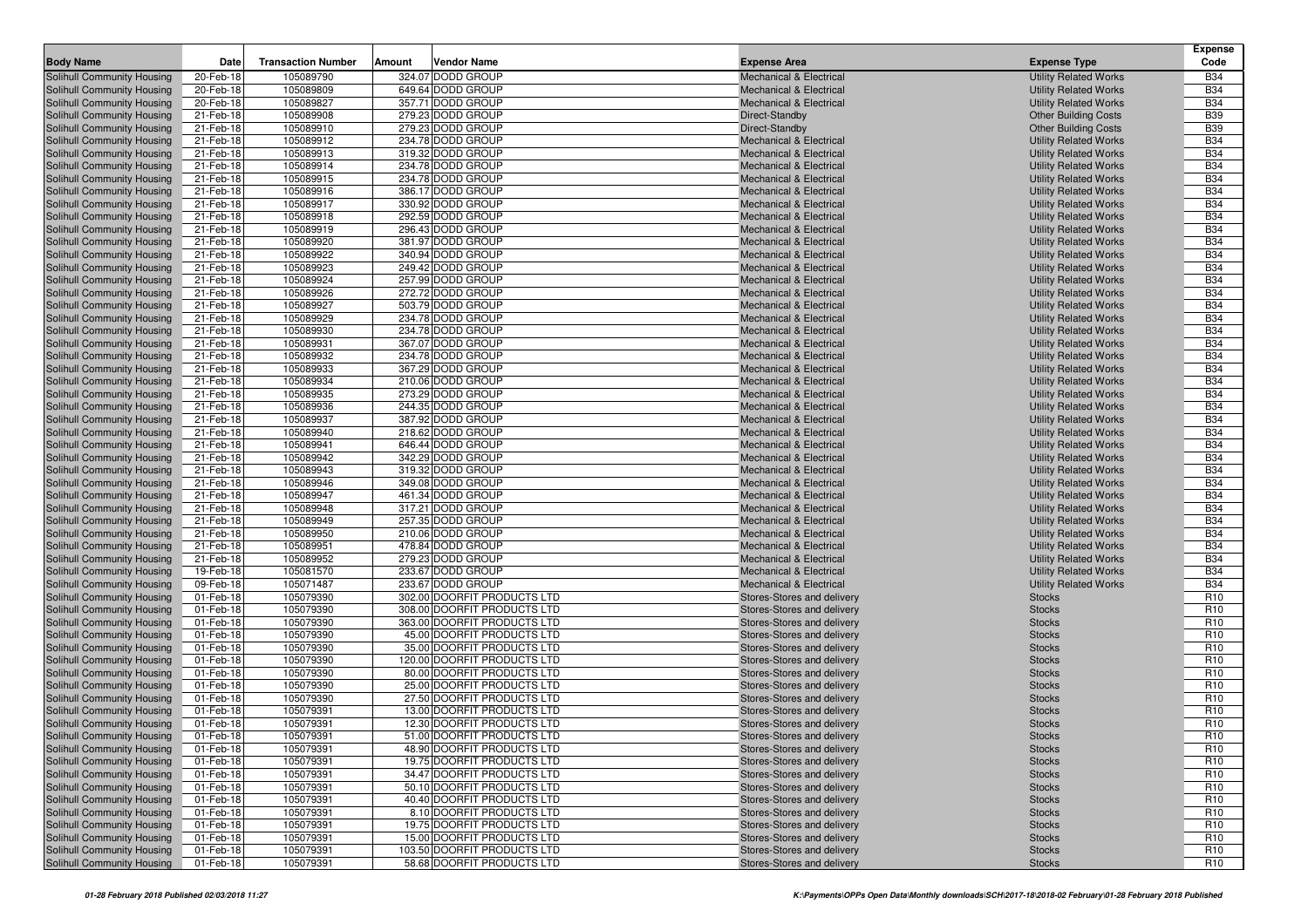|                                                          |              |                           |        |                                              |                                                          |                               | <b>Expense</b>                     |
|----------------------------------------------------------|--------------|---------------------------|--------|----------------------------------------------|----------------------------------------------------------|-------------------------------|------------------------------------|
| <b>Body Name</b>                                         | Date         | <b>Transaction Number</b> | Amount | <b>Vendor Name</b>                           | <b>Expense Area</b>                                      | <b>Expense Type</b>           | Code                               |
| Solihull Community Housing                               | 01-Feb-18    | 105079391                 |        | 103.50 DOORFIT PRODUCTS LTD                  | Stores-Stores and delivery                               | <b>Stocks</b>                 | R <sub>10</sub>                    |
| Solihull Community Housing                               | 01-Feb-18    | 105079391                 |        | 16.75 DOORFIT PRODUCTS LTD                   | Stores-Stores and delivery                               | <b>Stocks</b>                 | R <sub>10</sub>                    |
| Solihull Community Housing                               | 01-Feb-18    | 105079391                 |        | 8.50 DOORFIT PRODUCTS LTD                    | Stores-Stores and delivery                               | <b>Stocks</b>                 | R <sub>10</sub>                    |
| Solihull Community Housing                               | 01-Feb-18    | 105079391                 |        | 239.90 DOORFIT PRODUCTS LTD                  | Stores-Stores and delivery                               | <b>Stocks</b>                 | R <sub>10</sub>                    |
| Solihull Community Housing                               | 01-Feb-18    | 105079391                 |        | 25.00 DOORFIT PRODUCTS LTD                   | Stores-Stores and delivery                               | <b>Stocks</b>                 | R <sub>10</sub>                    |
| Solihull Community Housing                               | 01-Feb-18    | 105079391                 |        | 27.00 DOORFIT PRODUCTS LTD                   | Stores-Stores and delivery                               | <b>Stocks</b>                 | R <sub>10</sub>                    |
| Solihull Community Housing                               | 02-Feb-18    | 105079396                 |        | 60.00 DOORFIT PRODUCTS LTD                   | Stores-Stores and delivery                               | <b>Stocks</b>                 | R <sub>10</sub>                    |
| Solihull Community Housing                               | 02-Feb-18    | 105079396                 |        | 20.00 DOORFIT PRODUCTS LTD                   | Stores-Stores and delivery                               | <b>Stocks</b>                 | R <sub>10</sub>                    |
| Solihull Community Housing                               | 02-Feb-18    | 105079396                 |        | 50.00 DOORFIT PRODUCTS LTD                   | Stores-Stores and delivery                               | <b>Stocks</b>                 | R <sub>10</sub>                    |
| Solihull Community Housing                               | 02-Feb-18    | 105079396                 |        | 132.50 DOORFIT PRODUCTS LTD                  | Stores-Stores and delivery                               | <b>Stocks</b>                 | R <sub>10</sub>                    |
| Solihull Community Housing                               | 09-Feb-18    | 105082371                 |        | 51.00 DOORFIT PRODUCTS LTD                   | Stores-Stores and delivery                               | <b>Stocks</b>                 | R <sub>10</sub>                    |
| Solihull Community Housing                               | 09-Feb-18    | 105082371                 |        | 45.00 DOORFIT PRODUCTS LTD                   |                                                          | <b>Stocks</b>                 | R <sub>10</sub>                    |
|                                                          | 09-Feb-18    | 105082371                 |        | 22.50 DOORFIT PRODUCTS LTD                   | Stores-Stores and delivery<br>Stores-Stores and delivery | <b>Stocks</b>                 | R <sub>10</sub>                    |
| Solihull Community Housing<br>Solihull Community Housing | 09-Feb-18    | 105082371                 |        | 73.90 DOORFIT PRODUCTS LTD                   |                                                          | <b>Stocks</b>                 | R <sub>10</sub>                    |
|                                                          |              |                           |        |                                              | Stores-Stores and delivery                               |                               | R <sub>10</sub>                    |
| Solihull Community Housing                               | 09-Feb-18    | 105082371                 |        | 15.00 DOORFIT PRODUCTS LTD                   | Stores-Stores and delivery<br>Stores-Stores and delivery | <b>Stocks</b>                 |                                    |
| Solihull Community Housing                               | 09-Feb-18    | 105082371                 |        | 103.50 DOORFIT PRODUCTS LTD                  |                                                          | <b>Stocks</b>                 | R <sub>10</sub><br>R <sub>10</sub> |
| Solihull Community Housing                               | 09-Feb-18    | 105082371                 |        | 21.00 DOORFIT PRODUCTS LTD                   | Stores-Stores and delivery                               | <b>Stocks</b>                 |                                    |
| Solihull Community Housing                               | 09-Feb-18    | 105082371                 |        | 16.75 DOORFIT PRODUCTS LTD                   | Stores-Stores and delivery                               | <b>Stocks</b>                 | R <sub>10</sub>                    |
| Solihull Community Housing                               | 09-Feb-18    | 105082371                 |        | 38.25 DOORFIT PRODUCTS LTD                   | Stores-Stores and delivery                               | <b>Stocks</b>                 | R <sub>10</sub>                    |
| Solihull Community Housing                               | 09-Feb-18    | 105082371                 |        | 30.00 DOORFIT PRODUCTS LTD                   | Stores-Stores and delivery                               | <b>Stocks</b>                 | R <sub>10</sub>                    |
| Solihull Community Housing                               | 12-Feb-18    | 105082375                 |        | 27.50 DOORFIT PRODUCTS LTD                   | Stores-Stores and delivery                               | <b>Stocks</b>                 | R <sub>10</sub>                    |
| Solihull Community Housing                               | 12-Feb-18    | 105082375                 |        | 48.90 DOORFIT PRODUCTS LTD                   | Stores-Stores and delivery                               | <b>Stocks</b>                 | R <sub>10</sub>                    |
| Solihull Community Housing                               | 12-Feb-18    | 105082375                 |        | 239.90 DOORFIT PRODUCTS LTD                  | Stores-Stores and delivery                               | <b>Stocks</b>                 | R <sub>10</sub>                    |
| Solihull Community Housing                               | 12-Feb-18    | 105082375                 |        | 83.80 DOORFIT PRODUCTS LTD                   | Stores-Stores and delivery                               | <b>Stocks</b>                 | R <sub>10</sub>                    |
| Solihull Community Housing                               | 22-Feb-18    | 105086665                 |        | 618.72 DR GAIL YOUNG                         | <b>Housing Aid &amp; Homelessness</b>                    | <b>Tenant Medicals</b>        | D63                                |
| Solihull Community Housing                               | 08-Feb-18    | 105068863                 |        | 309.36 DR GAIL YOUNG                         | Housing Aid & Homelessness                               | <b>Tenant Medicals</b>        | D63                                |
| Solihull Community Housing                               | 01-Feb-18    | 105086380                 |        | 554.67 DRAINTECH SERVICES (MIDLANDS) LTD     | North Property Repairs-Day to day                        | <b>Other Works</b>            | <b>B32</b>                         |
| Solihull Community Housing                               | 01-Feb-18    | 105080003                 |        | 549.19 DRAINTECH SERVICES (MIDLANDS) LTD     | <b>MST</b> -Structural Works                             | <b>Contractor Payments</b>    | <b>B70</b>                         |
| Solihull Community Housing                               | 01-Feb-18    | 105080004                 |        | 788.21 DRAINTECH SERVICES (MIDLANDS) LTD     | <b>MST</b> -Structural Works                             | <b>Contractor Payments</b>    | <b>B70</b>                         |
| Solihull Community Housing                               | 01-Feb-18    | 105083463                 |        | 311.75 DRAINTECH SERVICES (MIDLANDS) LTD     | North Property Repairs-Day to day                        | Other Works                   | <b>B32</b>                         |
| Solihull Community Housing                               | 01-Feb-18    | 105080023                 |        | 275.38 DRAINTECH SERVICES (MIDLANDS) LTD     | Direct-Standby                                           | <b>Other Building Costs</b>   | <b>B39</b>                         |
| Solihull Community Housing                               | 01-Feb-18    | 105083475                 |        | 604.01 DRAINTECH SERVICES (MIDLANDS) LTD     | North Property Repairs-Day to day                        | Other Works                   | <b>B32</b>                         |
| Solihull Community Housing                               | 01-Feb-18    | 105083477                 |        | 456.18 DRAINTECH SERVICES (MIDLANDS) LTD     | North Property Repairs-Day to day                        | <b>Other Works</b>            | <b>B32</b>                         |
| Solihull Community Housing                               | 01-Feb-18    | 105083488                 |        | 294.42 DRAINTECH SERVICES (MIDLANDS) LTD     | North Property Repairs-Day to day                        | <b>Other Works</b>            | <b>B32</b>                         |
| Solihull Community Housing                               | 20-Feb-18    | 105091941                 |        | 670.60 DRAINTECH SERVICES (MIDLANDS) LTD     | North Property Repairs-Day to day                        | <b>Other Works</b>            | <b>B32</b>                         |
| Solihull Community Housing                               | 20-Feb-18    | 105091956                 |        | 259.61 DRAINTECH SERVICES (MIDLANDS) LTD     | North Property Repairs-Day to day                        | <b>Other Works</b>            | <b>B32</b>                         |
| Solihull Community Housing                               | 19-Feb-18    | 105081397                 |        | 575.77 DULUX DECORATOR CENTRES               | North Property Repairs-Voids                             | <b>Internal Works</b>         | <b>B31</b>                         |
| Solihull Community Housing                               | 19-Feb-18    | 105081397                 |        | 490.30 DULUX DECORATOR CENTRES               | Gas Warm Air/B'boiler/Storage Heater                     | <b>Contractor Payments</b>    | <b>B70</b>                         |
| Solihull Community Housing                               | 16-Feb-18    | 105080387                 |        | 596.79 EDEN BROWN                            | <b>Tenancy Sustainment</b>                               | <b>Agency Staff</b>           | A60                                |
| Solihull Community Housing                               | 27-Feb-18    | 105091777                 |        | 15500.00 EDEN BUILD LTD BUILDING CONTRACTORS | Private Sector - Disabled Facilities Grants              | <b>Contractor Payments</b>    | <b>B70</b>                         |
| Solihull Community Housing                               | 27-Feb-18    | 105091777                 |        | 3566.16 EDEN BUILD LTD BUILDING CONTRACTORS  | Private Sector - Disabled Facilities Grants              | <b>Contractor Payments</b>    | <b>B70</b>                         |
| Solihull Community Housing                               | 27-Feb-18    | 105091777                 |        | 2914.00 EDEN BUILD LTD BUILDING CONTRACTORS  | Private Sector - Disabled Facilities Grants              | <b>Contractor Payments</b>    | <b>B70</b>                         |
| Solihull Community Housing                               | 06-Feb-18    | 105065402                 |        | 2.57 EDENRED                                 | <b>Central Administration</b>                            | Other Fees & Charges          | D <sub>59</sub>                    |
| Solihull Community Housing                               | 06-Feb-18    | 105065402                 |        | 643.00 EDENRED                               | <b>Payroll Deductions</b>                                | <b>General Creditors</b>      | S01                                |
| Solihull Community Housing                               | 28-Feb-18    | 105095384                 |        | 4862.47 ELDERCARE                            | Wellbeing Service (inc. Handy Person & Garden Service)   | Other Supplier/Services Costs | D90                                |
| Solihull Community Housing                               | 06-Feb-18    | 105065387                 |        | 2750.00 ENCRAFT LTD                          | <b>Biomass System</b>                                    | Other Fees & Charges          | D <sub>59</sub>                    |
| Solihull Community Housing                               | 13-Feb-18    | 105075295                 |        | 451.50 ENVIROCALL LTD                        | Environmental & Estate Works                             | <b>Contractor Payments</b>    | <b>B70</b>                         |
| Solihull Community Housing                               | 02-Feb-18    | 105062127                 |        | 1436.00 ENVIROCALL LTD                       | <b>Direct - Asbestos</b>                                 | <b>Internal Works</b>         | <b>B31</b>                         |
| Solihull Community Housing                               | 01-Feb-18    | 105080133                 |        | 35.26 ENVIROCALL LTD                         | North Property Repairs-Day to day                        | <b>Internal Works</b>         | <b>B31</b>                         |
| Solihull Community Housing                               | 01-Feb-18    | 105080133                 |        | 387.19 ENVIROCALL LTD                        | North Property Repairs-Day to day                        | <b>Internal Works</b>         | <b>B31</b>                         |
| Solihull Community Housing                               | 01-Feb-18    | 105080133                 |        | 26.97 ENVIROCALL LTD                         | North Property Repairs-Day to day                        | <b>Internal Works</b>         | <b>B31</b>                         |
| Solihull Community Housing                               | 01-Feb-18    | 105080133                 |        | 322.05 ENVIROCALL LTD                        | Public Sector - Major Adaptations                        | <b>Contractor Payments</b>    | <b>B70</b>                         |
| <b>Solihull Community Housing</b>                        | 01-Feb-18    | 105080133                 |        | 804.45 ENVIROCALL LTD                        | <b>MST</b> -Structural Works                             | <b>Contractor Payments</b>    | <b>B70</b>                         |
| Solihull Community Housing                               | 13-Feb-18    | 105083506                 |        | 25.72 ENVIROCALL LTD                         | North Property Repairs-Day to day                        | <b>Internal Works</b>         | <b>B31</b>                         |
| Solihull Community Housing                               | 13-Feb-18    | 105083506                 |        | 26.97 ENVIROCALL LTD                         | North Property Repairs-Day to day                        | <b>Internal Works</b>         | <b>B31</b>                         |
| Solihull Community Housing                               | 13-Feb-18    | 105083506                 |        | 683.89 ENVIROCALL LTD                        | North Property Repairs-Day to day                        | <b>Internal Works</b>         | <b>B31</b>                         |
| Solihull Community Housing                               | 13-Feb-18    | 105083506                 |        | 77.17 ENVIROCALL LTD                         | Gas Warm Air/B'boiler/Storage Heater                     | <b>Contractor Payments</b>    | <b>B70</b>                         |
| Solihull Community Housing                               | 13-Feb-18    | 105075312                 |        | 1148.80 ENVIROCALL LTD                       | Direct - Asbestos                                        | <b>Internal Works</b>         | <b>B31</b>                         |
| Solihull Community Housing                               | 13-Feb-18    | 105075313                 |        | 1436.00 ENVIROCALL LTD                       | Direct - Asbestos                                        | <b>Internal Works</b>         | <b>B31</b>                         |
| Solihull Community Housing                               | 19-Feb-18    | 105081398                 |        | 1436.00 ENVIROCALL LTD                       | Direct - Asbestos                                        | <b>Internal Works</b>         | <b>B31</b>                         |
| Solihull Community Housing                               | 27-Feb-18    | 105093167                 |        | 1436.00 ENVIROCALL LTD                       | Direct - Asbestos                                        | <b>Internal Works</b>         | <b>B31</b>                         |
| Solihull Community Housing                               | 08-Feb-18    | 105069760                 |        | 12041.12 ENVIRONMENTAL CONTRACTS LTD         | Stores-Stores and delivery                               | <b>Waste Disposal</b>         | E20                                |
| Solihull Community Housing                               | $01$ -Feb-18 | 105056938                 |        | 629.00 FAST TRACK MANAGEMENT SERVICES LTD    | North Property Repairs-Day to day                        | <b>Agency Staff</b>           | A60                                |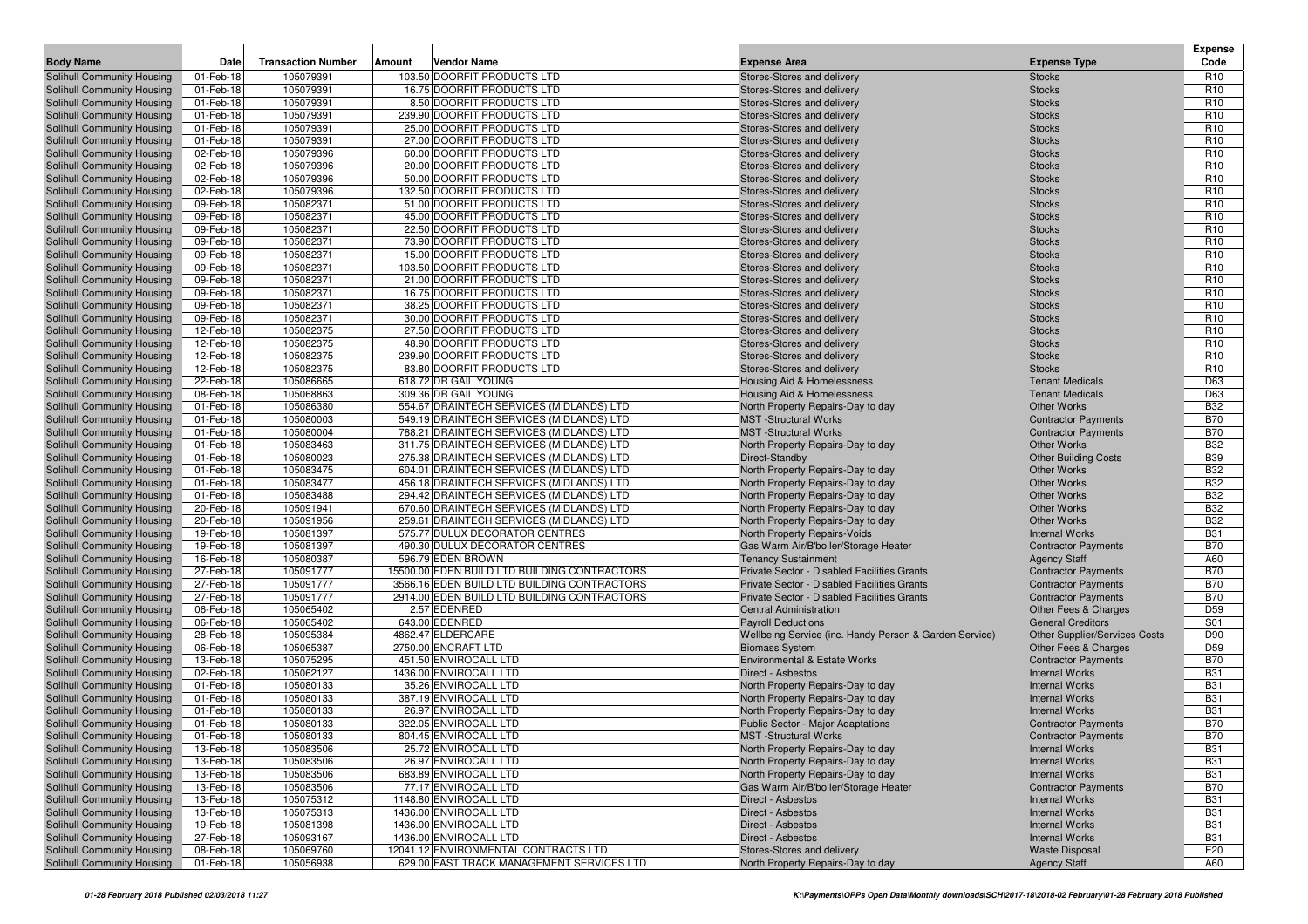| <b>Body Name</b>                                         | Date                   | <b>Transaction Number</b> | Vendor Name<br>Amount                                                                            | <b>Expense Area</b>                                          | <b>Expense Type</b>                        | <b>Expense</b><br>Code             |
|----------------------------------------------------------|------------------------|---------------------------|--------------------------------------------------------------------------------------------------|--------------------------------------------------------------|--------------------------------------------|------------------------------------|
| Solihull Community Housing                               | 01-Feb-18              | 105056939                 | 629.00 FAST TRACK MANAGEMENT SERVICES LTD                                                        | North Property Repairs-Day to day                            | <b>Agency Staff</b>                        | A60                                |
| Solihull Community Housing                               | 07-Feb-18              | 105068824                 | 313.88 FAST TRACK MANAGEMENT SERVICES LTD                                                        | North Property Repairs-Day to day                            | <b>Agency Staff</b>                        | A60                                |
| Solihull Community Housing                               | 07-Feb-18              | 105068824                 | 62.16 FAST TRACK MANAGEMENT SERVICES LTD                                                         | North Property Repairs-Day to day                            | <b>Agency Staff</b>                        | A60                                |
| Solihull Community Housing                               | 07-Feb-18              | 105068821                 | 629.00 FAST TRACK MANAGEMENT SERVICES LTD                                                        | North Property Repairs-Day to day                            | <b>Agency Staff</b>                        | A60                                |
| Solihull Community Housing                               | 22-Feb-18              | 105086368                 | 627.15 FAST TRACK MANAGEMENT SERVICES LTD                                                        | North Property Repairs-Day to day                            | <b>Agency Staff</b>                        | A60                                |
| Solihull Community Housing                               | 22-Feb-18              | 105086369                 | 612.00 FAST TRACK MANAGEMENT SERVICES LTD                                                        | North Property Repairs-Day to day                            | <b>Agency Staff</b>                        | A60                                |
| Solihull Community Housing                               | 27-Feb-18              | 105091776                 | 1000.00 FE GILKS AND PETER BURKE                                                                 | <b>Balance Sheet</b>                                         | <b>Provision For Homelessness</b>          | U20                                |
| Solihull Community Housing                               | 01-Feb-18              | 105083433                 | 413.23 FLOOR RESTORATIONS LTD                                                                    | North Property Repairs-Voids                                 | Voids                                      | <b>B38</b>                         |
| Solihull Community Housing                               | 07-Feb-18              | 105091938                 | 239.93 FLOOR RESTORATIONS LTD                                                                    | North Property Repairs-Day to day                            | <b>Internal Works</b>                      | <b>B31</b>                         |
| Solihull Community Housing                               | 07-Feb-18              | 105068739                 | 460.00 GRANGE REMOVAL CO LTD                                                                     | Housing Aid & Homelessness                                   | <b>Other Supplier/Services Costs</b>       | D90                                |
| Solihull Community Housing                               | 01-Feb-18              | 105060700                 | 5000.00 HAMILTON BUILDING CONTRACTORS LTD                                                        | <b>Feasibility Works</b>                                     | <b>Contractor Payments</b>                 | <b>B70</b>                         |
| Solihull Community Housing                               | 05-Feb-18              | 105064907                 | 492.28 HAMMOND LUBRICANTS & CHEMICALS LTD                                                        | Anti Graffiti Team                                           | <b>Materials</b>                           | D <sub>13</sub>                    |
| Solihull Community Housing                               | 06-Feb-18              | 105065412                 | 612.57 HANDICARE ACCESSIBILITY LTD                                                               | Private Sector - Disabled Facilities Grants                  | <b>Contractor Payments</b>                 | <b>B70</b>                         |
| Solihull Community Housing                               | 06-Feb-18              | 105065408                 | 950.00 HANDICARE ACCESSIBILITY LTD                                                               | Private Sector - Disabled Facilities Grants                  | <b>Contractor Payments</b>                 | <b>B70</b>                         |
| Solihull Community Housing                               | 01-Feb-18              | 105079996                 | 2007.00 HANDICARE ACCESSIBILITY LTD                                                              | Public Sector - Major Adaptations                            | <b>Contractor Payments</b>                 | <b>B70</b><br><b>B70</b>           |
| Solihull Community Housing<br>Solihull Community Housing | 01-Feb-18<br>07-Feb-18 | 105066328<br>105068224    | 525.00 HANDICARE ACCESSIBILITY LTD<br>612.57 HANDICARE ACCESSIBILITY LTD                         | Public Sector - Major Adaptations<br>Home Improvement Agency | <b>Contractor Payments</b><br>Adaptations  | <b>B83</b>                         |
| Solihull Community Housing                               | 07-Feb-18              | 105068225                 | 950.00 HANDICARE ACCESSIBILITY LTD                                                               | Home Improvement Agency                                      | Adaptations                                | <b>B83</b>                         |
| Solihull Community Housing                               | 01-Feb-18              | 105079997                 | 2676.00 HANDICARE ACCESSIBILITY LTD                                                              | Private Sector - Disabled Facilities Grants                  | <b>Contractor Payments</b>                 | <b>B70</b>                         |
| Solihull Community Housing                               | 05-Feb-18              | 105064909                 | 15000.00 HARDYMAN GROUP LTD                                                                      | Public Sector - Major Adaptations                            | <b>Contractor Payments</b>                 | <b>B70</b>                         |
| Solihull Community Housing                               | 05-Feb-18              | 105064909                 | 147.56 HARDYMAN GROUP LTD                                                                        | Public Sector - Major Adaptations                            | <b>Contractor Payments</b>                 | <b>B70</b>                         |
| Solihull Community Housing                               | 05-Feb-18              | 105064496                 | 11995.53 HARDYMAN GROUP LTD                                                                      | <b>Public Sector - Major Adaptations</b>                     | <b>Contractor Payments</b>                 | <b>B70</b>                         |
| Solihull Community Housing                               | 14-Feb-18              | 105078391                 | 797.24 HARDYMAN GROUP LTD                                                                        | <b>Public Sector - Major Adaptations</b>                     | <b>Contractor Payments</b>                 | <b>B70</b>                         |
| Solihull Community Housing                               | 01-Feb-18              | 105066289                 | 295.20 HARROLD-JONES SERVICES                                                                    | <b>Mechanical &amp; Electrical</b>                           | <b>Utility Related Works</b>               | <b>B34</b>                         |
| Solihull Community Housing                               | 01-Feb-18              | 105066290                 | 295.20 HARROLD-JONES SERVICES                                                                    | <b>Mechanical &amp; Electrical</b>                           | <b>Utility Related Works</b>               | <b>B34</b>                         |
| Solihull Community Housing                               | 12-Feb-18              | 105072633                 | 591.89 HFX LTD                                                                                   | Central Administration                                       | <b>Bad Debts</b>                           | D94                                |
| Solihull Community Housing                               | 02-Feb-18              | 105062191                 | 139286.00 HM REVENUE & CUSTOMS                                                                   | <b>VAT</b>                                                   | <b>Creditor: Government</b>                | S04                                |
| Solihull Community Housing                               | 27-Feb-18              | 105092885                 | 3082.00 HM REVENUE & CUSTOMS                                                                     | <b>Central Administration</b>                                | <b>Other Employee Costs</b>                | A90                                |
| <b>Solihull Community Housing</b>                        | 27-Feb-18              | 105092883                 | 2944.00 HM REVENUE & CUSTOMS                                                                     | <b>Central Administration</b>                                | <b>Other Employee Costs</b>                | A90                                |
| Solihull Community Housing                               | 13-Feb-18              | 105073429                 | -830.00 HUNTLEY REFRIGERATION LTD                                                                | <b>Sub Contractors Tax</b>                                   | <b>Creditor: Inland Revenue</b>            | S02                                |
| Solihull Community Housing                               | 13-Feb-18              | 105073421                 | 9223.98 INLAND REVENUE ONLY                                                                      | <b>Sub Contractors Tax</b>                                   | <b>Creditor: Inland Revenue</b>            | S <sub>02</sub>                    |
| Solihull Community Housing                               | 07-Feb-18              | 105066833                 | 5276.78 JAMES ANDREWS RECRUITMENT SOLUTIONS LTD                                                  | <b>Tenancy Sustainment</b>                                   | <b>Agency Staff</b>                        | A60                                |
| Solihull Community Housing                               | 07-Feb-18              | 105066834                 | 505.25 JAMES ANDREWS RECRUITMENT SOLUTIONS LTD                                                   | Housing Aid & Homelessness                                   | <b>Agency Staff</b>                        | A60                                |
| Solihull Community Housing                               | 07-Feb-18              | 105066832                 | 828.38 JAMES ANDREWS RECRUITMENT SOLUTIONS LTD                                                   | Housing Aid & Homelessness                                   | <b>Agency Staff</b>                        | A60                                |
| Solihull Community Housing                               | 14-Feb-18<br>21-Feb-18 | 105078405<br>105085833    | 669.75 JAMES ANDREWS RECRUITMENT SOLUTIONS LTD                                                   | Housing Aid & Homelessness                                   | <b>Agency Staff</b>                        | A60<br>A60                         |
| Solihull Community Housing<br>Solihull Community Housing | 21-Feb-18              | 105085831                 | 464.13 JAMES ANDREWS RECRUITMENT SOLUTIONS LTD<br>828.38 JAMES ANDREWS RECRUITMENT SOLUTIONS LTD | Housing Aid & Homelessness<br>Housing Aid & Homelessness     | <b>Agency Staff</b><br><b>Agency Staff</b> | A60                                |
| Solihull Community Housing                               | 28-Feb-18              | 105095224                 | 558.13 JAMES ANDREWS RECRUITMENT SOLUTIONS LTD                                                   | Housing Aid & Homelessness                                   | <b>Agency Staff</b>                        | A60                                |
| Solihull Community Housing                               | 28-Feb-18              | 105095223                 | 869.50 JAMES ANDREWS RECRUITMENT SOLUTIONS LTD                                                   | Housing Aid & Homelessness                                   | <b>Agency Staff</b>                        | A60                                |
| Solihull Community Housing                               | 14-Feb-18              | 105078429                 | 310851.02 JESSUP BROTHERS LTD                                                                    | New Build - Coleshill Heath School Extra Care                | <b>Contractor Payments</b>                 | <b>B70</b>                         |
| Solihull Community Housing                               | 01-Feb-18              | 105079408                 | 46.70 JEWSON LTD                                                                                 | Stores-Stores and delivery                                   | <b>Stocks</b>                              | R <sub>10</sub>                    |
| Solihull Community Housing                               | 01-Feb-18              | 105079408                 | 6.65 JEWSON LTD                                                                                  | Stores-Stores and delivery                                   | <b>Stocks</b>                              | R <sub>10</sub>                    |
| Solihull Community Housing                               | 01-Feb-18              | 105079408                 | 5.79 JEWSON LTD                                                                                  | Stores-Stores and delivery                                   | <b>Stocks</b>                              | R <sub>10</sub>                    |
| Solihull Community Housing                               | 01-Feb-18              | 105079408                 | 55.60 JEWSON LTD                                                                                 | Stores-Stores and delivery                                   | <b>Stocks</b>                              | R <sub>10</sub>                    |
| Solihull Community Housing                               | 01-Feb-18              | 105079408                 | 112.10 JEWSON LTD                                                                                | Stores-Stores and delivery                                   | <b>Stocks</b>                              | R <sub>10</sub>                    |
| Solihull Community Housing                               | 01-Feb-18              | 105079408                 | 46.00 JEWSON LTD                                                                                 | Stores-Stores and delivery                                   | <b>Stocks</b>                              | R <sub>10</sub>                    |
| Solihull Community Housing                               | 01-Feb-18              | 105079408                 | 6.00 JEWSON LTD                                                                                  | Stores-Stores and delivery                                   | <b>Stocks</b>                              | R <sub>10</sub>                    |
| Solihull Community Housing                               | 01-Feb-18              | 105079408                 | 7.00 JEWSON LTD                                                                                  | Stores-Stores and delivery                                   | <b>Stocks</b>                              | R <sub>10</sub>                    |
| Solihull Community Housing                               | 01-Feb-18              | 105079408                 | 5.10 JEWSON LTD                                                                                  | Stores-Stores and delivery                                   | <b>Stocks</b>                              | R <sub>10</sub>                    |
| Solihull Community Housing                               | 01-Feb-18              | 105079408                 | 4.40 JEWSON LTD                                                                                  | Stores-Stores and delivery                                   | <b>Stocks</b>                              | R <sub>10</sub>                    |
| Solihull Community Housing                               | 01-Feb-18              | 105079408                 | 123.48 JEWSON LTD                                                                                | Stores-Stores and delivery                                   | <b>Stocks</b>                              | R <sub>10</sub>                    |
| Solihull Community Housing                               | 01-Feb-18              | 105079408                 | 38.67 JEWSON LTD                                                                                 | Stores-Stores and delivery                                   | <b>Stocks</b>                              | R <sub>10</sub>                    |
| <b>Solihull Community Housing</b>                        | 01-Feb-18              | 105079408                 | 75.00 JEWSON LTD                                                                                 | Stores-Stores and delivery                                   | <b>Stocks</b>                              | R <sub>10</sub>                    |
| Solihull Community Housing                               | 01-Feb-18              | 105079408                 | 62.90 JEWSON LTD                                                                                 | Stores-Stores and delivery                                   | <b>Stocks</b>                              | R <sub>10</sub>                    |
| Solihull Community Housing                               | 01-Feb-18              | 105079408                 | 43.20 JEWSON LTD                                                                                 | Stores-Stores and delivery                                   | <b>Stocks</b>                              | R <sub>10</sub>                    |
| Solihull Community Housing<br>Solihull Community Housing | 01-Feb-18              | 105079408                 | 58.50 JEWSON LTD<br>123.48 JEWSON LTD                                                            | Stores-Stores and delivery                                   | <b>Stocks</b>                              | R <sub>10</sub>                    |
| Solihull Community Housing                               | 01-Feb-18<br>01-Feb-18 | 105079409<br>105079409    | 228.60 JEWSON LTD                                                                                | Stores-Stores and delivery<br>Stores-Stores and delivery     | <b>Stocks</b><br><b>Stocks</b>             | R <sub>10</sub><br>R <sub>10</sub> |
| Solihull Community Housing                               | 01-Feb-18              | 105061369                 | 390.37 JEWSON LTD                                                                                | Stores-Stores and delivery                                   | <b>Stocks</b>                              | R <sub>10</sub>                    |
| Solihull Community Housing                               | 01-Feb-18              | 105061370                 | 237.50 JEWSON LTD                                                                                | Stores-Stores and delivery                                   | <b>Stocks</b>                              | R <sub>10</sub>                    |
| Solihull Community Housing                               | 01-Feb-18              | 105061374                 | 9.50 JEWSON LTD                                                                                  | Stores-Stores and delivery                                   | <b>Stocks</b>                              | R <sub>10</sub>                    |
| Solihull Community Housing                               | 01-Feb-18              | 105061374                 | 22.40 JEWSON LTD                                                                                 | Stores-Stores and delivery                                   | <b>Stocks</b>                              | R10                                |
| Solihull Community Housing                               | 01-Feb-18              | 105061374                 | 81.50 JEWSON LTD                                                                                 | Stores-Stores and delivery                                   | <b>Stocks</b>                              | R <sub>10</sub>                    |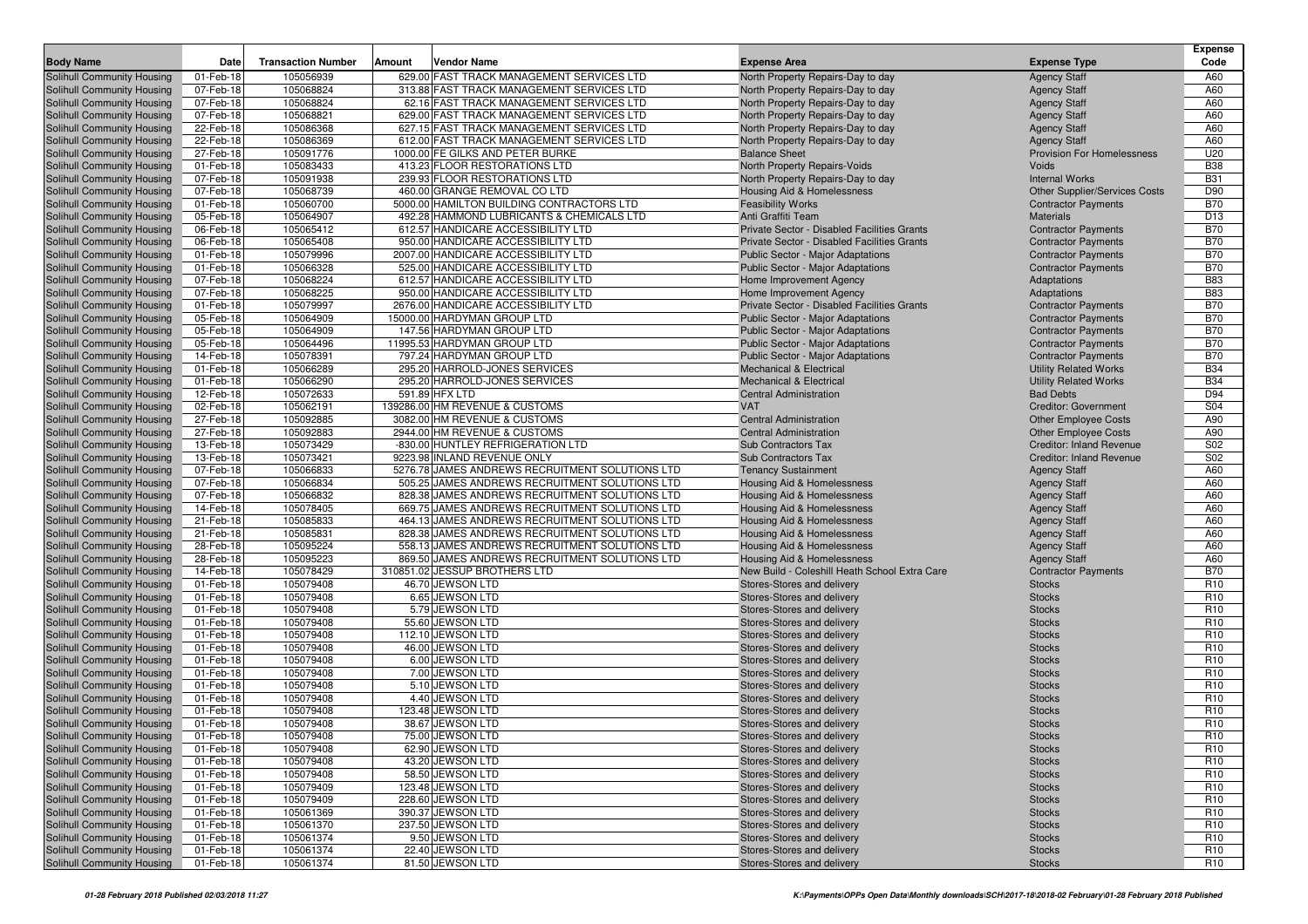| <b>Body Name</b>                                         | Date                   | <b>Transaction Number</b> | Amount | <b>Vendor Name</b>                    | <b>Expense Area</b>                                      | <b>Expense Type</b>            | <b>Expense</b><br>Code             |
|----------------------------------------------------------|------------------------|---------------------------|--------|---------------------------------------|----------------------------------------------------------|--------------------------------|------------------------------------|
| Solihull Community Housing                               | 01-Feb-18              | 105061374                 |        | 133.20 JEWSON LTD                     | Stores-Stores and delivery                               | <b>Stocks</b>                  | R <sub>10</sub>                    |
| Solihull Community Housing                               | 01-Feb-18              | 105061374                 |        | 9.60 JEWSON LTD                       | Stores-Stores and delivery                               | <b>Stocks</b>                  | R <sub>10</sub>                    |
| Solihull Community Housing                               | 01-Feb-18              | 105061374                 |        | 13.85 JEWSON LTD                      | Stores-Stores and delivery                               | <b>Stocks</b>                  | R <sub>10</sub>                    |
| Solihull Community Housing                               | 01-Feb-18              | 105061374                 |        | 55.60 JEWSON LTD                      | Stores-Stores and delivery                               | <b>Stocks</b>                  | R <sub>10</sub>                    |
| Solihull Community Housing                               | 01-Feb-18              | 105061374                 |        | 25.00 JEWSON LTD                      | Stores-Stores and delivery                               | <b>Stocks</b>                  | R <sub>10</sub>                    |
| Solihull Community Housing                               | 01-Feb-18              | 105061374                 |        | 65.00 JEWSON LTD                      | Stores-Stores and delivery                               | <b>Stocks</b>                  | R <sub>10</sub>                    |
| Solihull Community Housing                               | 01-Feb-18              | 105061374                 |        | 1166.00 JEWSON LTD                    | Stores-Stores and delivery                               | <b>Stocks</b>                  | R <sub>10</sub>                    |
| Solihull Community Housing                               | 01-Feb-18              | 105061374                 |        | 62.10 JEWSON LTD                      | Stores-Stores and delivery                               | <b>Stocks</b>                  | R <sub>10</sub>                    |
| Solihull Community Housing                               | 01-Feb-18              | 105061374                 |        | 8.00 JEWSON LTD                       | Stores-Stores and delivery                               | <b>Stocks</b>                  | R <sub>10</sub>                    |
| Solihull Community Housing                               | 01-Feb-18              | 105061374                 |        | 163.60 JEWSON LTD                     | Stores-Stores and delivery                               | <b>Stocks</b>                  | R <sub>10</sub>                    |
| Solihull Community Housing                               | 01-Feb-18              | 105061374                 |        | 172.85 JEWSON LTD                     | Stores-Stores and delivery                               | <b>Stocks</b>                  | R <sub>10</sub>                    |
| Solihull Community Housing                               | 01-Feb-18              | 105061374                 |        | 71.30 JEWSON LTD                      | Stores-Stores and delivery                               | <b>Stocks</b>                  | R <sub>10</sub>                    |
| Solihull Community Housing                               | 01-Feb-18              | 105061374                 |        | 59.10 JEWSON LTD                      | Stores-Stores and delivery                               | <b>Stocks</b>                  | R <sub>10</sub>                    |
| Solihull Community Housing                               | 01-Feb-18              | 105061374                 |        | 28.80 JEWSON LTD                      | Stores-Stores and delivery                               | <b>Stocks</b>                  | R <sub>10</sub>                    |
| Solihull Community Housing                               | 01-Feb-18              | 105061380                 |        | 32.00 JEWSON LTD                      | Stores-Stores and delivery                               | <b>Stocks</b>                  | R <sub>10</sub>                    |
| Solihull Community Housing                               | 01-Feb-18              | 105061380                 |        | 71.04 JEWSON LTD                      | Stores-Stores and delivery                               | <b>Stocks</b>                  | R <sub>10</sub>                    |
| Solihull Community Housing                               | 01-Feb-18              | 105061380                 |        | 38.10 JEWSON LTD                      | Stores-Stores and delivery                               | <b>Stocks</b>                  | R <sub>10</sub>                    |
| Solihull Community Housing                               | 01-Feb-18              | 105061380                 |        | 15.00 JEWSON LTD                      | Stores-Stores and delivery                               | <b>Stocks</b>                  | R <sub>10</sub>                    |
| Solihull Community Housing                               | 01-Feb-18              | 105061380                 |        | 27.40 JEWSON LTD                      | Stores-Stores and delivery                               | <b>Stocks</b>                  | R <sub>10</sub>                    |
| Solihull Community Housing                               | 01-Feb-18              | 105061380                 |        | 3.60 JEWSON LTD                       | Stores-Stores and delivery                               | <b>Stocks</b>                  | R <sub>10</sub>                    |
| Solihull Community Housing                               | 01-Feb-18              | 105061380                 |        | 198.40 JEWSON LTD                     | Stores-Stores and delivery                               | <b>Stocks</b>                  | R <sub>10</sub>                    |
| Solihull Community Housing                               | 01-Feb-18              | 105061380                 |        | 14.70 JEWSON LTD                      | Stores-Stores and delivery                               | <b>Stocks</b>                  | R <sub>10</sub>                    |
| Solihull Community Housing                               | 01-Feb-18              | 105061380                 |        | 111.20 JEWSON LTD                     | Stores-Stores and delivery                               | <b>Stocks</b>                  | R <sub>10</sub>                    |
| Solihull Community Housing                               | 01-Feb-18              | 105061380                 |        | 360.80 JEWSON LTD                     | Stores-Stores and delivery                               | <b>Stocks</b>                  | R <sub>10</sub>                    |
| Solihull Community Housing                               | 01-Feb-18<br>01-Feb-18 | 105061380<br>105061380    |        | 56.50 JEWSON LTD<br>187.40 JEWSON LTD | Stores-Stores and delivery<br>Stores-Stores and delivery | <b>Stocks</b><br><b>Stocks</b> | R <sub>10</sub><br>R <sub>10</sub> |
| Solihull Community Housing<br>Solihull Community Housing | 01-Feb-18              | 105061380                 |        | 186.20 JEWSON LTD                     | Stores-Stores and delivery                               | <b>Stocks</b>                  | R <sub>10</sub>                    |
| Solihull Community Housing                               | 01-Feb-18              | 105061380                 |        | 46.95 JEWSON LTD                      | Stores-Stores and delivery                               | <b>Stocks</b>                  | R <sub>10</sub>                    |
| Solihull Community Housing                               | 01-Feb-18              | 105061383                 |        | 244.50 JEWSON LTD                     | Stores-Stores and delivery                               | <b>Stocks</b>                  | R <sub>10</sub>                    |
| Solihull Community Housing                               | 01-Feb-18              | 105061383                 |        | 56.84 JEWSON LTD                      | Stores-Stores and delivery                               | <b>Stocks</b>                  | R <sub>10</sub>                    |
| Solihull Community Housing                               | 01-Feb-18              | 105061383                 |        | 27.24 JEWSON LTD                      | Stores-Stores and delivery                               | <b>Stocks</b>                  | R <sub>10</sub>                    |
| Solihull Community Housing                               | 01-Feb-18              | 105061383                 |        | 201.06 JEWSON LTD                     | Stores-Stores and delivery                               | <b>Stocks</b>                  | R <sub>10</sub>                    |
| Solihull Community Housing                               | 01-Feb-18              | 105061383                 |        | 49.00 JEWSON LTD                      | Stores-Stores and delivery                               | <b>Stocks</b>                  | R <sub>10</sub>                    |
| Solihull Community Housing                               | 01-Feb-18              | 105061383                 |        | 229.95 JEWSON LTD                     | Stores-Stores and delivery                               | <b>Stocks</b>                  | R <sub>10</sub>                    |
| <b>Solihull Community Housing</b>                        | 01-Feb-18              | 105061383                 |        | 25.78 JEWSON LTD                      | Stores-Stores and delivery                               | <b>Stocks</b>                  | R <sub>10</sub>                    |
| Solihull Community Housing                               | 01-Feb-18              | 105061383                 |        | 123.55 JEWSON LTD                     | Stores-Stores and delivery                               | <b>Stocks</b>                  | R <sub>10</sub>                    |
| Solihull Community Housing                               | 01-Feb-18              | 105061384                 |        | 2.10 JEWSON LTD                       | Stores-Stores and delivery                               | <b>Stocks</b>                  | R <sub>10</sub>                    |
| Solihull Community Housing                               | 01-Feb-18              | 105061384                 |        | 565.50 JEWSON LTD                     | Stores-Stores and delivery                               | <b>Stocks</b>                  | R <sub>10</sub>                    |
| <b>Solihull Community Housing</b>                        | 01-Feb-18              | 105079411                 |        | 437.96 JEWSON LTD                     | Stores-Stores and delivery                               | <b>Stocks</b>                  | R <sub>10</sub>                    |
| Solihull Community Housing                               | 01-Feb-18              | 105061385                 |        | 380.00 JEWSON LTD                     | Stores-Stores and delivery                               | <b>Stocks</b>                  | R <sub>10</sub>                    |
| Solihull Community Housing                               | 01-Feb-18              | 105061386                 |        | 141.00 JEWSON LTD                     | Stores-Stores and delivery                               | <b>Stocks</b>                  | R <sub>10</sub>                    |
| Solihull Community Housing                               | 01-Feb-18              | 105061386                 |        | 98.35 JEWSON LTD                      | Stores-Stores and delivery                               | <b>Stocks</b>                  | R <sub>10</sub>                    |
| Solihull Community Housing                               | 01-Feb-18              | 105061386                 |        | 227.94 JEWSON LTD                     | Stores-Stores and delivery                               | <b>Stocks</b>                  | R <sub>10</sub>                    |
| Solihull Community Housing                               | 01-Feb-18              | 105061387                 |        | 73.73 JEWSON LTD                      | Stores-Stores and delivery                               | <b>Stocks</b>                  | R <sub>10</sub>                    |
| Solihull Community Housing                               | 01-Feb-18              | 105061387                 |        | 302.40 JEWSON LTD                     | Stores-Stores and delivery                               | <b>Stocks</b>                  | R <sub>10</sub>                    |
| Solihull Community Housing                               | 01-Feb-18              | 105061391                 |        | 58.40 JEWSON LTD                      | Stores-Stores and delivery                               | <b>Stocks</b>                  | R <sub>10</sub>                    |
| Solihull Community Housing                               | 01-Feb-18              | 105061391                 |        | 29.20 JEWSON LTD                      | Stores-Stores and delivery                               | <b>Stocks</b>                  | R <sub>10</sub>                    |
| Solihull Community Housing                               | 01-Feb-18              | 105061391                 |        | 400.00 JEWSON LTD                     | Stores-Stores and delivery                               | <b>Stocks</b>                  | R <sub>10</sub>                    |
| Solihull Community Housing                               | 01-Feb-18              | 105061391                 |        | 172.60 JEWSON LTD                     | Stores-Stores and delivery                               | <b>Stocks</b>                  | R <sub>10</sub>                    |
| Solihull Community Housing                               | 01-Feb-18              | 105061391                 |        | 533.35 JEWSON LTD                     | Stores-Stores and delivery                               | <b>Stocks</b>                  | R <sub>10</sub>                    |
| Solihull Community Housing                               | 01-Feb-18              | 105061391                 |        | 50.55 JEWSON LTD                      | Stores-Stores and delivery                               | <b>Stocks</b>                  | R <sub>10</sub>                    |
| Solihull Community Housing                               | 01-Feb-18              | 105061391                 |        | 65.00 JEWSON LTD                      | Stores-Stores and delivery                               | <b>Stocks</b>                  | R <sub>10</sub>                    |
| Solihull Community Housing                               | 01-Feb-18              | 105061391                 |        | 196.70 JEWSON LTD                     | Stores-Stores and delivery                               | <b>Stocks</b>                  | R <sub>10</sub>                    |
| Solihull Community Housing                               | 01-Feb-18              | 105061391                 |        | 244.30 JEWSON LTD                     | Stores-Stores and delivery                               | <b>Stocks</b>                  | R <sub>10</sub>                    |
| Solihull Community Housing                               | 01-Feb-18              | 105061391                 |        | 35.00 JEWSON LTD                      | Stores-Stores and delivery                               | <b>Stocks</b>                  | R <sub>10</sub>                    |
| Solihull Community Housing                               | 01-Feb-18              | 105061391                 |        | 92.00 JEWSON LTD                      | Stores-Stores and delivery<br>Stores-Stores and delivery | <b>Stocks</b>                  | R <sub>10</sub>                    |
| Solihull Community Housing<br>Solihull Community Housing | 01-Feb-18              | 105061391<br>105061391    |        | 38.67 JEWSON LTD<br>76.80 JEWSON LTD  | Stores-Stores and delivery                               | <b>Stocks</b>                  | R <sub>10</sub><br>R <sub>10</sub> |
| Solihull Community Housing                               | 01-Feb-18<br>01-Feb-18 | 105061391                 |        | 58.50 JEWSON LTD                      | Stores-Stores and delivery                               | <b>Stocks</b>                  | R <sub>10</sub>                    |
| <b>Solihull Community Housing</b>                        | 01-Feb-18              | 105061391                 |        | 15.00 JEWSON LTD                      | Stores-Stores and delivery                               | <b>Stocks</b><br><b>Stocks</b> | R <sub>10</sub>                    |
| Solihull Community Housing                               | 01-Feb-18              | 105061392                 |        | 131.10 JEWSON LTD                     | Stores-Stores and delivery                               | <b>Stocks</b>                  | R <sub>10</sub>                    |
| Solihull Community Housing                               | 01-Feb-18              | 105061392                 |        | 422.70 JEWSON LTD                     | Stores-Stores and delivery                               | <b>Stocks</b>                  | R <sub>10</sub>                    |
| Solihull Community Housing                               | 01-Feb-18              | 105061392                 |        | 6.95 JEWSON LTD                       | Stores-Stores and delivery                               | <b>Stocks</b>                  | R <sub>10</sub>                    |
|                                                          |                        |                           |        |                                       |                                                          |                                |                                    |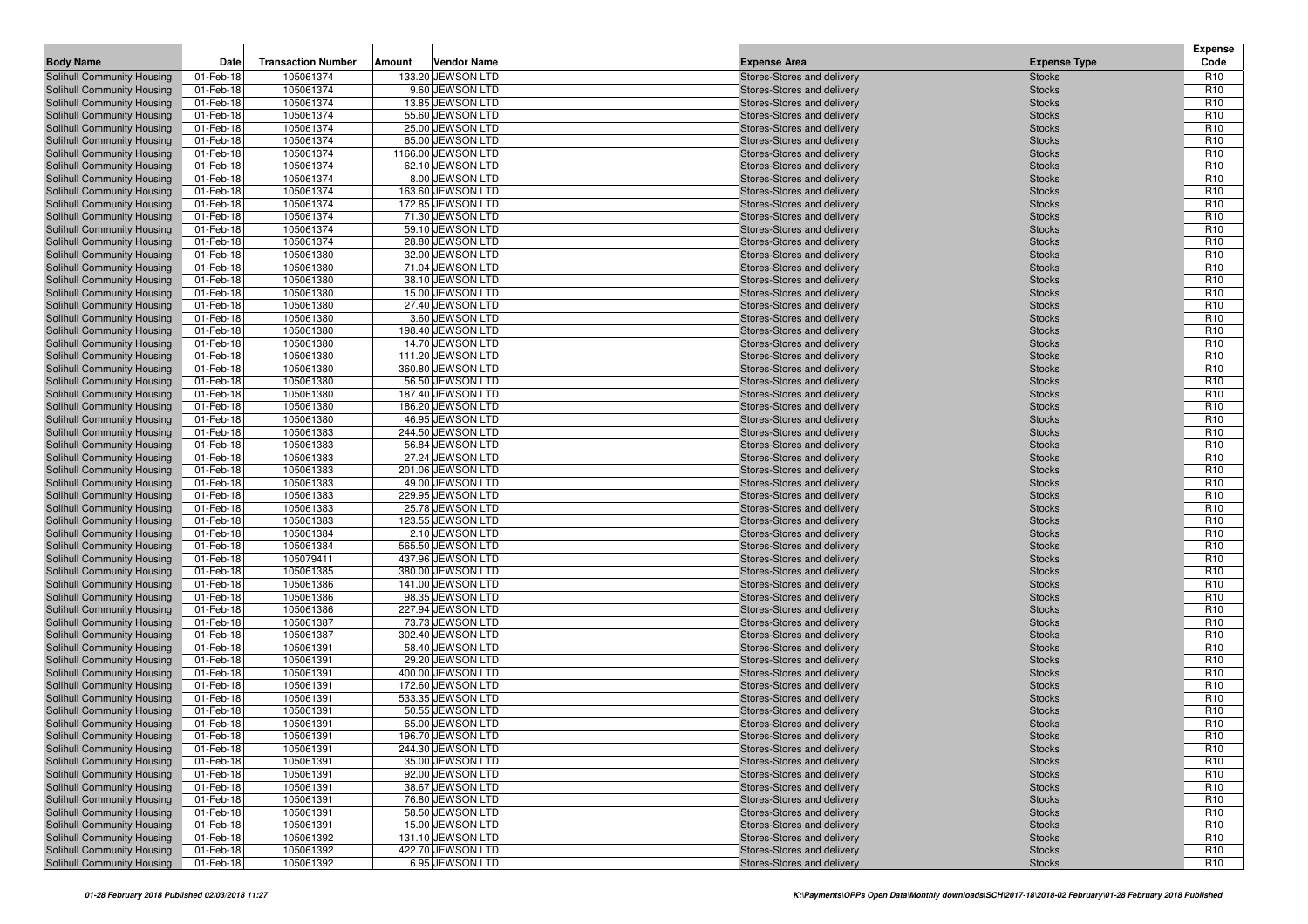| <b>Body Name</b>                                                | Date                   | <b>Transaction Number</b> | Amount | <b>Vendor Name</b>                     | <b>Expense Area</b>                                      | <b>Expense Type</b>            | <b>Expense</b><br>Code             |
|-----------------------------------------------------------------|------------------------|---------------------------|--------|----------------------------------------|----------------------------------------------------------|--------------------------------|------------------------------------|
| Solihull Community Housing                                      | 01-Feb-18              | 105061392                 |        | 172.85 JEWSON LTD                      | Stores-Stores and delivery                               | <b>Stocks</b>                  | R <sub>10</sub>                    |
| Solihull Community Housing                                      | 01-Feb-18              | 105061392                 |        | 10.00 JEWSON LTD                       | Stores-Stores and delivery                               | <b>Stocks</b>                  | R <sub>10</sub>                    |
| Solihull Community Housing                                      | 01-Feb-18              | 105061392                 |        | 84.30 JEWSON LTD                       | Stores-Stores and delivery                               | <b>Stocks</b>                  | R <sub>10</sub>                    |
| Solihull Community Housing                                      | 01-Feb-18              | 105079412                 |        | 453.84 JEWSON LTD                      | Stores-Stores and delivery                               | <b>Stocks</b>                  | R <sub>10</sub>                    |
| Solihull Community Housing                                      | 01-Feb-18              | 105061397                 |        | 150.19 JEWSON LTD                      | Stores-Stores and delivery                               | <b>Stocks</b>                  | R <sub>10</sub>                    |
| Solihull Community Housing                                      | 01-Feb-18              | 105061397                 |        | 149.62 JEWSON LTD                      | Stores-Stores and delivery                               | <b>Stocks</b>                  | R <sub>10</sub>                    |
| Solihull Community Housing                                      | 01-Feb-18              | 105061398                 |        | 28.80 JEWSON LTD                       | Stores-Stores and delivery                               | <b>Stocks</b>                  | R <sub>10</sub>                    |
| Solihull Community Housing                                      | 01-Feb-18              | 105061398                 |        | 15.40 JEWSON LTD                       | Stores-Stores and delivery                               | <b>Stocks</b>                  | R <sub>10</sub>                    |
| Solihull Community Housing                                      | 01-Feb-18              | 105061398                 |        | 31.20 JEWSON LTD                       | Stores-Stores and delivery                               | <b>Stocks</b>                  | R <sub>10</sub>                    |
| Solihull Community Housing                                      | 01-Feb-18              | 105061398                 |        | 97.00 JEWSON LTD                       | Stores-Stores and delivery                               | <b>Stocks</b>                  | R <sub>10</sub>                    |
| Solihull Community Housing                                      | 01-Feb-18              | 105061398                 |        | 167.10 JEWSON LTD                      | Stores-Stores and delivery                               | <b>Stocks</b>                  | R <sub>10</sub>                    |
| Solihull Community Housing                                      | 01-Feb-18              | 105061398                 |        | 77.70 JEWSON LTD                       | Stores-Stores and delivery                               | <b>Stocks</b>                  | R <sub>10</sub>                    |
| Solihull Community Housing                                      | 01-Feb-18              | 105061398                 |        | 141.20 JEWSON LTD                      | Stores-Stores and delivery                               | <b>Stocks</b>                  | R <sub>10</sub>                    |
| Solihull Community Housing                                      | 01-Feb-18              | 105061398                 |        | 126.20 JEWSON LTD<br>69.00 JEWSON LTD  | Stores-Stores and delivery<br>Stores-Stores and delivery | <b>Stocks</b>                  | R <sub>10</sub>                    |
| Solihull Community Housing<br>Solihull Community Housing        | 01-Feb-18<br>01-Feb-18 | 105061398<br>105079413    |        | 437.81 JEWSON LTD                      | Stores-Stores and delivery                               | <b>Stocks</b><br><b>Stocks</b> | R <sub>10</sub><br>R <sub>10</sub> |
| Solihull Community Housing                                      | 01-Feb-18              | 105079414                 |        | 458.97 JEWSON LTD                      | Stores-Stores and delivery                               | <b>Stocks</b>                  | R <sub>10</sub>                    |
| Solihull Community Housing                                      | 01-Feb-18              | 105079414                 |        | 85.42 JEWSON LTD                       | Stores-Stores and delivery                               | <b>Stocks</b>                  | R <sub>10</sub>                    |
| Solihull Community Housing                                      | 01-Feb-18              | 105079415                 |        | 9.60 JEWSON LTD                        | Stores-Stores and delivery                               | <b>Stocks</b>                  | R <sub>10</sub>                    |
| Solihull Community Housing                                      | 01-Feb-18              | 105079415                 |        | 3.60 JEWSON LTD                        | Stores-Stores and delivery                               | <b>Stocks</b>                  | R <sub>10</sub>                    |
| Solihull Community Housing                                      | 01-Feb-18              | 105079415                 |        | 123.00 JEWSON LTD                      | Stores-Stores and delivery                               | <b>Stocks</b>                  | R <sub>10</sub>                    |
| Solihull Community Housing                                      | 01-Feb-18              | 105079415                 |        | 9.90 JEWSON LTD                        | Stores-Stores and delivery                               | <b>Stocks</b>                  | R <sub>10</sub>                    |
| Solihull Community Housing                                      | 01-Feb-18              | 105079415                 |        | 235.00 JEWSON LTD                      | Stores-Stores and delivery                               | <b>Stocks</b>                  | R <sub>10</sub>                    |
| Solihull Community Housing                                      | 01-Feb-18              | 105079415                 |        | 24.50 JEWSON LTD                       | Stores-Stores and delivery                               | <b>Stocks</b>                  | R <sub>10</sub>                    |
| Solihull Community Housing                                      | 01-Feb-18              | 105079415                 |        | 8.00 JEWSON LTD                        | Stores-Stores and delivery                               | <b>Stocks</b>                  | R <sub>10</sub>                    |
| Solihull Community Housing                                      | 01-Feb-18              | 105079415                 |        | 6.50 JEWSON LTD                        | Stores-Stores and delivery                               | <b>Stocks</b>                  | R <sub>10</sub>                    |
| Solihull Community Housing                                      | 01-Feb-18              | 105079415                 |        | 187.40 JEWSON LTD                      | Stores-Stores and delivery                               | <b>Stocks</b>                  | R <sub>10</sub>                    |
| Solihull Community Housing                                      | 01-Feb-18              | 105079415                 |        | 103.71 JEWSON LTD                      | Stores-Stores and delivery                               | <b>Stocks</b>                  | R <sub>10</sub>                    |
| Solihull Community Housing                                      | 01-Feb-18              | 105079415                 |        | 141.20 JEWSON LTD                      | Stores-Stores and delivery                               | <b>Stocks</b>                  | R <sub>10</sub>                    |
| Solihull Community Housing                                      | 01-Feb-18              | 105079415                 |        | 18.24 JEWSON LTD                       | Stores-Stores and delivery                               | <b>Stocks</b>                  | R <sub>10</sub>                    |
| Solihull Community Housing                                      | 01-Feb-18              | 105079415                 |        | 50.25 JEWSON LTD                       | Stores-Stores and delivery                               | <b>Stocks</b>                  | R <sub>10</sub>                    |
| Solihull Community Housing                                      | 01-Feb-18              | 105079415                 |        | 32.20 JEWSON LTD                       | Stores-Stores and delivery                               | <b>Stocks</b>                  | R <sub>10</sub>                    |
| Solihull Community Housing                                      | 01-Feb-18              | 105079415<br>105079428    |        | 162.00 JEWSON LTD<br>616.85 JEWSON LTD | Stores-Stores and delivery                               | <b>Stocks</b>                  | R <sub>10</sub><br>R <sub>10</sub> |
| Solihull Community Housing<br>Solihull Community Housing        | 01-Feb-18<br>01-Feb-18 | 105079429                 |        | 605.07 JEWSON LTD                      | Stores-Stores and delivery<br>Stores-Stores and delivery | <b>Stocks</b><br><b>Stocks</b> | R <sub>10</sub>                    |
| Solihull Community Housing                                      | 01-Feb-18              | 105079430                 |        | 975.00 JEWSON LTD                      | Stores-Stores and delivery                               | <b>Stocks</b>                  | R <sub>10</sub>                    |
| Solihull Community Housing                                      | 01-Feb-18              | 105079431                 |        | 222.54 JEWSON LTD                      | Stores-Stores and delivery                               | <b>Stocks</b>                  | R <sub>10</sub>                    |
| Solihull Community Housing                                      | 01-Feb-18              | 105079431                 |        | 196.00 JEWSON LTD                      | Stores-Stores and delivery                               | <b>Stocks</b>                  | R <sub>10</sub>                    |
| Solihull Community Housing                                      | 01-Feb-18              | 105079431                 |        | 222.54 JEWSON LTD                      | Stores-Stores and delivery                               | <b>Stocks</b>                  | R <sub>10</sub>                    |
| Solihull Community Housing                                      | 01-Feb-18              | 105079431                 |        | 35.00 JEWSON LTD                       | Stores-Stores and delivery                               | <b>Stocks</b>                  | R <sub>10</sub>                    |
| Solihull Community Housing                                      | 01-Feb-18              | 105079435                 |        | 18.40 JEWSON LTD                       | Stores-Stores and delivery                               | <b>Stocks</b>                  | R <sub>10</sub>                    |
| Solihull Community Housing                                      | 01-Feb-18              | 105079435                 |        | 28.00 JEWSON LTD                       | Stores-Stores and delivery                               | <b>Stocks</b>                  | R <sub>10</sub>                    |
| Solihull Community Housing                                      | 01-Feb-18              | 105079435                 |        | 15.10 JEWSON LTD                       | Stores-Stores and delivery                               | <b>Stocks</b>                  | R <sub>10</sub>                    |
| Solihull Community Housing                                      | 01-Feb-18              | 105079435                 |        | 4.20 JEWSON LTD                        | Stores-Stores and delivery                               | <b>Stocks</b>                  | R <sub>10</sub>                    |
| Solihull Community Housing                                      | 01-Feb-18              | 105079435                 |        | 31.70 JEWSON LTD                       | Stores-Stores and delivery                               | <b>Stocks</b>                  | R <sub>10</sub>                    |
| Solihull Community Housing                                      | 01-Feb-18              | 105079435                 |        | 15.40 JEWSON LTD                       | Stores-Stores and delivery                               | <b>Stocks</b>                  | R <sub>10</sub>                    |
| Solihull Community Housing                                      | 01-Feb-18              | 105079435                 |        | 14.00 JEWSON LTD                       | Stores-Stores and delivery                               | <b>Stocks</b>                  | R <sub>10</sub>                    |
| Solihull Community Housing                                      | 01-Feb-18              | 105079435                 |        | 9.00 JEWSON LTD                        | Stores-Stores and delivery                               | <b>Stocks</b>                  | R <sub>10</sub>                    |
| Solihull Community Housing                                      | 01-Feb-18              | 105079435                 |        | 5.10 JEWSON LTD                        | Stores-Stores and delivery                               | <b>Stocks</b>                  | R <sub>10</sub>                    |
| Solihull Community Housing                                      | 01-Feb-18              | 105079435                 |        | 38.10 JEWSON LTD                       | Stores-Stores and delivery                               | <b>Stocks</b>                  | R <sub>10</sub>                    |
| Solihull Community Housing                                      | 01-Feb-18              | 105079435                 |        | 19.00 JEWSON LTD                       | Stores-Stores and delivery                               | <b>Stocks</b>                  | R <sub>10</sub>                    |
| <b>Solihull Community Housing</b><br>Solihull Community Housing | 01-Feb-18              | 105079435                 |        | 90.00 JEWSON LTD                       | Stores-Stores and delivery                               | <b>Stocks</b>                  | R <sub>10</sub><br>R <sub>10</sub> |
| Solihull Community Housing                                      | 01-Feb-18<br>01-Feb-18 | 105079435<br>105079435    |        | 27.80 JEWSON LTD<br>13.20 JEWSON LTD   | Stores-Stores and delivery<br>Stores-Stores and delivery | <b>Stocks</b><br><b>Stocks</b> | R <sub>10</sub>                    |
| Solihull Community Housing                                      | 01-Feb-18              | 105079435                 |        | 23.40 JEWSON LTD                       | Stores-Stores and delivery                               | <b>Stocks</b>                  | R <sub>10</sub>                    |
| Solihull Community Housing                                      | 01-Feb-18              | 105079435                 |        | 178.60 JEWSON LTD                      | Stores-Stores and delivery                               | <b>Stocks</b>                  | R <sub>10</sub>                    |
| Solihull Community Housing                                      | 01-Feb-18              | 105079435                 |        | 1.20 JEWSON LTD                        | Stores-Stores and delivery                               | <b>Stocks</b>                  | R <sub>10</sub>                    |
| Solihull Community Housing                                      | 01-Feb-18              | 105079435                 |        | 192.24 JEWSON LTD                      | Stores-Stores and delivery                               | <b>Stocks</b>                  | R <sub>10</sub>                    |
| Solihull Community Housing                                      | 01-Feb-18              | 105079435                 |        | 28.50 JEWSON LTD                       | Stores-Stores and delivery                               | <b>Stocks</b>                  | R <sub>10</sub>                    |
| Solihull Community Housing                                      | 01-Feb-18              | 105079435                 |        | 17.25 JEWSON LTD                       | Stores-Stores and delivery                               | <b>Stocks</b>                  | R <sub>10</sub>                    |
| Solihull Community Housing                                      | 01-Feb-18              | 105079435                 |        | 13.32 JEWSON LTD                       | Stores-Stores and delivery                               | <b>Stocks</b>                  | R <sub>10</sub>                    |
| Solihull Community Housing                                      | 01-Feb-18              | 105079435                 |        | 3.80 JEWSON LTD                        | Stores-Stores and delivery                               | <b>Stocks</b>                  | R <sub>10</sub>                    |
| Solihull Community Housing                                      | 01-Feb-18              | 105079435                 |        | 171.50 JEWSON LTD                      | Stores-Stores and delivery                               | <b>Stocks</b>                  | R <sub>10</sub>                    |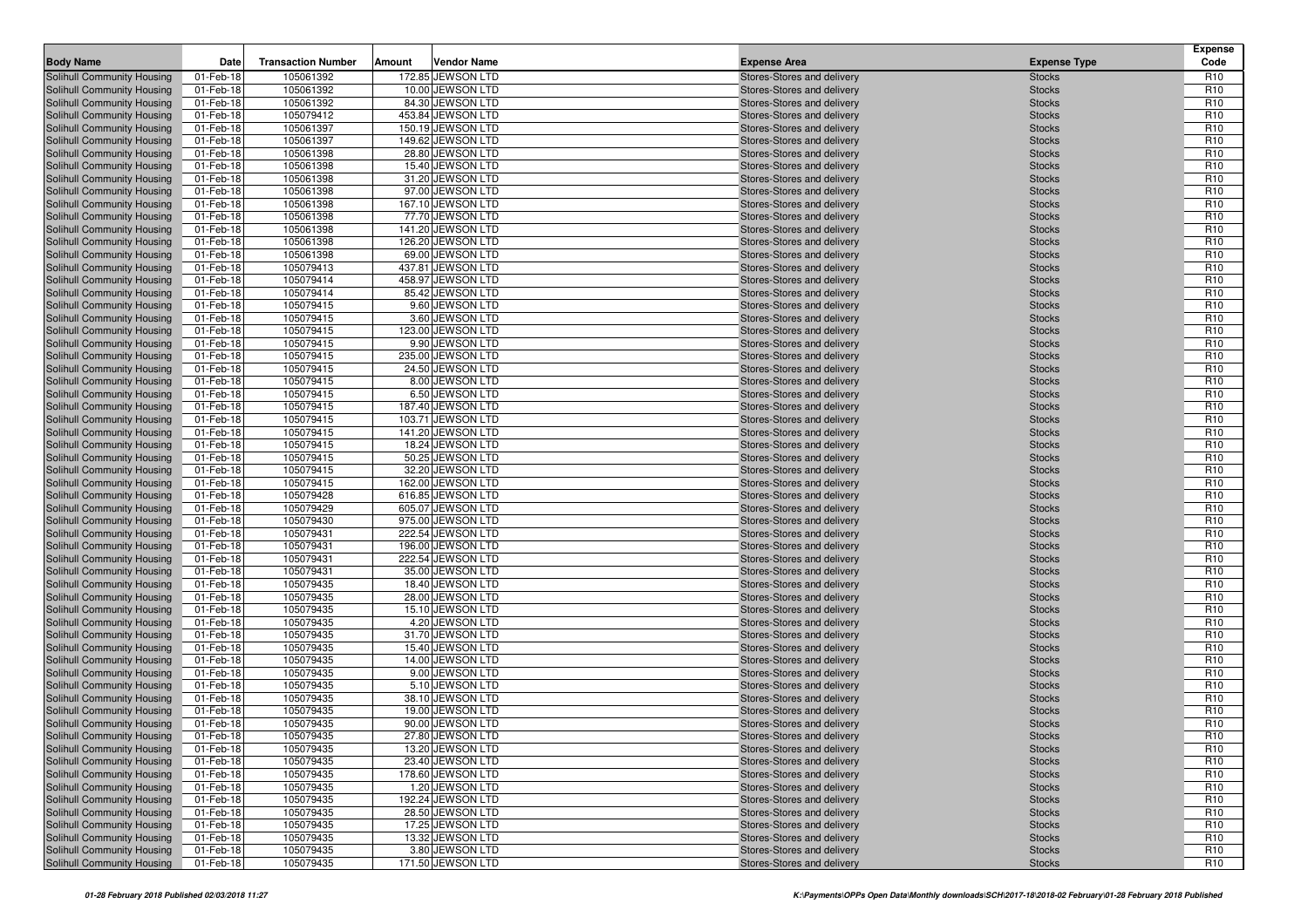| <b>Body Name</b><br><b>Transaction Number</b><br><b>Vendor Name</b><br>Amount<br><b>Expense Type</b><br>105079435<br>28.20 JEWSON LTD<br>Stores-Stores and delivery<br>Solihull Community Housing<br>01-Feb-18<br><b>Stocks</b><br>01-Feb-18<br>105079435<br>186.20 JEWSON LTD<br>Solihull Community Housing<br>Stores-Stores and delivery<br><b>Stocks</b><br>105079435<br>187.40 JEWSON LTD<br>Solihull Community Housing<br>01-Feb-18<br>Stores-Stores and delivery<br><b>Stocks</b><br>105079435<br>172.85 JEWSON LTD<br>Solihull Community Housing<br>01-Feb-18<br>Stores-Stores and delivery<br><b>Stocks</b><br>105079435<br>33.25 JEWSON LTD<br>Solihull Community Housing<br>01-Feb-18<br>Stores-Stores and delivery<br><b>Stocks</b><br>105079435<br>44.60 JEWSON LTD<br>Solihull Community Housing<br>01-Feb-18<br>Stores-Stores and delivery<br><b>Stocks</b><br>105079435<br>71.30 JEWSON LTD<br>Solihull Community Housing<br>01-Feb-18<br>Stores-Stores and delivery<br><b>Stocks</b><br>Solihull Community Housing<br>01-Feb-18<br>105079435<br>186.20 JEWSON LTD<br>Stores-Stores and delivery<br><b>Stocks</b><br>105079435<br>1.60 JEWSON LTD<br>Solihull Community Housing<br>01-Feb-18<br>Stores-Stores and delivery<br><b>Stocks</b><br>01-Feb-18<br>105079435<br>47.60 JEWSON LTD<br>Solihull Community Housing<br>Stores-Stores and delivery<br><b>Stocks</b><br>01-Feb-18<br>105079435<br>48.00 JEWSON LTD<br>Solihull Community Housing<br>Stores-Stores and delivery<br><b>Stocks</b><br>105079435<br>27.90 JEWSON LTD<br>Solihull Community Housing<br>01-Feb-18<br>Stores-Stores and delivery<br><b>Stocks</b><br>105079435<br>62.90 JEWSON LTD<br>Solihull Community Housing<br>01-Feb-18<br>Stores-Stores and delivery<br><b>Stocks</b><br>105079436<br>Solihull Community Housing<br>01-Feb-18<br>15.40 JEWSON LTD<br>Stores-Stores and delivery<br><b>Stocks</b><br>105079436<br>422.70 JEWSON LTD<br>Solihull Community Housing<br>01-Feb-18<br>Stores-Stores and delivery<br><b>Stocks</b><br>105079436<br>26.80 JEWSON LTD<br>Solihull Community Housing<br>01-Feb-18<br>Stores-Stores and delivery<br><b>Stocks</b><br>Solihull Community Housing<br>01-Feb-18<br>105079436<br>55.60 JEWSON LTD<br>Stores-Stores and delivery<br><b>Stocks</b><br>105079436<br>198.40 JEWSON LTD<br>Solihull Community Housing<br>01-Feb-18<br>Stores-Stores and delivery<br><b>Stocks</b><br>105079436<br>84.70 JEWSON LTD<br>Solihull Community Housing<br>01-Feb-18<br>Stores-Stores and delivery<br><b>Stocks</b><br>105079436<br>62.40 JEWSON LTD<br>Solihull Community Housing<br>01-Feb-18<br>Stores-Stores and delivery<br><b>Stocks</b><br>01-Feb-18<br>105079436<br>Solihull Community Housing<br>98.00 JEWSON LTD<br>Stores-Stores and delivery<br><b>Stocks</b><br>Solihull Community Housing<br>01-Feb-18<br>105079436<br>56.00 JEWSON LTD<br>Stores-Stores and delivery<br><b>Stocks</b><br>105079436<br>77.70 JEWSON LTD<br>Solihull Community Housing<br>01-Feb-18<br>Stores-Stores and delivery<br><b>Stocks</b><br>Solihull Community Housing<br>01-Feb-18<br>105079436<br>92.00 JEWSON LTD<br>Stores-Stores and delivery<br><b>Stocks</b><br>105079436<br>38.67 JEWSON LTD<br>Solihull Community Housing<br>01-Feb-18<br>Stores-Stores and delivery<br><b>Stocks</b><br>Solihull Community Housing<br>01-Feb-18<br>105079436<br>37.60 JEWSON LTD<br>Stores-Stores and delivery<br><b>Stocks</b><br>01-Feb-18<br>105079436<br>243.00 JEWSON LTD<br>Solihull Community Housing<br>Stores-Stores and delivery<br><b>Stocks</b><br>01-Feb-18<br>105079436<br>Solihull Community Housing<br>15.00 JEWSON LTD<br>Stores-Stores and delivery<br><b>Stocks</b><br>01-Feb-18<br>105079438<br>167.20 JEWSON LTD<br>Solihull Community Housing<br>Stores-Stores and delivery<br><b>Stocks</b><br>6.60 JEWSON LTD<br>Solihull Community Housing<br>01-Feb-18<br>105079438<br><b>Stocks</b><br>Stores-Stores and delivery<br>105079438<br>470.00 JEWSON LTD<br>Solihull Community Housing<br>01-Feb-18<br>Stores-Stores and delivery<br><b>Stocks</b><br>105079438<br>Solihull Community Housing<br>01-Feb-18<br>31.04 JEWSON LTD<br>Stores-Stores and delivery<br><b>Stocks</b><br>235.00 JEWSON LTD<br>Solihull Community Housing<br>01-Feb-18<br>105079438<br>Stores-Stores and delivery<br><b>Stocks</b><br>105079438<br>98.35 JEWSON LTD<br>Solihull Community Housing<br>01-Feb-18<br>Stores-Stores and delivery<br><b>Stocks</b><br>105079438<br>Solihull Community Housing<br>01-Feb-18<br>24.32 JEWSON LTD<br>Stores-Stores and delivery<br><b>Stocks</b><br>105079438<br>43.20 JEWSON LTD<br>Solihull Community Housing<br>01-Feb-18<br>Stores-Stores and delivery<br><b>Stocks</b><br>105079438<br>26.35 JEWSON LTD<br>Solihull Community Housing<br>01-Feb-18<br>Stores-Stores and delivery<br><b>Stocks</b><br>01-Feb-18<br>105079438<br>46.08 JEWSON LTD<br>Solihull Community Housing<br>Stores-Stores and delivery<br><b>Stocks</b><br>Solihull Community Housing<br>01-Feb-18<br>105079439<br>193.60 JEWSON LTD<br><b>Stocks</b><br>Stores-Stores and delivery<br>105079439<br>78.75 JEWSON LTD<br>Solihull Community Housing<br>01-Feb-18<br>Stores-Stores and delivery<br><b>Stocks</b><br>01-Feb-18<br>105079439<br>49.74 JEWSON LTD<br>Solihull Community Housing<br>Stores-Stores and delivery<br><b>Stocks</b><br>01-Feb-18<br>105079439<br>21.80 JEWSON LTD<br>Solihull Community Housing<br>Stores-Stores and delivery<br><b>Stocks</b><br>105079439 | <b>Expense</b><br>Code             |
|----------------------------------------------------------------------------------------------------------------------------------------------------------------------------------------------------------------------------------------------------------------------------------------------------------------------------------------------------------------------------------------------------------------------------------------------------------------------------------------------------------------------------------------------------------------------------------------------------------------------------------------------------------------------------------------------------------------------------------------------------------------------------------------------------------------------------------------------------------------------------------------------------------------------------------------------------------------------------------------------------------------------------------------------------------------------------------------------------------------------------------------------------------------------------------------------------------------------------------------------------------------------------------------------------------------------------------------------------------------------------------------------------------------------------------------------------------------------------------------------------------------------------------------------------------------------------------------------------------------------------------------------------------------------------------------------------------------------------------------------------------------------------------------------------------------------------------------------------------------------------------------------------------------------------------------------------------------------------------------------------------------------------------------------------------------------------------------------------------------------------------------------------------------------------------------------------------------------------------------------------------------------------------------------------------------------------------------------------------------------------------------------------------------------------------------------------------------------------------------------------------------------------------------------------------------------------------------------------------------------------------------------------------------------------------------------------------------------------------------------------------------------------------------------------------------------------------------------------------------------------------------------------------------------------------------------------------------------------------------------------------------------------------------------------------------------------------------------------------------------------------------------------------------------------------------------------------------------------------------------------------------------------------------------------------------------------------------------------------------------------------------------------------------------------------------------------------------------------------------------------------------------------------------------------------------------------------------------------------------------------------------------------------------------------------------------------------------------------------------------------------------------------------------------------------------------------------------------------------------------------------------------------------------------------------------------------------------------------------------------------------------------------------------------------------------------------------------------------------------------------------------------------------------------------------------------------------------------------------------------------------------------------------------------------------------------------------------------------------------------------------------------------------------------------------------------------------------------------------------------------------------------------------------------------------------------------------------------------------------------------------------------------------------------------------------------------------------------------------------------------------------------------------------------------------------------------------------------------------------------------------------------------------------------------------------------------------------------------------------------------------------------------------------------------------------------------------------------------------------------------------------------------------------------------------------------------------------------------------------------------------------------------------------------------------------------------------------------------------------------------------------------------------------------------------------------------------------------------------------------------------|------------------------------------|
|                                                                                                                                                                                                                                                                                                                                                                                                                                                                                                                                                                                                                                                                                                                                                                                                                                                                                                                                                                                                                                                                                                                                                                                                                                                                                                                                                                                                                                                                                                                                                                                                                                                                                                                                                                                                                                                                                                                                                                                                                                                                                                                                                                                                                                                                                                                                                                                                                                                                                                                                                                                                                                                                                                                                                                                                                                                                                                                                                                                                                                                                                                                                                                                                                                                                                                                                                                                                                                                                                                                                                                                                                                                                                                                                                                                                                                                                                                                                                                                                                                                                                                                                                                                                                                                                                                                                                                                                                                                                                                                                                                                                                                                                                                                                                                                                                                                                                                                                                                                                                                                                                                                                                                                                                                                                                                                                                                                                                                                                                                          | R <sub>10</sub>                    |
|                                                                                                                                                                                                                                                                                                                                                                                                                                                                                                                                                                                                                                                                                                                                                                                                                                                                                                                                                                                                                                                                                                                                                                                                                                                                                                                                                                                                                                                                                                                                                                                                                                                                                                                                                                                                                                                                                                                                                                                                                                                                                                                                                                                                                                                                                                                                                                                                                                                                                                                                                                                                                                                                                                                                                                                                                                                                                                                                                                                                                                                                                                                                                                                                                                                                                                                                                                                                                                                                                                                                                                                                                                                                                                                                                                                                                                                                                                                                                                                                                                                                                                                                                                                                                                                                                                                                                                                                                                                                                                                                                                                                                                                                                                                                                                                                                                                                                                                                                                                                                                                                                                                                                                                                                                                                                                                                                                                                                                                                                                          | R <sub>10</sub>                    |
|                                                                                                                                                                                                                                                                                                                                                                                                                                                                                                                                                                                                                                                                                                                                                                                                                                                                                                                                                                                                                                                                                                                                                                                                                                                                                                                                                                                                                                                                                                                                                                                                                                                                                                                                                                                                                                                                                                                                                                                                                                                                                                                                                                                                                                                                                                                                                                                                                                                                                                                                                                                                                                                                                                                                                                                                                                                                                                                                                                                                                                                                                                                                                                                                                                                                                                                                                                                                                                                                                                                                                                                                                                                                                                                                                                                                                                                                                                                                                                                                                                                                                                                                                                                                                                                                                                                                                                                                                                                                                                                                                                                                                                                                                                                                                                                                                                                                                                                                                                                                                                                                                                                                                                                                                                                                                                                                                                                                                                                                                                          | R <sub>10</sub>                    |
|                                                                                                                                                                                                                                                                                                                                                                                                                                                                                                                                                                                                                                                                                                                                                                                                                                                                                                                                                                                                                                                                                                                                                                                                                                                                                                                                                                                                                                                                                                                                                                                                                                                                                                                                                                                                                                                                                                                                                                                                                                                                                                                                                                                                                                                                                                                                                                                                                                                                                                                                                                                                                                                                                                                                                                                                                                                                                                                                                                                                                                                                                                                                                                                                                                                                                                                                                                                                                                                                                                                                                                                                                                                                                                                                                                                                                                                                                                                                                                                                                                                                                                                                                                                                                                                                                                                                                                                                                                                                                                                                                                                                                                                                                                                                                                                                                                                                                                                                                                                                                                                                                                                                                                                                                                                                                                                                                                                                                                                                                                          | R <sub>10</sub>                    |
|                                                                                                                                                                                                                                                                                                                                                                                                                                                                                                                                                                                                                                                                                                                                                                                                                                                                                                                                                                                                                                                                                                                                                                                                                                                                                                                                                                                                                                                                                                                                                                                                                                                                                                                                                                                                                                                                                                                                                                                                                                                                                                                                                                                                                                                                                                                                                                                                                                                                                                                                                                                                                                                                                                                                                                                                                                                                                                                                                                                                                                                                                                                                                                                                                                                                                                                                                                                                                                                                                                                                                                                                                                                                                                                                                                                                                                                                                                                                                                                                                                                                                                                                                                                                                                                                                                                                                                                                                                                                                                                                                                                                                                                                                                                                                                                                                                                                                                                                                                                                                                                                                                                                                                                                                                                                                                                                                                                                                                                                                                          | R <sub>10</sub>                    |
|                                                                                                                                                                                                                                                                                                                                                                                                                                                                                                                                                                                                                                                                                                                                                                                                                                                                                                                                                                                                                                                                                                                                                                                                                                                                                                                                                                                                                                                                                                                                                                                                                                                                                                                                                                                                                                                                                                                                                                                                                                                                                                                                                                                                                                                                                                                                                                                                                                                                                                                                                                                                                                                                                                                                                                                                                                                                                                                                                                                                                                                                                                                                                                                                                                                                                                                                                                                                                                                                                                                                                                                                                                                                                                                                                                                                                                                                                                                                                                                                                                                                                                                                                                                                                                                                                                                                                                                                                                                                                                                                                                                                                                                                                                                                                                                                                                                                                                                                                                                                                                                                                                                                                                                                                                                                                                                                                                                                                                                                                                          | R <sub>10</sub>                    |
|                                                                                                                                                                                                                                                                                                                                                                                                                                                                                                                                                                                                                                                                                                                                                                                                                                                                                                                                                                                                                                                                                                                                                                                                                                                                                                                                                                                                                                                                                                                                                                                                                                                                                                                                                                                                                                                                                                                                                                                                                                                                                                                                                                                                                                                                                                                                                                                                                                                                                                                                                                                                                                                                                                                                                                                                                                                                                                                                                                                                                                                                                                                                                                                                                                                                                                                                                                                                                                                                                                                                                                                                                                                                                                                                                                                                                                                                                                                                                                                                                                                                                                                                                                                                                                                                                                                                                                                                                                                                                                                                                                                                                                                                                                                                                                                                                                                                                                                                                                                                                                                                                                                                                                                                                                                                                                                                                                                                                                                                                                          | R <sub>10</sub>                    |
|                                                                                                                                                                                                                                                                                                                                                                                                                                                                                                                                                                                                                                                                                                                                                                                                                                                                                                                                                                                                                                                                                                                                                                                                                                                                                                                                                                                                                                                                                                                                                                                                                                                                                                                                                                                                                                                                                                                                                                                                                                                                                                                                                                                                                                                                                                                                                                                                                                                                                                                                                                                                                                                                                                                                                                                                                                                                                                                                                                                                                                                                                                                                                                                                                                                                                                                                                                                                                                                                                                                                                                                                                                                                                                                                                                                                                                                                                                                                                                                                                                                                                                                                                                                                                                                                                                                                                                                                                                                                                                                                                                                                                                                                                                                                                                                                                                                                                                                                                                                                                                                                                                                                                                                                                                                                                                                                                                                                                                                                                                          | R <sub>10</sub>                    |
|                                                                                                                                                                                                                                                                                                                                                                                                                                                                                                                                                                                                                                                                                                                                                                                                                                                                                                                                                                                                                                                                                                                                                                                                                                                                                                                                                                                                                                                                                                                                                                                                                                                                                                                                                                                                                                                                                                                                                                                                                                                                                                                                                                                                                                                                                                                                                                                                                                                                                                                                                                                                                                                                                                                                                                                                                                                                                                                                                                                                                                                                                                                                                                                                                                                                                                                                                                                                                                                                                                                                                                                                                                                                                                                                                                                                                                                                                                                                                                                                                                                                                                                                                                                                                                                                                                                                                                                                                                                                                                                                                                                                                                                                                                                                                                                                                                                                                                                                                                                                                                                                                                                                                                                                                                                                                                                                                                                                                                                                                                          | R <sub>10</sub>                    |
|                                                                                                                                                                                                                                                                                                                                                                                                                                                                                                                                                                                                                                                                                                                                                                                                                                                                                                                                                                                                                                                                                                                                                                                                                                                                                                                                                                                                                                                                                                                                                                                                                                                                                                                                                                                                                                                                                                                                                                                                                                                                                                                                                                                                                                                                                                                                                                                                                                                                                                                                                                                                                                                                                                                                                                                                                                                                                                                                                                                                                                                                                                                                                                                                                                                                                                                                                                                                                                                                                                                                                                                                                                                                                                                                                                                                                                                                                                                                                                                                                                                                                                                                                                                                                                                                                                                                                                                                                                                                                                                                                                                                                                                                                                                                                                                                                                                                                                                                                                                                                                                                                                                                                                                                                                                                                                                                                                                                                                                                                                          | R <sub>10</sub>                    |
|                                                                                                                                                                                                                                                                                                                                                                                                                                                                                                                                                                                                                                                                                                                                                                                                                                                                                                                                                                                                                                                                                                                                                                                                                                                                                                                                                                                                                                                                                                                                                                                                                                                                                                                                                                                                                                                                                                                                                                                                                                                                                                                                                                                                                                                                                                                                                                                                                                                                                                                                                                                                                                                                                                                                                                                                                                                                                                                                                                                                                                                                                                                                                                                                                                                                                                                                                                                                                                                                                                                                                                                                                                                                                                                                                                                                                                                                                                                                                                                                                                                                                                                                                                                                                                                                                                                                                                                                                                                                                                                                                                                                                                                                                                                                                                                                                                                                                                                                                                                                                                                                                                                                                                                                                                                                                                                                                                                                                                                                                                          | R <sub>10</sub>                    |
|                                                                                                                                                                                                                                                                                                                                                                                                                                                                                                                                                                                                                                                                                                                                                                                                                                                                                                                                                                                                                                                                                                                                                                                                                                                                                                                                                                                                                                                                                                                                                                                                                                                                                                                                                                                                                                                                                                                                                                                                                                                                                                                                                                                                                                                                                                                                                                                                                                                                                                                                                                                                                                                                                                                                                                                                                                                                                                                                                                                                                                                                                                                                                                                                                                                                                                                                                                                                                                                                                                                                                                                                                                                                                                                                                                                                                                                                                                                                                                                                                                                                                                                                                                                                                                                                                                                                                                                                                                                                                                                                                                                                                                                                                                                                                                                                                                                                                                                                                                                                                                                                                                                                                                                                                                                                                                                                                                                                                                                                                                          | R <sub>10</sub>                    |
|                                                                                                                                                                                                                                                                                                                                                                                                                                                                                                                                                                                                                                                                                                                                                                                                                                                                                                                                                                                                                                                                                                                                                                                                                                                                                                                                                                                                                                                                                                                                                                                                                                                                                                                                                                                                                                                                                                                                                                                                                                                                                                                                                                                                                                                                                                                                                                                                                                                                                                                                                                                                                                                                                                                                                                                                                                                                                                                                                                                                                                                                                                                                                                                                                                                                                                                                                                                                                                                                                                                                                                                                                                                                                                                                                                                                                                                                                                                                                                                                                                                                                                                                                                                                                                                                                                                                                                                                                                                                                                                                                                                                                                                                                                                                                                                                                                                                                                                                                                                                                                                                                                                                                                                                                                                                                                                                                                                                                                                                                                          | R <sub>10</sub>                    |
|                                                                                                                                                                                                                                                                                                                                                                                                                                                                                                                                                                                                                                                                                                                                                                                                                                                                                                                                                                                                                                                                                                                                                                                                                                                                                                                                                                                                                                                                                                                                                                                                                                                                                                                                                                                                                                                                                                                                                                                                                                                                                                                                                                                                                                                                                                                                                                                                                                                                                                                                                                                                                                                                                                                                                                                                                                                                                                                                                                                                                                                                                                                                                                                                                                                                                                                                                                                                                                                                                                                                                                                                                                                                                                                                                                                                                                                                                                                                                                                                                                                                                                                                                                                                                                                                                                                                                                                                                                                                                                                                                                                                                                                                                                                                                                                                                                                                                                                                                                                                                                                                                                                                                                                                                                                                                                                                                                                                                                                                                                          | R <sub>10</sub>                    |
|                                                                                                                                                                                                                                                                                                                                                                                                                                                                                                                                                                                                                                                                                                                                                                                                                                                                                                                                                                                                                                                                                                                                                                                                                                                                                                                                                                                                                                                                                                                                                                                                                                                                                                                                                                                                                                                                                                                                                                                                                                                                                                                                                                                                                                                                                                                                                                                                                                                                                                                                                                                                                                                                                                                                                                                                                                                                                                                                                                                                                                                                                                                                                                                                                                                                                                                                                                                                                                                                                                                                                                                                                                                                                                                                                                                                                                                                                                                                                                                                                                                                                                                                                                                                                                                                                                                                                                                                                                                                                                                                                                                                                                                                                                                                                                                                                                                                                                                                                                                                                                                                                                                                                                                                                                                                                                                                                                                                                                                                                                          | R <sub>10</sub><br>R <sub>10</sub> |
|                                                                                                                                                                                                                                                                                                                                                                                                                                                                                                                                                                                                                                                                                                                                                                                                                                                                                                                                                                                                                                                                                                                                                                                                                                                                                                                                                                                                                                                                                                                                                                                                                                                                                                                                                                                                                                                                                                                                                                                                                                                                                                                                                                                                                                                                                                                                                                                                                                                                                                                                                                                                                                                                                                                                                                                                                                                                                                                                                                                                                                                                                                                                                                                                                                                                                                                                                                                                                                                                                                                                                                                                                                                                                                                                                                                                                                                                                                                                                                                                                                                                                                                                                                                                                                                                                                                                                                                                                                                                                                                                                                                                                                                                                                                                                                                                                                                                                                                                                                                                                                                                                                                                                                                                                                                                                                                                                                                                                                                                                                          | R <sub>10</sub>                    |
|                                                                                                                                                                                                                                                                                                                                                                                                                                                                                                                                                                                                                                                                                                                                                                                                                                                                                                                                                                                                                                                                                                                                                                                                                                                                                                                                                                                                                                                                                                                                                                                                                                                                                                                                                                                                                                                                                                                                                                                                                                                                                                                                                                                                                                                                                                                                                                                                                                                                                                                                                                                                                                                                                                                                                                                                                                                                                                                                                                                                                                                                                                                                                                                                                                                                                                                                                                                                                                                                                                                                                                                                                                                                                                                                                                                                                                                                                                                                                                                                                                                                                                                                                                                                                                                                                                                                                                                                                                                                                                                                                                                                                                                                                                                                                                                                                                                                                                                                                                                                                                                                                                                                                                                                                                                                                                                                                                                                                                                                                                          | R <sub>10</sub>                    |
|                                                                                                                                                                                                                                                                                                                                                                                                                                                                                                                                                                                                                                                                                                                                                                                                                                                                                                                                                                                                                                                                                                                                                                                                                                                                                                                                                                                                                                                                                                                                                                                                                                                                                                                                                                                                                                                                                                                                                                                                                                                                                                                                                                                                                                                                                                                                                                                                                                                                                                                                                                                                                                                                                                                                                                                                                                                                                                                                                                                                                                                                                                                                                                                                                                                                                                                                                                                                                                                                                                                                                                                                                                                                                                                                                                                                                                                                                                                                                                                                                                                                                                                                                                                                                                                                                                                                                                                                                                                                                                                                                                                                                                                                                                                                                                                                                                                                                                                                                                                                                                                                                                                                                                                                                                                                                                                                                                                                                                                                                                          | R <sub>10</sub>                    |
|                                                                                                                                                                                                                                                                                                                                                                                                                                                                                                                                                                                                                                                                                                                                                                                                                                                                                                                                                                                                                                                                                                                                                                                                                                                                                                                                                                                                                                                                                                                                                                                                                                                                                                                                                                                                                                                                                                                                                                                                                                                                                                                                                                                                                                                                                                                                                                                                                                                                                                                                                                                                                                                                                                                                                                                                                                                                                                                                                                                                                                                                                                                                                                                                                                                                                                                                                                                                                                                                                                                                                                                                                                                                                                                                                                                                                                                                                                                                                                                                                                                                                                                                                                                                                                                                                                                                                                                                                                                                                                                                                                                                                                                                                                                                                                                                                                                                                                                                                                                                                                                                                                                                                                                                                                                                                                                                                                                                                                                                                                          | R <sub>10</sub>                    |
|                                                                                                                                                                                                                                                                                                                                                                                                                                                                                                                                                                                                                                                                                                                                                                                                                                                                                                                                                                                                                                                                                                                                                                                                                                                                                                                                                                                                                                                                                                                                                                                                                                                                                                                                                                                                                                                                                                                                                                                                                                                                                                                                                                                                                                                                                                                                                                                                                                                                                                                                                                                                                                                                                                                                                                                                                                                                                                                                                                                                                                                                                                                                                                                                                                                                                                                                                                                                                                                                                                                                                                                                                                                                                                                                                                                                                                                                                                                                                                                                                                                                                                                                                                                                                                                                                                                                                                                                                                                                                                                                                                                                                                                                                                                                                                                                                                                                                                                                                                                                                                                                                                                                                                                                                                                                                                                                                                                                                                                                                                          | R <sub>10</sub>                    |
|                                                                                                                                                                                                                                                                                                                                                                                                                                                                                                                                                                                                                                                                                                                                                                                                                                                                                                                                                                                                                                                                                                                                                                                                                                                                                                                                                                                                                                                                                                                                                                                                                                                                                                                                                                                                                                                                                                                                                                                                                                                                                                                                                                                                                                                                                                                                                                                                                                                                                                                                                                                                                                                                                                                                                                                                                                                                                                                                                                                                                                                                                                                                                                                                                                                                                                                                                                                                                                                                                                                                                                                                                                                                                                                                                                                                                                                                                                                                                                                                                                                                                                                                                                                                                                                                                                                                                                                                                                                                                                                                                                                                                                                                                                                                                                                                                                                                                                                                                                                                                                                                                                                                                                                                                                                                                                                                                                                                                                                                                                          | R <sub>10</sub>                    |
|                                                                                                                                                                                                                                                                                                                                                                                                                                                                                                                                                                                                                                                                                                                                                                                                                                                                                                                                                                                                                                                                                                                                                                                                                                                                                                                                                                                                                                                                                                                                                                                                                                                                                                                                                                                                                                                                                                                                                                                                                                                                                                                                                                                                                                                                                                                                                                                                                                                                                                                                                                                                                                                                                                                                                                                                                                                                                                                                                                                                                                                                                                                                                                                                                                                                                                                                                                                                                                                                                                                                                                                                                                                                                                                                                                                                                                                                                                                                                                                                                                                                                                                                                                                                                                                                                                                                                                                                                                                                                                                                                                                                                                                                                                                                                                                                                                                                                                                                                                                                                                                                                                                                                                                                                                                                                                                                                                                                                                                                                                          | R <sub>10</sub>                    |
|                                                                                                                                                                                                                                                                                                                                                                                                                                                                                                                                                                                                                                                                                                                                                                                                                                                                                                                                                                                                                                                                                                                                                                                                                                                                                                                                                                                                                                                                                                                                                                                                                                                                                                                                                                                                                                                                                                                                                                                                                                                                                                                                                                                                                                                                                                                                                                                                                                                                                                                                                                                                                                                                                                                                                                                                                                                                                                                                                                                                                                                                                                                                                                                                                                                                                                                                                                                                                                                                                                                                                                                                                                                                                                                                                                                                                                                                                                                                                                                                                                                                                                                                                                                                                                                                                                                                                                                                                                                                                                                                                                                                                                                                                                                                                                                                                                                                                                                                                                                                                                                                                                                                                                                                                                                                                                                                                                                                                                                                                                          | R <sub>10</sub>                    |
|                                                                                                                                                                                                                                                                                                                                                                                                                                                                                                                                                                                                                                                                                                                                                                                                                                                                                                                                                                                                                                                                                                                                                                                                                                                                                                                                                                                                                                                                                                                                                                                                                                                                                                                                                                                                                                                                                                                                                                                                                                                                                                                                                                                                                                                                                                                                                                                                                                                                                                                                                                                                                                                                                                                                                                                                                                                                                                                                                                                                                                                                                                                                                                                                                                                                                                                                                                                                                                                                                                                                                                                                                                                                                                                                                                                                                                                                                                                                                                                                                                                                                                                                                                                                                                                                                                                                                                                                                                                                                                                                                                                                                                                                                                                                                                                                                                                                                                                                                                                                                                                                                                                                                                                                                                                                                                                                                                                                                                                                                                          | R <sub>10</sub>                    |
|                                                                                                                                                                                                                                                                                                                                                                                                                                                                                                                                                                                                                                                                                                                                                                                                                                                                                                                                                                                                                                                                                                                                                                                                                                                                                                                                                                                                                                                                                                                                                                                                                                                                                                                                                                                                                                                                                                                                                                                                                                                                                                                                                                                                                                                                                                                                                                                                                                                                                                                                                                                                                                                                                                                                                                                                                                                                                                                                                                                                                                                                                                                                                                                                                                                                                                                                                                                                                                                                                                                                                                                                                                                                                                                                                                                                                                                                                                                                                                                                                                                                                                                                                                                                                                                                                                                                                                                                                                                                                                                                                                                                                                                                                                                                                                                                                                                                                                                                                                                                                                                                                                                                                                                                                                                                                                                                                                                                                                                                                                          | R <sub>10</sub>                    |
|                                                                                                                                                                                                                                                                                                                                                                                                                                                                                                                                                                                                                                                                                                                                                                                                                                                                                                                                                                                                                                                                                                                                                                                                                                                                                                                                                                                                                                                                                                                                                                                                                                                                                                                                                                                                                                                                                                                                                                                                                                                                                                                                                                                                                                                                                                                                                                                                                                                                                                                                                                                                                                                                                                                                                                                                                                                                                                                                                                                                                                                                                                                                                                                                                                                                                                                                                                                                                                                                                                                                                                                                                                                                                                                                                                                                                                                                                                                                                                                                                                                                                                                                                                                                                                                                                                                                                                                                                                                                                                                                                                                                                                                                                                                                                                                                                                                                                                                                                                                                                                                                                                                                                                                                                                                                                                                                                                                                                                                                                                          | R <sub>10</sub>                    |
|                                                                                                                                                                                                                                                                                                                                                                                                                                                                                                                                                                                                                                                                                                                                                                                                                                                                                                                                                                                                                                                                                                                                                                                                                                                                                                                                                                                                                                                                                                                                                                                                                                                                                                                                                                                                                                                                                                                                                                                                                                                                                                                                                                                                                                                                                                                                                                                                                                                                                                                                                                                                                                                                                                                                                                                                                                                                                                                                                                                                                                                                                                                                                                                                                                                                                                                                                                                                                                                                                                                                                                                                                                                                                                                                                                                                                                                                                                                                                                                                                                                                                                                                                                                                                                                                                                                                                                                                                                                                                                                                                                                                                                                                                                                                                                                                                                                                                                                                                                                                                                                                                                                                                                                                                                                                                                                                                                                                                                                                                                          | R <sub>10</sub>                    |
|                                                                                                                                                                                                                                                                                                                                                                                                                                                                                                                                                                                                                                                                                                                                                                                                                                                                                                                                                                                                                                                                                                                                                                                                                                                                                                                                                                                                                                                                                                                                                                                                                                                                                                                                                                                                                                                                                                                                                                                                                                                                                                                                                                                                                                                                                                                                                                                                                                                                                                                                                                                                                                                                                                                                                                                                                                                                                                                                                                                                                                                                                                                                                                                                                                                                                                                                                                                                                                                                                                                                                                                                                                                                                                                                                                                                                                                                                                                                                                                                                                                                                                                                                                                                                                                                                                                                                                                                                                                                                                                                                                                                                                                                                                                                                                                                                                                                                                                                                                                                                                                                                                                                                                                                                                                                                                                                                                                                                                                                                                          | R <sub>10</sub>                    |
|                                                                                                                                                                                                                                                                                                                                                                                                                                                                                                                                                                                                                                                                                                                                                                                                                                                                                                                                                                                                                                                                                                                                                                                                                                                                                                                                                                                                                                                                                                                                                                                                                                                                                                                                                                                                                                                                                                                                                                                                                                                                                                                                                                                                                                                                                                                                                                                                                                                                                                                                                                                                                                                                                                                                                                                                                                                                                                                                                                                                                                                                                                                                                                                                                                                                                                                                                                                                                                                                                                                                                                                                                                                                                                                                                                                                                                                                                                                                                                                                                                                                                                                                                                                                                                                                                                                                                                                                                                                                                                                                                                                                                                                                                                                                                                                                                                                                                                                                                                                                                                                                                                                                                                                                                                                                                                                                                                                                                                                                                                          | R <sub>10</sub>                    |
|                                                                                                                                                                                                                                                                                                                                                                                                                                                                                                                                                                                                                                                                                                                                                                                                                                                                                                                                                                                                                                                                                                                                                                                                                                                                                                                                                                                                                                                                                                                                                                                                                                                                                                                                                                                                                                                                                                                                                                                                                                                                                                                                                                                                                                                                                                                                                                                                                                                                                                                                                                                                                                                                                                                                                                                                                                                                                                                                                                                                                                                                                                                                                                                                                                                                                                                                                                                                                                                                                                                                                                                                                                                                                                                                                                                                                                                                                                                                                                                                                                                                                                                                                                                                                                                                                                                                                                                                                                                                                                                                                                                                                                                                                                                                                                                                                                                                                                                                                                                                                                                                                                                                                                                                                                                                                                                                                                                                                                                                                                          | R <sub>10</sub>                    |
|                                                                                                                                                                                                                                                                                                                                                                                                                                                                                                                                                                                                                                                                                                                                                                                                                                                                                                                                                                                                                                                                                                                                                                                                                                                                                                                                                                                                                                                                                                                                                                                                                                                                                                                                                                                                                                                                                                                                                                                                                                                                                                                                                                                                                                                                                                                                                                                                                                                                                                                                                                                                                                                                                                                                                                                                                                                                                                                                                                                                                                                                                                                                                                                                                                                                                                                                                                                                                                                                                                                                                                                                                                                                                                                                                                                                                                                                                                                                                                                                                                                                                                                                                                                                                                                                                                                                                                                                                                                                                                                                                                                                                                                                                                                                                                                                                                                                                                                                                                                                                                                                                                                                                                                                                                                                                                                                                                                                                                                                                                          | R <sub>10</sub>                    |
|                                                                                                                                                                                                                                                                                                                                                                                                                                                                                                                                                                                                                                                                                                                                                                                                                                                                                                                                                                                                                                                                                                                                                                                                                                                                                                                                                                                                                                                                                                                                                                                                                                                                                                                                                                                                                                                                                                                                                                                                                                                                                                                                                                                                                                                                                                                                                                                                                                                                                                                                                                                                                                                                                                                                                                                                                                                                                                                                                                                                                                                                                                                                                                                                                                                                                                                                                                                                                                                                                                                                                                                                                                                                                                                                                                                                                                                                                                                                                                                                                                                                                                                                                                                                                                                                                                                                                                                                                                                                                                                                                                                                                                                                                                                                                                                                                                                                                                                                                                                                                                                                                                                                                                                                                                                                                                                                                                                                                                                                                                          | R <sub>10</sub>                    |
|                                                                                                                                                                                                                                                                                                                                                                                                                                                                                                                                                                                                                                                                                                                                                                                                                                                                                                                                                                                                                                                                                                                                                                                                                                                                                                                                                                                                                                                                                                                                                                                                                                                                                                                                                                                                                                                                                                                                                                                                                                                                                                                                                                                                                                                                                                                                                                                                                                                                                                                                                                                                                                                                                                                                                                                                                                                                                                                                                                                                                                                                                                                                                                                                                                                                                                                                                                                                                                                                                                                                                                                                                                                                                                                                                                                                                                                                                                                                                                                                                                                                                                                                                                                                                                                                                                                                                                                                                                                                                                                                                                                                                                                                                                                                                                                                                                                                                                                                                                                                                                                                                                                                                                                                                                                                                                                                                                                                                                                                                                          | R <sub>10</sub>                    |
|                                                                                                                                                                                                                                                                                                                                                                                                                                                                                                                                                                                                                                                                                                                                                                                                                                                                                                                                                                                                                                                                                                                                                                                                                                                                                                                                                                                                                                                                                                                                                                                                                                                                                                                                                                                                                                                                                                                                                                                                                                                                                                                                                                                                                                                                                                                                                                                                                                                                                                                                                                                                                                                                                                                                                                                                                                                                                                                                                                                                                                                                                                                                                                                                                                                                                                                                                                                                                                                                                                                                                                                                                                                                                                                                                                                                                                                                                                                                                                                                                                                                                                                                                                                                                                                                                                                                                                                                                                                                                                                                                                                                                                                                                                                                                                                                                                                                                                                                                                                                                                                                                                                                                                                                                                                                                                                                                                                                                                                                                                          | R <sub>10</sub><br>R <sub>10</sub> |
|                                                                                                                                                                                                                                                                                                                                                                                                                                                                                                                                                                                                                                                                                                                                                                                                                                                                                                                                                                                                                                                                                                                                                                                                                                                                                                                                                                                                                                                                                                                                                                                                                                                                                                                                                                                                                                                                                                                                                                                                                                                                                                                                                                                                                                                                                                                                                                                                                                                                                                                                                                                                                                                                                                                                                                                                                                                                                                                                                                                                                                                                                                                                                                                                                                                                                                                                                                                                                                                                                                                                                                                                                                                                                                                                                                                                                                                                                                                                                                                                                                                                                                                                                                                                                                                                                                                                                                                                                                                                                                                                                                                                                                                                                                                                                                                                                                                                                                                                                                                                                                                                                                                                                                                                                                                                                                                                                                                                                                                                                                          | R <sub>10</sub>                    |
|                                                                                                                                                                                                                                                                                                                                                                                                                                                                                                                                                                                                                                                                                                                                                                                                                                                                                                                                                                                                                                                                                                                                                                                                                                                                                                                                                                                                                                                                                                                                                                                                                                                                                                                                                                                                                                                                                                                                                                                                                                                                                                                                                                                                                                                                                                                                                                                                                                                                                                                                                                                                                                                                                                                                                                                                                                                                                                                                                                                                                                                                                                                                                                                                                                                                                                                                                                                                                                                                                                                                                                                                                                                                                                                                                                                                                                                                                                                                                                                                                                                                                                                                                                                                                                                                                                                                                                                                                                                                                                                                                                                                                                                                                                                                                                                                                                                                                                                                                                                                                                                                                                                                                                                                                                                                                                                                                                                                                                                                                                          | R <sub>10</sub>                    |
|                                                                                                                                                                                                                                                                                                                                                                                                                                                                                                                                                                                                                                                                                                                                                                                                                                                                                                                                                                                                                                                                                                                                                                                                                                                                                                                                                                                                                                                                                                                                                                                                                                                                                                                                                                                                                                                                                                                                                                                                                                                                                                                                                                                                                                                                                                                                                                                                                                                                                                                                                                                                                                                                                                                                                                                                                                                                                                                                                                                                                                                                                                                                                                                                                                                                                                                                                                                                                                                                                                                                                                                                                                                                                                                                                                                                                                                                                                                                                                                                                                                                                                                                                                                                                                                                                                                                                                                                                                                                                                                                                                                                                                                                                                                                                                                                                                                                                                                                                                                                                                                                                                                                                                                                                                                                                                                                                                                                                                                                                                          | R <sub>10</sub>                    |
|                                                                                                                                                                                                                                                                                                                                                                                                                                                                                                                                                                                                                                                                                                                                                                                                                                                                                                                                                                                                                                                                                                                                                                                                                                                                                                                                                                                                                                                                                                                                                                                                                                                                                                                                                                                                                                                                                                                                                                                                                                                                                                                                                                                                                                                                                                                                                                                                                                                                                                                                                                                                                                                                                                                                                                                                                                                                                                                                                                                                                                                                                                                                                                                                                                                                                                                                                                                                                                                                                                                                                                                                                                                                                                                                                                                                                                                                                                                                                                                                                                                                                                                                                                                                                                                                                                                                                                                                                                                                                                                                                                                                                                                                                                                                                                                                                                                                                                                                                                                                                                                                                                                                                                                                                                                                                                                                                                                                                                                                                                          | R <sub>10</sub>                    |
|                                                                                                                                                                                                                                                                                                                                                                                                                                                                                                                                                                                                                                                                                                                                                                                                                                                                                                                                                                                                                                                                                                                                                                                                                                                                                                                                                                                                                                                                                                                                                                                                                                                                                                                                                                                                                                                                                                                                                                                                                                                                                                                                                                                                                                                                                                                                                                                                                                                                                                                                                                                                                                                                                                                                                                                                                                                                                                                                                                                                                                                                                                                                                                                                                                                                                                                                                                                                                                                                                                                                                                                                                                                                                                                                                                                                                                                                                                                                                                                                                                                                                                                                                                                                                                                                                                                                                                                                                                                                                                                                                                                                                                                                                                                                                                                                                                                                                                                                                                                                                                                                                                                                                                                                                                                                                                                                                                                                                                                                                                          | R <sub>10</sub>                    |
|                                                                                                                                                                                                                                                                                                                                                                                                                                                                                                                                                                                                                                                                                                                                                                                                                                                                                                                                                                                                                                                                                                                                                                                                                                                                                                                                                                                                                                                                                                                                                                                                                                                                                                                                                                                                                                                                                                                                                                                                                                                                                                                                                                                                                                                                                                                                                                                                                                                                                                                                                                                                                                                                                                                                                                                                                                                                                                                                                                                                                                                                                                                                                                                                                                                                                                                                                                                                                                                                                                                                                                                                                                                                                                                                                                                                                                                                                                                                                                                                                                                                                                                                                                                                                                                                                                                                                                                                                                                                                                                                                                                                                                                                                                                                                                                                                                                                                                                                                                                                                                                                                                                                                                                                                                                                                                                                                                                                                                                                                                          | R <sub>10</sub>                    |
| Solihull Community Housing<br>01-Feb-18<br>143.10 JEWSON LTD<br>Stores-Stores and delivery<br><b>Stocks</b>                                                                                                                                                                                                                                                                                                                                                                                                                                                                                                                                                                                                                                                                                                                                                                                                                                                                                                                                                                                                                                                                                                                                                                                                                                                                                                                                                                                                                                                                                                                                                                                                                                                                                                                                                                                                                                                                                                                                                                                                                                                                                                                                                                                                                                                                                                                                                                                                                                                                                                                                                                                                                                                                                                                                                                                                                                                                                                                                                                                                                                                                                                                                                                                                                                                                                                                                                                                                                                                                                                                                                                                                                                                                                                                                                                                                                                                                                                                                                                                                                                                                                                                                                                                                                                                                                                                                                                                                                                                                                                                                                                                                                                                                                                                                                                                                                                                                                                                                                                                                                                                                                                                                                                                                                                                                                                                                                                                              | R <sub>10</sub>                    |
| 105079441<br>3.40 JEWSON LTD<br>Solihull Community Housing<br>01-Feb-18<br>Stores-Stores and delivery<br><b>Stocks</b>                                                                                                                                                                                                                                                                                                                                                                                                                                                                                                                                                                                                                                                                                                                                                                                                                                                                                                                                                                                                                                                                                                                                                                                                                                                                                                                                                                                                                                                                                                                                                                                                                                                                                                                                                                                                                                                                                                                                                                                                                                                                                                                                                                                                                                                                                                                                                                                                                                                                                                                                                                                                                                                                                                                                                                                                                                                                                                                                                                                                                                                                                                                                                                                                                                                                                                                                                                                                                                                                                                                                                                                                                                                                                                                                                                                                                                                                                                                                                                                                                                                                                                                                                                                                                                                                                                                                                                                                                                                                                                                                                                                                                                                                                                                                                                                                                                                                                                                                                                                                                                                                                                                                                                                                                                                                                                                                                                                   | R <sub>10</sub>                    |
| 01-Feb-18<br>105079441<br>30.60 JEWSON LTD<br>Solihull Community Housing<br>Stores-Stores and delivery<br><b>Stocks</b>                                                                                                                                                                                                                                                                                                                                                                                                                                                                                                                                                                                                                                                                                                                                                                                                                                                                                                                                                                                                                                                                                                                                                                                                                                                                                                                                                                                                                                                                                                                                                                                                                                                                                                                                                                                                                                                                                                                                                                                                                                                                                                                                                                                                                                                                                                                                                                                                                                                                                                                                                                                                                                                                                                                                                                                                                                                                                                                                                                                                                                                                                                                                                                                                                                                                                                                                                                                                                                                                                                                                                                                                                                                                                                                                                                                                                                                                                                                                                                                                                                                                                                                                                                                                                                                                                                                                                                                                                                                                                                                                                                                                                                                                                                                                                                                                                                                                                                                                                                                                                                                                                                                                                                                                                                                                                                                                                                                  | R <sub>10</sub>                    |
| 01-Feb-18<br>Solihull Community Housing<br>105079441<br>25.10 JEWSON LTD<br>Stores-Stores and delivery<br><b>Stocks</b>                                                                                                                                                                                                                                                                                                                                                                                                                                                                                                                                                                                                                                                                                                                                                                                                                                                                                                                                                                                                                                                                                                                                                                                                                                                                                                                                                                                                                                                                                                                                                                                                                                                                                                                                                                                                                                                                                                                                                                                                                                                                                                                                                                                                                                                                                                                                                                                                                                                                                                                                                                                                                                                                                                                                                                                                                                                                                                                                                                                                                                                                                                                                                                                                                                                                                                                                                                                                                                                                                                                                                                                                                                                                                                                                                                                                                                                                                                                                                                                                                                                                                                                                                                                                                                                                                                                                                                                                                                                                                                                                                                                                                                                                                                                                                                                                                                                                                                                                                                                                                                                                                                                                                                                                                                                                                                                                                                                  | R <sub>10</sub>                    |
| Solihull Community Housing<br>01-Feb-18<br>105079441<br>32.90 JEWSON LTD<br>Stores-Stores and delivery<br><b>Stocks</b>                                                                                                                                                                                                                                                                                                                                                                                                                                                                                                                                                                                                                                                                                                                                                                                                                                                                                                                                                                                                                                                                                                                                                                                                                                                                                                                                                                                                                                                                                                                                                                                                                                                                                                                                                                                                                                                                                                                                                                                                                                                                                                                                                                                                                                                                                                                                                                                                                                                                                                                                                                                                                                                                                                                                                                                                                                                                                                                                                                                                                                                                                                                                                                                                                                                                                                                                                                                                                                                                                                                                                                                                                                                                                                                                                                                                                                                                                                                                                                                                                                                                                                                                                                                                                                                                                                                                                                                                                                                                                                                                                                                                                                                                                                                                                                                                                                                                                                                                                                                                                                                                                                                                                                                                                                                                                                                                                                                  | R <sub>10</sub>                    |
| 105079441<br>7.40 JEWSON LTD<br>Solihull Community Housing<br>01-Feb-18<br>Stores-Stores and delivery<br><b>Stocks</b>                                                                                                                                                                                                                                                                                                                                                                                                                                                                                                                                                                                                                                                                                                                                                                                                                                                                                                                                                                                                                                                                                                                                                                                                                                                                                                                                                                                                                                                                                                                                                                                                                                                                                                                                                                                                                                                                                                                                                                                                                                                                                                                                                                                                                                                                                                                                                                                                                                                                                                                                                                                                                                                                                                                                                                                                                                                                                                                                                                                                                                                                                                                                                                                                                                                                                                                                                                                                                                                                                                                                                                                                                                                                                                                                                                                                                                                                                                                                                                                                                                                                                                                                                                                                                                                                                                                                                                                                                                                                                                                                                                                                                                                                                                                                                                                                                                                                                                                                                                                                                                                                                                                                                                                                                                                                                                                                                                                   | R <sub>10</sub>                    |
| Solihull Community Housing<br>01-Feb-18<br>105079441<br>6.50 JEWSON LTD<br>Stores-Stores and delivery<br><b>Stocks</b>                                                                                                                                                                                                                                                                                                                                                                                                                                                                                                                                                                                                                                                                                                                                                                                                                                                                                                                                                                                                                                                                                                                                                                                                                                                                                                                                                                                                                                                                                                                                                                                                                                                                                                                                                                                                                                                                                                                                                                                                                                                                                                                                                                                                                                                                                                                                                                                                                                                                                                                                                                                                                                                                                                                                                                                                                                                                                                                                                                                                                                                                                                                                                                                                                                                                                                                                                                                                                                                                                                                                                                                                                                                                                                                                                                                                                                                                                                                                                                                                                                                                                                                                                                                                                                                                                                                                                                                                                                                                                                                                                                                                                                                                                                                                                                                                                                                                                                                                                                                                                                                                                                                                                                                                                                                                                                                                                                                   | R <sub>10</sub>                    |
| Solihull Community Housing<br>01-Feb-18<br>105079441<br>5.79 JEWSON LTD<br>Stores-Stores and delivery<br><b>Stocks</b>                                                                                                                                                                                                                                                                                                                                                                                                                                                                                                                                                                                                                                                                                                                                                                                                                                                                                                                                                                                                                                                                                                                                                                                                                                                                                                                                                                                                                                                                                                                                                                                                                                                                                                                                                                                                                                                                                                                                                                                                                                                                                                                                                                                                                                                                                                                                                                                                                                                                                                                                                                                                                                                                                                                                                                                                                                                                                                                                                                                                                                                                                                                                                                                                                                                                                                                                                                                                                                                                                                                                                                                                                                                                                                                                                                                                                                                                                                                                                                                                                                                                                                                                                                                                                                                                                                                                                                                                                                                                                                                                                                                                                                                                                                                                                                                                                                                                                                                                                                                                                                                                                                                                                                                                                                                                                                                                                                                   | R <sub>10</sub>                    |
| 105079441<br>Solihull Community Housing<br>01-Feb-18<br>16.97 JEWSON LTD<br>Stores-Stores and delivery<br><b>Stocks</b>                                                                                                                                                                                                                                                                                                                                                                                                                                                                                                                                                                                                                                                                                                                                                                                                                                                                                                                                                                                                                                                                                                                                                                                                                                                                                                                                                                                                                                                                                                                                                                                                                                                                                                                                                                                                                                                                                                                                                                                                                                                                                                                                                                                                                                                                                                                                                                                                                                                                                                                                                                                                                                                                                                                                                                                                                                                                                                                                                                                                                                                                                                                                                                                                                                                                                                                                                                                                                                                                                                                                                                                                                                                                                                                                                                                                                                                                                                                                                                                                                                                                                                                                                                                                                                                                                                                                                                                                                                                                                                                                                                                                                                                                                                                                                                                                                                                                                                                                                                                                                                                                                                                                                                                                                                                                                                                                                                                  | R <sub>10</sub>                    |
| <b>Solihull Community Housing</b><br>01-Feb-18<br>105079441<br>5.40 JEWSON LTD<br>Stores-Stores and delivery<br><b>Stocks</b>                                                                                                                                                                                                                                                                                                                                                                                                                                                                                                                                                                                                                                                                                                                                                                                                                                                                                                                                                                                                                                                                                                                                                                                                                                                                                                                                                                                                                                                                                                                                                                                                                                                                                                                                                                                                                                                                                                                                                                                                                                                                                                                                                                                                                                                                                                                                                                                                                                                                                                                                                                                                                                                                                                                                                                                                                                                                                                                                                                                                                                                                                                                                                                                                                                                                                                                                                                                                                                                                                                                                                                                                                                                                                                                                                                                                                                                                                                                                                                                                                                                                                                                                                                                                                                                                                                                                                                                                                                                                                                                                                                                                                                                                                                                                                                                                                                                                                                                                                                                                                                                                                                                                                                                                                                                                                                                                                                            | R <sub>10</sub>                    |
| Solihull Community Housing<br>01-Feb-18<br>105079441<br>14.74 JEWSON LTD<br>Stores-Stores and delivery<br><b>Stocks</b>                                                                                                                                                                                                                                                                                                                                                                                                                                                                                                                                                                                                                                                                                                                                                                                                                                                                                                                                                                                                                                                                                                                                                                                                                                                                                                                                                                                                                                                                                                                                                                                                                                                                                                                                                                                                                                                                                                                                                                                                                                                                                                                                                                                                                                                                                                                                                                                                                                                                                                                                                                                                                                                                                                                                                                                                                                                                                                                                                                                                                                                                                                                                                                                                                                                                                                                                                                                                                                                                                                                                                                                                                                                                                                                                                                                                                                                                                                                                                                                                                                                                                                                                                                                                                                                                                                                                                                                                                                                                                                                                                                                                                                                                                                                                                                                                                                                                                                                                                                                                                                                                                                                                                                                                                                                                                                                                                                                  | R <sub>10</sub>                    |
| Solihull Community Housing<br>105079441<br>15.00 JEWSON LTD<br>01-Feb-18<br>Stores-Stores and delivery<br><b>Stocks</b><br>Solihull Community Housing<br>19.00 JEWSON LTD<br>Stores-Stores and delivery                                                                                                                                                                                                                                                                                                                                                                                                                                                                                                                                                                                                                                                                                                                                                                                                                                                                                                                                                                                                                                                                                                                                                                                                                                                                                                                                                                                                                                                                                                                                                                                                                                                                                                                                                                                                                                                                                                                                                                                                                                                                                                                                                                                                                                                                                                                                                                                                                                                                                                                                                                                                                                                                                                                                                                                                                                                                                                                                                                                                                                                                                                                                                                                                                                                                                                                                                                                                                                                                                                                                                                                                                                                                                                                                                                                                                                                                                                                                                                                                                                                                                                                                                                                                                                                                                                                                                                                                                                                                                                                                                                                                                                                                                                                                                                                                                                                                                                                                                                                                                                                                                                                                                                                                                                                                                                  | R <sub>10</sub><br>R <sub>10</sub> |
| 01-Feb-18<br>105079441<br><b>Stocks</b><br>105079441<br>66.80 JEWSON LTD<br>Solihull Community Housing<br>01-Feb-18<br>Stores-Stores and delivery<br><b>Stocks</b>                                                                                                                                                                                                                                                                                                                                                                                                                                                                                                                                                                                                                                                                                                                                                                                                                                                                                                                                                                                                                                                                                                                                                                                                                                                                                                                                                                                                                                                                                                                                                                                                                                                                                                                                                                                                                                                                                                                                                                                                                                                                                                                                                                                                                                                                                                                                                                                                                                                                                                                                                                                                                                                                                                                                                                                                                                                                                                                                                                                                                                                                                                                                                                                                                                                                                                                                                                                                                                                                                                                                                                                                                                                                                                                                                                                                                                                                                                                                                                                                                                                                                                                                                                                                                                                                                                                                                                                                                                                                                                                                                                                                                                                                                                                                                                                                                                                                                                                                                                                                                                                                                                                                                                                                                                                                                                                                       | R <sub>10</sub>                    |
| Solihull Community Housing<br>4.30 JEWSON LTD<br>01-Feb-18<br>105079441<br>Stores-Stores and delivery<br><b>Stocks</b>                                                                                                                                                                                                                                                                                                                                                                                                                                                                                                                                                                                                                                                                                                                                                                                                                                                                                                                                                                                                                                                                                                                                                                                                                                                                                                                                                                                                                                                                                                                                                                                                                                                                                                                                                                                                                                                                                                                                                                                                                                                                                                                                                                                                                                                                                                                                                                                                                                                                                                                                                                                                                                                                                                                                                                                                                                                                                                                                                                                                                                                                                                                                                                                                                                                                                                                                                                                                                                                                                                                                                                                                                                                                                                                                                                                                                                                                                                                                                                                                                                                                                                                                                                                                                                                                                                                                                                                                                                                                                                                                                                                                                                                                                                                                                                                                                                                                                                                                                                                                                                                                                                                                                                                                                                                                                                                                                                                   | R <sub>10</sub>                    |
| Solihull Community Housing<br>01-Feb-18<br>105079441<br>19.83 JEWSON LTD<br>Stores-Stores and delivery<br><b>Stocks</b>                                                                                                                                                                                                                                                                                                                                                                                                                                                                                                                                                                                                                                                                                                                                                                                                                                                                                                                                                                                                                                                                                                                                                                                                                                                                                                                                                                                                                                                                                                                                                                                                                                                                                                                                                                                                                                                                                                                                                                                                                                                                                                                                                                                                                                                                                                                                                                                                                                                                                                                                                                                                                                                                                                                                                                                                                                                                                                                                                                                                                                                                                                                                                                                                                                                                                                                                                                                                                                                                                                                                                                                                                                                                                                                                                                                                                                                                                                                                                                                                                                                                                                                                                                                                                                                                                                                                                                                                                                                                                                                                                                                                                                                                                                                                                                                                                                                                                                                                                                                                                                                                                                                                                                                                                                                                                                                                                                                  | R <sub>10</sub>                    |
| Solihull Community Housing<br>105079441<br>27.00 JEWSON LTD<br>Stores-Stores and delivery<br>01-Feb-18<br><b>Stocks</b>                                                                                                                                                                                                                                                                                                                                                                                                                                                                                                                                                                                                                                                                                                                                                                                                                                                                                                                                                                                                                                                                                                                                                                                                                                                                                                                                                                                                                                                                                                                                                                                                                                                                                                                                                                                                                                                                                                                                                                                                                                                                                                                                                                                                                                                                                                                                                                                                                                                                                                                                                                                                                                                                                                                                                                                                                                                                                                                                                                                                                                                                                                                                                                                                                                                                                                                                                                                                                                                                                                                                                                                                                                                                                                                                                                                                                                                                                                                                                                                                                                                                                                                                                                                                                                                                                                                                                                                                                                                                                                                                                                                                                                                                                                                                                                                                                                                                                                                                                                                                                                                                                                                                                                                                                                                                                                                                                                                  | R <sub>10</sub>                    |
| Solihull Community Housing<br>01-Feb-18<br>105079441<br>11.10 JEWSON LTD<br>Stores-Stores and delivery<br><b>Stocks</b>                                                                                                                                                                                                                                                                                                                                                                                                                                                                                                                                                                                                                                                                                                                                                                                                                                                                                                                                                                                                                                                                                                                                                                                                                                                                                                                                                                                                                                                                                                                                                                                                                                                                                                                                                                                                                                                                                                                                                                                                                                                                                                                                                                                                                                                                                                                                                                                                                                                                                                                                                                                                                                                                                                                                                                                                                                                                                                                                                                                                                                                                                                                                                                                                                                                                                                                                                                                                                                                                                                                                                                                                                                                                                                                                                                                                                                                                                                                                                                                                                                                                                                                                                                                                                                                                                                                                                                                                                                                                                                                                                                                                                                                                                                                                                                                                                                                                                                                                                                                                                                                                                                                                                                                                                                                                                                                                                                                  | R <sub>10</sub>                    |
| Solihull Community Housing<br>105079441<br>15.80 JEWSON LTD<br>Stores-Stores and delivery<br>01-Feb-18<br><b>Stocks</b>                                                                                                                                                                                                                                                                                                                                                                                                                                                                                                                                                                                                                                                                                                                                                                                                                                                                                                                                                                                                                                                                                                                                                                                                                                                                                                                                                                                                                                                                                                                                                                                                                                                                                                                                                                                                                                                                                                                                                                                                                                                                                                                                                                                                                                                                                                                                                                                                                                                                                                                                                                                                                                                                                                                                                                                                                                                                                                                                                                                                                                                                                                                                                                                                                                                                                                                                                                                                                                                                                                                                                                                                                                                                                                                                                                                                                                                                                                                                                                                                                                                                                                                                                                                                                                                                                                                                                                                                                                                                                                                                                                                                                                                                                                                                                                                                                                                                                                                                                                                                                                                                                                                                                                                                                                                                                                                                                                                  | R <sub>10</sub>                    |
| Solihull Community Housing<br>105079441<br>24.60 JEWSON LTD<br>Stores-Stores and delivery<br>01-Feb-18<br><b>Stocks</b>                                                                                                                                                                                                                                                                                                                                                                                                                                                                                                                                                                                                                                                                                                                                                                                                                                                                                                                                                                                                                                                                                                                                                                                                                                                                                                                                                                                                                                                                                                                                                                                                                                                                                                                                                                                                                                                                                                                                                                                                                                                                                                                                                                                                                                                                                                                                                                                                                                                                                                                                                                                                                                                                                                                                                                                                                                                                                                                                                                                                                                                                                                                                                                                                                                                                                                                                                                                                                                                                                                                                                                                                                                                                                                                                                                                                                                                                                                                                                                                                                                                                                                                                                                                                                                                                                                                                                                                                                                                                                                                                                                                                                                                                                                                                                                                                                                                                                                                                                                                                                                                                                                                                                                                                                                                                                                                                                                                  | R <sub>10</sub>                    |
| Solihull Community Housing<br>01-Feb-18<br>105079441<br>32.49 JEWSON LTD<br>Stores-Stores and delivery<br><b>Stocks</b>                                                                                                                                                                                                                                                                                                                                                                                                                                                                                                                                                                                                                                                                                                                                                                                                                                                                                                                                                                                                                                                                                                                                                                                                                                                                                                                                                                                                                                                                                                                                                                                                                                                                                                                                                                                                                                                                                                                                                                                                                                                                                                                                                                                                                                                                                                                                                                                                                                                                                                                                                                                                                                                                                                                                                                                                                                                                                                                                                                                                                                                                                                                                                                                                                                                                                                                                                                                                                                                                                                                                                                                                                                                                                                                                                                                                                                                                                                                                                                                                                                                                                                                                                                                                                                                                                                                                                                                                                                                                                                                                                                                                                                                                                                                                                                                                                                                                                                                                                                                                                                                                                                                                                                                                                                                                                                                                                                                  | R <sub>10</sub>                    |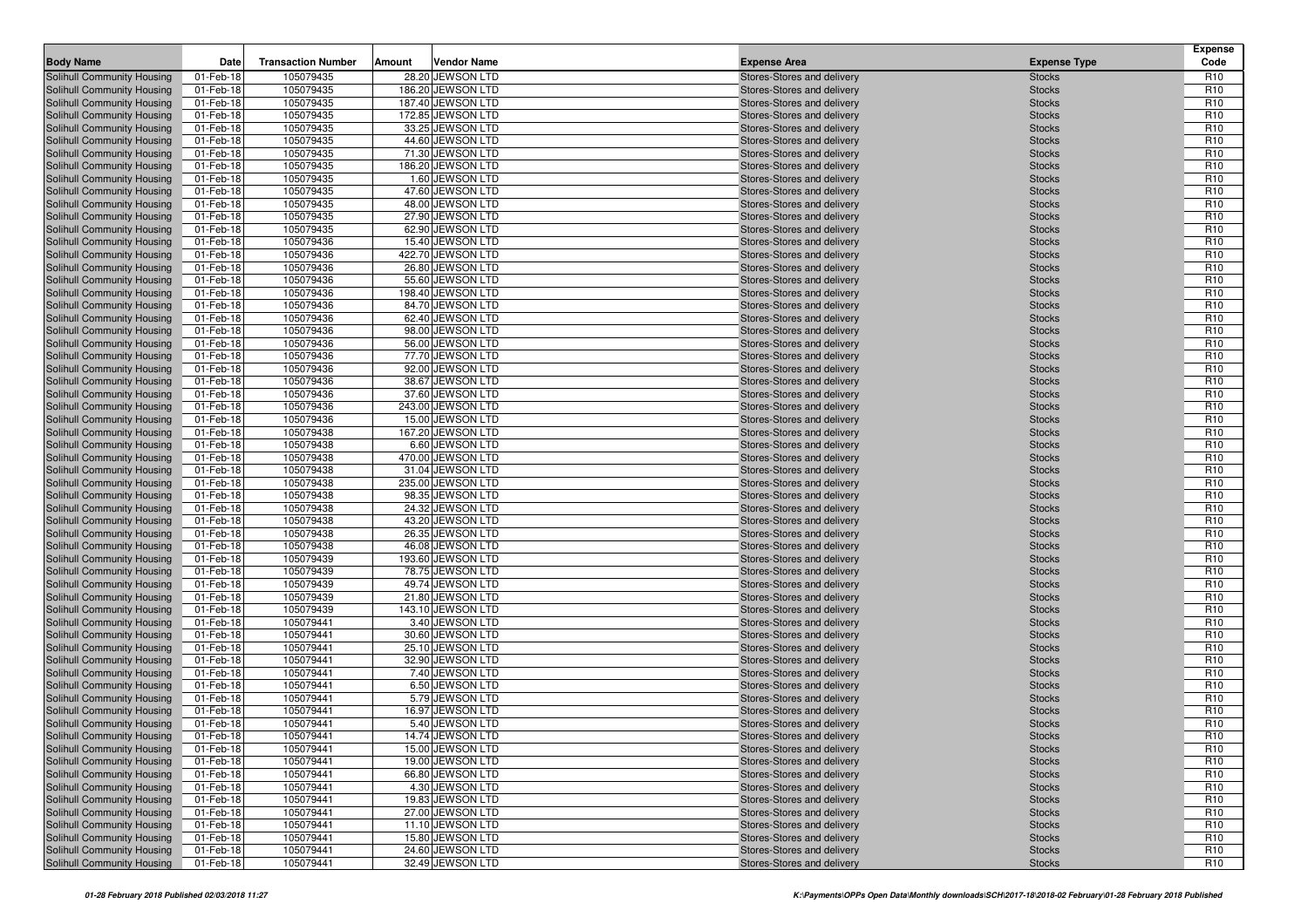| <b>Body Name</b>                                         | Date                   | <b>Transaction Number</b> | Amount | <b>Vendor Name</b>                     | <b>Expense Area</b>                                      | <b>Expense Type</b>            | <b>Expense</b><br>Code             |
|----------------------------------------------------------|------------------------|---------------------------|--------|----------------------------------------|----------------------------------------------------------|--------------------------------|------------------------------------|
| Solihull Community Housing                               | 01-Feb-18              | 105079441                 |        | 24.25 JEWSON LTD                       | Stores-Stores and delivery                               | <b>Stocks</b>                  | R <sub>10</sub>                    |
| Solihull Community Housing                               | 01-Feb-18              | 105079441                 |        | 1166.00 JEWSON LTD                     | Stores-Stores and delivery                               | <b>Stocks</b>                  | R <sub>10</sub>                    |
| Solihull Community Housing                               | 01-Feb-18              | 105079441                 |        | 42.30 JEWSON LTD                       | Stores-Stores and delivery                               | <b>Stocks</b>                  | R <sub>10</sub>                    |
| Solihull Community Housing                               | 01-Feb-18              | 105079441                 |        | 8.78 JEWSON LTD                        | Stores-Stores and delivery                               | <b>Stocks</b>                  | R <sub>10</sub>                    |
| Solihull Community Housing                               | 01-Feb-18              | 105079441                 |        | 6.78 JEWSON LTD                        | Stores-Stores and delivery                               | <b>Stocks</b>                  | R <sub>10</sub>                    |
| Solihull Community Housing                               | 01-Feb-18              | 105079441                 |        | 56.50 JEWSON LTD                       | Stores-Stores and delivery                               | <b>Stocks</b>                  | R <sub>10</sub>                    |
| Solihull Community Housing                               | 01-Feb-18              | 105079441                 |        | 247.50 JEWSON LTD                      | Stores-Stores and delivery                               | <b>Stocks</b>                  | R <sub>10</sub>                    |
| Solihull Community Housing                               | 01-Feb-18              | 105079441                 |        | 1.60 JEWSON LTD                        | Stores-Stores and delivery                               | <b>Stocks</b>                  | R <sub>10</sub>                    |
| Solihull Community Housing                               | 01-Feb-18              | 105079441                 |        | 11.20 JEWSON LTD                       | Stores-Stores and delivery                               | <b>Stocks</b>                  | R <sub>10</sub>                    |
| Solihull Community Housing                               | 01-Feb-18              | 105079441                 |        | 13.34 JEWSON LTD                       | Stores-Stores and delivery                               | <b>Stocks</b>                  | R <sub>10</sub>                    |
| Solihull Community Housing                               | 01-Feb-18              | 105079441                 |        | 1.80 JEWSON LTD                        | Stores-Stores and delivery                               | <b>Stocks</b>                  | R <sub>10</sub>                    |
| Solihull Community Housing                               | 01-Feb-18              | 105079441                 |        | 88.44 JEWSON LTD                       | Stores-Stores and delivery                               | <b>Stocks</b>                  | R <sub>10</sub>                    |
| Solihull Community Housing                               | 01-Feb-18              | 105079441                 |        | 46.95 JEWSON LTD                       | Stores-Stores and delivery                               | <b>Stocks</b>                  | R <sub>10</sub>                    |
| Solihull Community Housing                               | 01-Feb-18              | 105079441                 |        | 17.40 JEWSON LTD                       | Stores-Stores and delivery                               | <b>Stocks</b>                  | R <sub>10</sub>                    |
| Solihull Community Housing                               | 01-Feb-18              | 105079441                 |        | 4.07 JEWSON LTD                        | Stores-Stores and delivery                               | <b>Stocks</b>                  | R <sub>10</sub>                    |
| Solihull Community Housing                               | 01-Feb-18              | 105079441                 |        | 26.95 JEWSON LTD                       | Stores-Stores and delivery                               | <b>Stocks</b>                  | R <sub>10</sub>                    |
| Solihull Community Housing                               | 01-Feb-18              | 105079442<br>105079443    |        | 475.08 JEWSON LTD                      | Stores-Stores and delivery                               | <b>Stocks</b>                  | R <sub>10</sub><br>R <sub>10</sub> |
| Solihull Community Housing                               | 01-Feb-18              | 105079445                 |        | 836.05 JEWSON LTD<br>11.00 JEWSON LTD  | Stores-Stores and delivery                               | <b>Stocks</b>                  | R <sub>10</sub>                    |
| Solihull Community Housing<br>Solihull Community Housing | 01-Feb-18<br>01-Feb-18 | 105079445                 |        | 38.96 JEWSON LTD                       | Stores-Stores and delivery<br>Stores-Stores and delivery | <b>Stocks</b><br><b>Stocks</b> | R <sub>10</sub>                    |
| Solihull Community Housing                               | 01-Feb-18              | 105079445                 |        | 131.10 JEWSON LTD                      | Stores-Stores and delivery                               | <b>Stocks</b>                  | R <sub>10</sub>                    |
| Solihull Community Housing                               | 01-Feb-18              | 105079445                 |        | 50.50 JEWSON LTD                       | Stores-Stores and delivery                               | <b>Stocks</b>                  | R <sub>10</sub>                    |
| Solihull Community Housing                               | 01-Feb-18              | 105079445                 |        | 0.30 JEWSON LTD                        | Stores-Stores and delivery                               | <b>Stocks</b>                  | R <sub>10</sub>                    |
| Solihull Community Housing                               | 01-Feb-18              | 105079445                 |        | 38.20 JEWSON LTD                       | Stores-Stores and delivery                               | <b>Stocks</b>                  | R <sub>10</sub>                    |
| Solihull Community Housing                               | 01-Feb-18              | 105079445                 |        | 21.55 JEWSON LTD                       | Stores-Stores and delivery                               | <b>Stocks</b>                  | R <sub>10</sub>                    |
| Solihull Community Housing                               | 01-Feb-18              | 105079446                 |        | 101.28 JEWSON LTD                      | Stores-Stores and delivery                               | <b>Stocks</b>                  | R <sub>10</sub>                    |
| Solihull Community Housing                               | 01-Feb-18              | 105079446                 |        | 71.04 JEWSON LTD                       | Stores-Stores and delivery                               | <b>Stocks</b>                  | R <sub>10</sub>                    |
| Solihull Community Housing                               | 01-Feb-18              | 105079446                 |        | 152.01 JEWSON LTD                      | Stores-Stores and delivery                               | <b>Stocks</b>                  | R <sub>10</sub>                    |
| Solihull Community Housing                               | 01-Feb-18              | 105079446                 |        | 60.72 JEWSON LTD                       | Stores-Stores and delivery                               | <b>Stocks</b>                  | R <sub>10</sub>                    |
| Solihull Community Housing                               | 01-Feb-18              | 105079446                 |        | 81.50 JEWSON LTD                       | Stores-Stores and delivery                               | <b>Stocks</b>                  | R <sub>10</sub>                    |
| Solihull Community Housing                               | 01-Feb-18              | 105079446                 |        | 400.00 JEWSON LTD                      | Stores-Stores and delivery                               | <b>Stocks</b>                  | R <sub>10</sub>                    |
| Solihull Community Housing                               | 01-Feb-18              | 105079446                 |        | 124.02 JEWSON LTD                      | Stores-Stores and delivery                               | <b>Stocks</b>                  | R <sub>10</sub>                    |
| Solihull Community Housing                               | 01-Feb-18              | 105079446                 |        | 133.20 JEWSON LTD                      | Stores-Stores and delivery                               | <b>Stocks</b>                  | R <sub>10</sub>                    |
| Solihull Community Housing                               | 01-Feb-18              | 105079446                 |        | 123.48 JEWSON LTD                      | Stores-Stores and delivery                               | <b>Stocks</b>                  | R <sub>10</sub>                    |
| Solihull Community Housing                               | 01-Feb-18              | 105079446                 |        | 569.52 JEWSON LTD                      | Stores-Stores and delivery                               | <b>Stocks</b>                  | R <sub>10</sub>                    |
| Solihull Community Housing                               | 01-Feb-18              | 105079446                 |        | 160.29 JEWSON LTD                      | Stores-Stores and delivery                               | <b>Stocks</b>                  | R <sub>10</sub>                    |
| Solihull Community Housing                               | 01-Feb-18              | 105079446                 |        | 46.20 JEWSON LTD                       | Stores-Stores and delivery                               | <b>Stocks</b>                  | R <sub>10</sub>                    |
| Solihull Community Housing                               | 01-Feb-18              | 105079446                 |        | 147.17 JEWSON LTD                      | Stores-Stores and delivery                               | <b>Stocks</b>                  | R <sub>10</sub>                    |
| Solihull Community Housing                               | 01-Feb-18              | 105079446                 |        | 38.88 JEWSON LTD                       | Stores-Stores and delivery                               | <b>Stocks</b>                  | R <sub>10</sub>                    |
| Solihull Community Housing                               | 01-Feb-18              | 105079446                 |        | 46.22 JEWSON LTD                       | Stores-Stores and delivery                               | <b>Stocks</b>                  | R <sub>10</sub>                    |
| Solihull Community Housing                               | 01-Feb-18              | 105079446                 |        | 71.70 JEWSON LTD                       | Stores-Stores and delivery                               | <b>Stocks</b>                  | R <sub>10</sub>                    |
| Solihull Community Housing                               | 01-Feb-18              | 105079446                 |        | 81.95 JEWSON LTD                       | Stores-Stores and delivery                               | <b>Stocks</b>                  | R <sub>10</sub><br>R <sub>10</sub> |
| Solihull Community Housing                               | 01-Feb-18              | 105079451<br>105079451    |        | 145.71 JEWSON LTD<br>145.71 JEWSON LTD | Stores-Stores and delivery                               | <b>Stocks</b>                  | R <sub>10</sub>                    |
| Solihull Community Housing<br>Solihull Community Housing | 01-Feb-18<br>01-Feb-18 | 105079457                 |        | 439.87 JEWSON LTD                      | Stores-Stores and delivery<br>Stores-Stores and delivery | <b>Stocks</b><br><b>Stocks</b> | R <sub>10</sub>                    |
| Solihull Community Housing                               | 01-Feb-18              | 105079458                 |        | 24.44 JEWSON LTD                       | Stores-Stores and delivery                               | <b>Stocks</b>                  | R <sub>10</sub>                    |
| Solihull Community Housing                               | 01-Feb-18              | 105079458                 |        | 9.10 JEWSON LTD                        | Stores-Stores and delivery                               | <b>Stocks</b>                  | R <sub>10</sub>                    |
| Solihull Community Housing                               | 01-Feb-18              | 105079458                 |        | 3.00 JEWSON LTD                        | Stores-Stores and delivery                               | <b>Stocks</b>                  | R <sub>10</sub>                    |
| Solihull Community Housing                               | 01-Feb-18              | 105079458                 |        | 32.00 JEWSON LTD                       | Stores-Stores and delivery                               | <b>Stocks</b>                  | R <sub>10</sub>                    |
| Solihull Community Housing                               | 01-Feb-18              | 105079458                 |        | 5.02 JEWSON LTD                        | Stores-Stores and delivery                               | <b>Stocks</b>                  | R <sub>10</sub>                    |
| Solihull Community Housing                               | 01-Feb-18              | 105079458                 |        | 275.40 JEWSON LTD                      | Stores-Stores and delivery                               | <b>Stocks</b>                  | R <sub>10</sub>                    |
| <b>Solihull Community Housing</b>                        | 01-Feb-18              | 105079458                 |        | 46.77 JEWSON LTD                       | Stores-Stores and delivery                               | <b>Stocks</b>                  | R <sub>10</sub>                    |
| Solihull Community Housing                               | 01-Feb-18              | 105079458                 |        | 35.88 JEWSON LTD                       | Stores-Stores and delivery                               | <b>Stocks</b>                  | R <sub>10</sub>                    |
| Solihull Community Housing                               | 01-Feb-18              | 105079458                 |        | 84.36 JEWSON LTD                       | Stores-Stores and delivery                               | <b>Stocks</b>                  | R <sub>10</sub>                    |
| Solihull Community Housing                               | 01-Feb-18              | 105079458                 |        | 43.00 JEWSON LTD                       | Stores-Stores and delivery                               | <b>Stocks</b>                  | R <sub>10</sub>                    |
| Solihull Community Housing                               | 01-Feb-18              | 105079458                 |        | 192.60 JEWSON LTD                      | Stores-Stores and delivery                               | <b>Stocks</b>                  | R <sub>10</sub>                    |
| Solihull Community Housing                               | 01-Feb-18              | 105079458                 |        | 20.90 JEWSON LTD                       | Stores-Stores and delivery                               | <b>Stocks</b>                  | R <sub>10</sub>                    |
| Solihull Community Housing                               | 01-Feb-18              | 105079458                 |        | 29.50 JEWSON LTD                       | Stores-Stores and delivery                               | <b>Stocks</b>                  | R <sub>10</sub>                    |
| Solihull Community Housing                               | 01-Feb-18              | 105079458                 |        | 4.10 JEWSON LTD                        | Stores-Stores and delivery                               | <b>Stocks</b>                  | R <sub>10</sub>                    |
| Solihull Community Housing                               | 01-Feb-18              | 105079458                 |        | 29.30 JEWSON LTD                       | Stores-Stores and delivery                               | <b>Stocks</b>                  | R <sub>10</sub>                    |
| Solihull Community Housing                               | 01-Feb-18              | 105079458                 |        | 12.40 JEWSON LTD                       | Stores-Stores and delivery                               | <b>Stocks</b>                  | R <sub>10</sub>                    |
| Solihull Community Housing                               | 01-Feb-18              | 105079458                 |        | 113.80 JEWSON LTD                      | Stores-Stores and delivery                               | <b>Stocks</b>                  | R <sub>10</sub>                    |
| Solihull Community Housing                               | 01-Feb-18              | 105079458                 |        | 67.20 JEWSON LTD                       | Stores-Stores and delivery                               | <b>Stocks</b>                  | R <sub>10</sub>                    |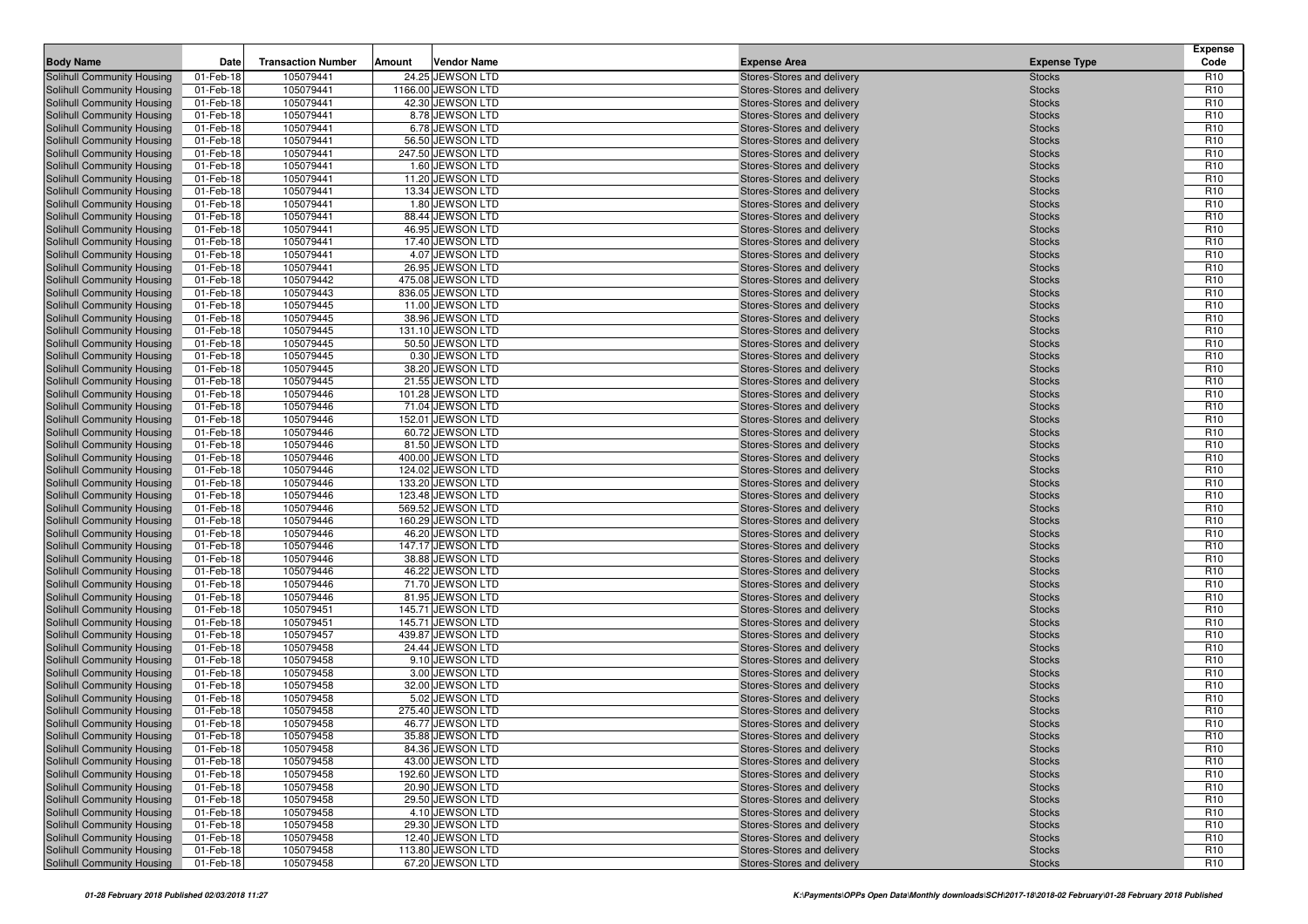| <b>Body Name</b>                                         | Date                   | <b>Transaction Number</b> | Amount | <b>Vendor Name</b>                   | <b>Expense Area</b>                                      | <b>Expense Type</b>            | <b>Expense</b><br>Code             |
|----------------------------------------------------------|------------------------|---------------------------|--------|--------------------------------------|----------------------------------------------------------|--------------------------------|------------------------------------|
| Solihull Community Housing                               | 01-Feb-18              | 105079458                 |        | 50.00 JEWSON LTD                     | Stores-Stores and delivery                               | <b>Stocks</b>                  | R <sub>10</sub>                    |
| Solihull Community Housing                               | 01-Feb-18              | 105079458                 |        | 163.60 JEWSON LTD                    | Stores-Stores and delivery                               | <b>Stocks</b>                  | R <sub>10</sub>                    |
| Solihull Community Housing                               | 01-Feb-18              | 105079458                 |        | 198.20 JEWSON LTD                    | Stores-Stores and delivery                               | <b>Stocks</b>                  | R <sub>10</sub>                    |
| Solihull Community Housing                               | 01-Feb-18              | 105079458                 |        | 96.50 JEWSON LTD                     | Stores-Stores and delivery                               | <b>Stocks</b>                  | R <sub>10</sub>                    |
| Solihull Community Housing                               | 01-Feb-18              | 105079458                 |        | 38.67 JEWSON LTD                     | Stores-Stores and delivery                               | <b>Stocks</b>                  | R <sub>10</sub>                    |
| Solihull Community Housing                               | 01-Feb-18              | 105079458                 |        | 13.00 JEWSON LTD                     | Stores-Stores and delivery                               | <b>Stocks</b>                  | R <sub>10</sub>                    |
| Solihull Community Housing                               | 01-Feb-18              | 105079458                 |        | 72.36 JEWSON LTD                     | Stores-Stores and delivery                               | <b>Stocks</b>                  | R <sub>10</sub>                    |
| Solihull Community Housing                               | 01-Feb-18              | 105079458                 |        | 29.35 JEWSON LTD                     | Stores-Stores and delivery                               | <b>Stocks</b>                  | R <sub>10</sub>                    |
| Solihull Community Housing                               | 01-Feb-18              | 105079458                 |        | 9.00 JEWSON LTD                      | Stores-Stores and delivery                               | <b>Stocks</b>                  | R <sub>10</sub>                    |
| Solihull Community Housing                               | 01-Feb-18              | 105079458                 |        | 319.85 JEWSON LTD                    | Stores-Stores and delivery                               | <b>Stocks</b>                  | R <sub>10</sub>                    |
| Solihull Community Housing                               | 01-Feb-18              | 105079458                 |        | 126.20 JEWSON LTD                    | Stores-Stores and delivery                               | <b>Stocks</b>                  | R <sub>10</sub>                    |
| Solihull Community Housing                               | 01-Feb-18              | 105079461                 |        | 326.00 JEWSON LTD                    | Stores-Stores and delivery                               | <b>Stocks</b>                  | R <sub>10</sub>                    |
| Solihull Community Housing                               | 01-Feb-18              | 105079464                 |        | 15.00 JEWSON LTD                     | Stores-Stores and delivery                               | <b>Stocks</b>                  | R <sub>10</sub>                    |
| Solihull Community Housing                               | 01-Feb-18              | 105079464                 |        | 123.00 JEWSON LTD                    | Stores-Stores and delivery                               | <b>Stocks</b>                  | R <sub>10</sub>                    |
| Solihull Community Housing                               | 01-Feb-18              | 105079464                 |        | 97.20 JEWSON LTD                     | Stores-Stores and delivery                               | <b>Stocks</b>                  | R <sub>10</sub>                    |
| Solihull Community Housing<br>Solihull Community Housing | 01-Feb-18<br>01-Feb-18 | 105079464<br>105079464    |        | 6.50 JEWSON LTD<br>222.80 JEWSON LTD | Stores-Stores and delivery<br>Stores-Stores and delivery | <b>Stocks</b><br><b>Stocks</b> | R <sub>10</sub><br>R <sub>10</sub> |
| Solihull Community Housing                               | 01-Feb-18              | 105079464                 |        | 501.00 JEWSON LTD                    | Stores-Stores and delivery                               | <b>Stocks</b>                  | R <sub>10</sub>                    |
| Solihull Community Housing                               | 01-Feb-18              | 105079464                 |        | 47.55 JEWSON LTD                     | Stores-Stores and delivery                               | <b>Stocks</b>                  | R <sub>10</sub>                    |
| Solihull Community Housing                               | 01-Feb-18              | 105079464                 |        | 172.85 JEWSON LTD                    | Stores-Stores and delivery                               | <b>Stocks</b>                  | R <sub>10</sub>                    |
| Solihull Community Housing                               | 01-Feb-18              | 105079464                 |        | 52.20 JEWSON LTD                     | Stores-Stores and delivery                               | <b>Stocks</b>                  | R <sub>10</sub>                    |
| Solihull Community Housing                               | 01-Feb-18              | 105079464                 |        | 975.00 JEWSON LTD                    | Stores-Stores and delivery                               | <b>Stocks</b>                  | R <sub>10</sub>                    |
| Solihull Community Housing                               | 01-Feb-18              | 105079464                 |        | 144.70 JEWSON LTD                    | Stores-Stores and delivery                               | <b>Stocks</b>                  | R <sub>10</sub>                    |
| Solihull Community Housing                               | 02-Feb-18              | 105079465                 |        | 64.51 JEWSON LTD                     | Stores-Stores and delivery                               | <b>Stocks</b>                  | R <sub>10</sub>                    |
| Solihull Community Housing                               | 02-Feb-18              | 105079465                 |        | 302.40 JEWSON LTD                    | Stores-Stores and delivery                               | <b>Stocks</b>                  | R <sub>10</sub>                    |
| Solihull Community Housing                               | 02-Feb-18              | 105079465                 |        | 26.00 JEWSON LTD                     | Stores-Stores and delivery                               | <b>Stocks</b>                  | R <sub>10</sub>                    |
| Solihull Community Housing                               | 02-Feb-18              | 105079466                 |        | 164.35 JEWSON LTD                    | Stores-Stores and delivery                               | <b>Stocks</b>                  | R <sub>10</sub>                    |
| Solihull Community Housing                               | 02-Feb-18              | 105079466                 |        | 725.76 JEWSON LTD                    | Stores-Stores and delivery                               | <b>Stocks</b>                  | R <sub>10</sub>                    |
| Solihull Community Housing                               | 06-Feb-18              | 105079471                 |        | 210.00 JEWSON LTD                    | Stores-Stores and delivery                               | <b>Stocks</b>                  | R <sub>10</sub>                    |
| Solihull Community Housing                               | 07-Feb-18              | 105082379                 |        | 514.15 JEWSON LTD                    | Stores-Stores and delivery                               | <b>Stocks</b>                  | R <sub>10</sub>                    |
| Solihull Community Housing                               | 07-Feb-18              | 105082381                 |        | 81.50 JEWSON LTD                     | Stores-Stores and delivery                               | <b>Stocks</b>                  | R <sub>10</sub>                    |
| Solihull Community Housing                               | 07-Feb-18              | 105082381                 |        | 74.35 JEWSON LTD                     | Stores-Stores and delivery                               | <b>Stocks</b>                  | R <sub>10</sub>                    |
| Solihull Community Housing                               | 07-Feb-18              | 105082381                 |        | 25.00 JEWSON LTD                     | Stores-Stores and delivery                               | <b>Stocks</b>                  | R <sub>10</sub>                    |
| Solihull Community Housing                               | 07-Feb-18              | 105082381                 |        | 82.10 JEWSON LTD                     | Stores-Stores and delivery                               | <b>Stocks</b>                  | R <sub>10</sub>                    |
| Solihull Community Housing                               | 07-Feb-18              | 105082381                 |        | 96.85 JEWSON LTD                     | Stores-Stores and delivery                               | <b>Stocks</b>                  | R <sub>10</sub>                    |
| Solihull Community Housing                               | 07-Feb-18              | 105082381                 |        | 470.00 JEWSON LTD                    | Stores-Stores and delivery                               | <b>Stocks</b>                  | R <sub>10</sub>                    |
| Solihull Community Housing                               | 07-Feb-18<br>07-Feb-18 | 105082381<br>105082383    |        | 58.50 JEWSON LTD<br>53.76 JEWSON LTD | Stores-Stores and delivery                               | <b>Stocks</b>                  | R <sub>10</sub><br>R <sub>10</sub> |
| Solihull Community Housing<br>Solihull Community Housing | 07-Feb-18              | 105082383                 |        | 221.76 JEWSON LTD                    | Stores-Stores and delivery<br>Stores-Stores and delivery | <b>Stocks</b><br><b>Stocks</b> | R <sub>10</sub>                    |
| Solihull Community Housing                               | 07-Feb-18              | 105082383                 |        | 42.71 JEWSON LTD                     | Stores-Stores and delivery                               | <b>Stocks</b>                  | R <sub>10</sub>                    |
| Solihull Community Housing                               | 07-Feb-18              | 105082384                 |        | 177.60 JEWSON LTD                    | Stores-Stores and delivery                               | <b>Stocks</b>                  | R <sub>10</sub>                    |
| Solihull Community Housing                               | 07-Feb-18              | 105082384                 |        | 134.25 JEWSON LTD                    | Stores-Stores and delivery                               | <b>Stocks</b>                  | R <sub>10</sub>                    |
| Solihull Community Housing                               | 07-Feb-18              | 105082385                 |        | 13.57 JEWSON LTD                     | Stores-Stores and delivery                               | <b>Stocks</b>                  | R <sub>10</sub>                    |
| Solihull Community Housing                               | 07-Feb-18              | 105082385                 |        | 94.80 JEWSON LTD                     | Stores-Stores and delivery                               | <b>Stocks</b>                  | R <sub>10</sub>                    |
| Solihull Community Housing                               | 07-Feb-18              | 105082385                 |        | 67.35 JEWSON LTD                     | Stores-Stores and delivery                               | <b>Stocks</b>                  | R <sub>10</sub>                    |
| Solihull Community Housing                               | 07-Feb-18              | 105082385                 |        | 43.28 JEWSON LTD                     | Stores-Stores and delivery                               | <b>Stocks</b>                  | R <sub>10</sub>                    |
| Solihull Community Housing                               | 07-Feb-18              | 105082385                 |        | 3.60 JEWSON LTD                      | Stores-Stores and delivery                               | <b>Stocks</b>                  | R <sub>10</sub>                    |
| Solihull Community Housing                               | 07-Feb-18              | 105082385                 |        | 55.60 JEWSON LTD                     | Stores-Stores and delivery                               | <b>Stocks</b>                  | R <sub>10</sub>                    |
| Solihull Community Housing                               | 07-Feb-18              | 105082385                 |        | 168.50 JEWSON LTD                    | Stores-Stores and delivery                               | <b>Stocks</b>                  | R <sub>10</sub>                    |
| Solihull Community Housing                               | 07-Feb-18              | 105082385                 |        | 97.50 JEWSON LTD                     | Stores-Stores and delivery                               | <b>Stocks</b>                  | R <sub>10</sub>                    |
| Solihull Community Housing                               | 07-Feb-18              | 105082385                 |        | 4.30 JEWSON LTD                      | Stores-Stores and delivery                               | <b>Stocks</b>                  | R <sub>10</sub>                    |
| <b>Solihull Community Housing</b>                        | 07-Feb-18              | 105082385                 |        | 187.80 JEWSON LTD                    | Stores-Stores and delivery                               | <b>Stocks</b>                  | R <sub>10</sub>                    |
| Solihull Community Housing                               | 07-Feb-18              | 105082385                 |        | 60.90 JEWSON LTD                     | Stores-Stores and delivery                               | <b>Stocks</b>                  | R <sub>10</sub>                    |
| Solihull Community Housing                               | 07-Feb-18              | 105082385                 |        | 37.80 JEWSON LTD                     | Stores-Stores and delivery                               | <b>Stocks</b>                  | R <sub>10</sub>                    |
| Solihull Community Housing                               | 07-Feb-18              | 105082385                 |        | 6.80 JEWSON LTD                      | Stores-Stores and delivery                               | <b>Stocks</b>                  | R <sub>10</sub>                    |
| Solihull Community Housing                               | 07-Feb-18              | 105082385                 |        | 60.40 JEWSON LTD                     | Stores-Stores and delivery                               | <b>Stocks</b>                  | R <sub>10</sub>                    |
| Solihull Community Housing                               | 07-Feb-18              | 105082385                 |        | 41.96 JEWSON LTD                     | Stores-Stores and delivery                               | <b>Stocks</b>                  | R <sub>10</sub>                    |
| Solihull Community Housing                               | 07-Feb-18              | 105082385                 |        | 6.95 JEWSON LTD                      | Stores-Stores and delivery                               | <b>Stocks</b>                  | R <sub>10</sub>                    |
| Solihull Community Housing<br>Solihull Community Housing | 07-Feb-18<br>07-Feb-18 | 105082385<br>105082385    |        | 18.03 JEWSON LTD<br>54.00 JEWSON LTD | Stores-Stores and delivery<br>Stores-Stores and delivery | <b>Stocks</b><br><b>Stocks</b> | R <sub>10</sub><br>R <sub>10</sub> |
| Solihull Community Housing                               | 07-Feb-18              | 105082385                 |        | 16.85 JEWSON LTD                     | Stores-Stores and delivery                               | <b>Stocks</b>                  | R <sub>10</sub>                    |
| Solihull Community Housing                               | 07-Feb-18              | 105082385                 |        | 62.40 JEWSON LTD                     | Stores-Stores and delivery                               | <b>Stocks</b>                  | R <sub>10</sub>                    |
| Solihull Community Housing                               | 07-Feb-18              | 105082385                 |        | 97.00 JEWSON LTD                     | Stores-Stores and delivery                               | <b>Stocks</b>                  | R <sub>10</sub>                    |
|                                                          |                        |                           |        |                                      |                                                          |                                |                                    |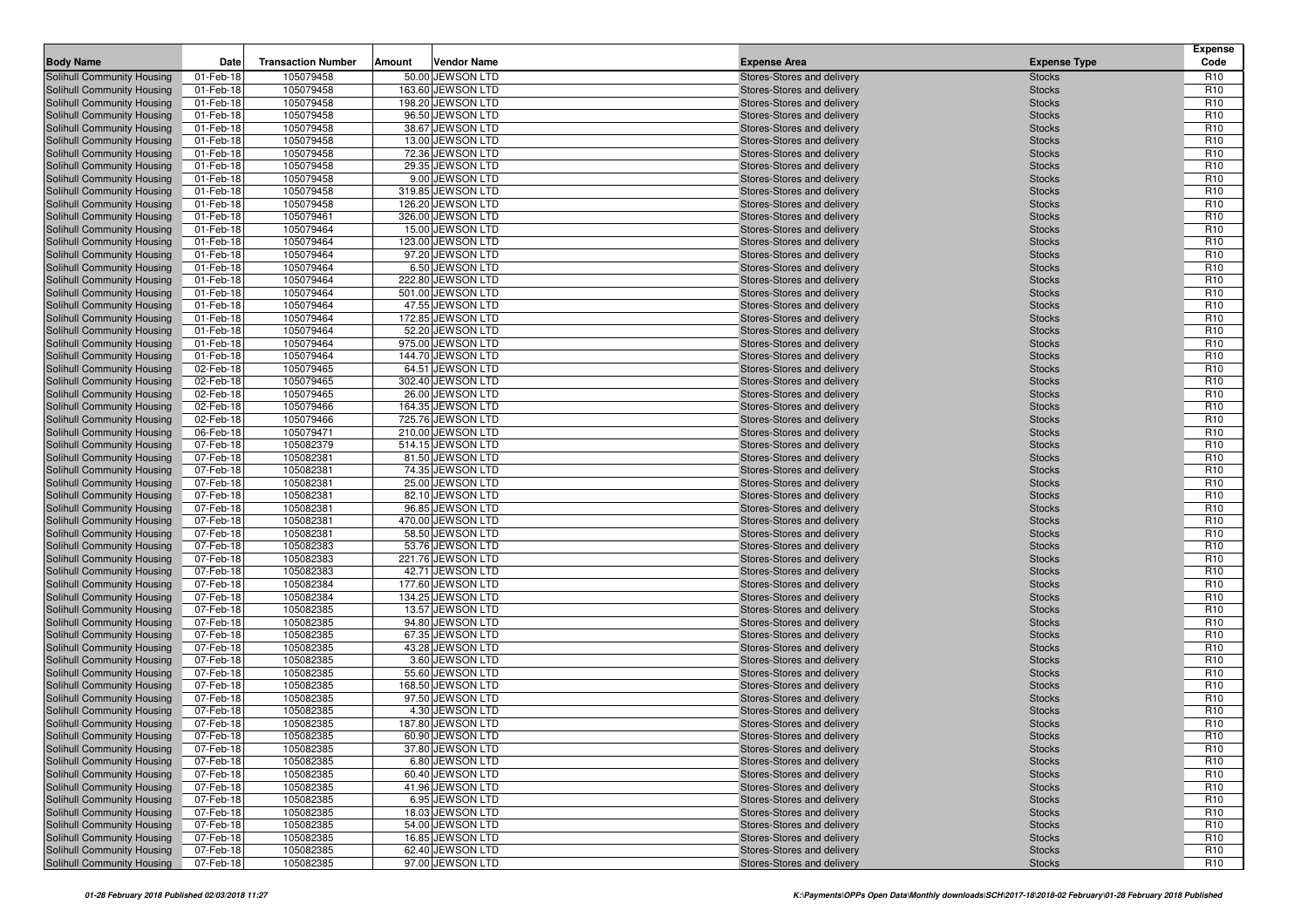|                                                                 |                        |                           |        |                                        |                                                          |                                | <b>Expense</b>                     |
|-----------------------------------------------------------------|------------------------|---------------------------|--------|----------------------------------------|----------------------------------------------------------|--------------------------------|------------------------------------|
| <b>Body Name</b>                                                | Date                   | <b>Transaction Number</b> | Amount | <b>Vendor Name</b>                     | <b>Expense Area</b>                                      | <b>Expense Type</b>            | Code                               |
| Solihull Community Housing                                      | 07-Feb-18              | 105082385                 |        | 196.70 JEWSON LTD                      | Stores-Stores and delivery                               | <b>Stocks</b>                  | R <sub>10</sub>                    |
| Solihull Community Housing                                      | 07-Feb-18              | 105082385                 |        | 56.50 JEWSON LTD                       | Stores-Stores and delivery                               | <b>Stocks</b>                  | R <sub>10</sub>                    |
| Solihull Community Housing<br>Solihull Community Housing        | 07-Feb-18<br>07-Feb-18 | 105082385<br>105082385    |        | 35.00 JEWSON LTD<br>4.80 JEWSON LTD    | Stores-Stores and delivery<br>Stores-Stores and delivery | <b>Stocks</b><br><b>Stocks</b> | R <sub>10</sub><br>R <sub>10</sub> |
| Solihull Community Housing                                      | 07-Feb-18              | 105082385                 |        | 16.00 JEWSON LTD                       | Stores-Stores and delivery                               | <b>Stocks</b>                  | R <sub>10</sub>                    |
| Solihull Community Housing                                      | 07-Feb-18              | 105082385                 |        | 11.20 JEWSON LTD                       | Stores-Stores and delivery                               | <b>Stocks</b>                  | R <sub>10</sub>                    |
| Solihull Community Housing                                      | 07-Feb-18              | 105082385                 |        | 64.29 JEWSON LTD                       | Stores-Stores and delivery                               | <b>Stocks</b>                  | R <sub>10</sub>                    |
| Solihull Community Housing                                      | 07-Feb-18              | 105082385                 |        | 7.35 JEWSON LTD                        | Stores-Stores and delivery                               | <b>Stocks</b>                  | R <sub>10</sub>                    |
| Solihull Community Housing                                      | 07-Feb-18              | 105082385                 |        | 255.60 JEWSON LTD                      | Stores-Stores and delivery                               | <b>Stocks</b>                  | R <sub>10</sub>                    |
| Solihull Community Housing                                      | 07-Feb-18              | 105082385                 |        | 46.95 JEWSON LTD                       | Stores-Stores and delivery                               | <b>Stocks</b>                  | R <sub>10</sub>                    |
| Solihull Community Housing                                      | 07-Feb-18              | 105082385                 |        | 13.75 JEWSON LTD                       | Stores-Stores and delivery                               | <b>Stocks</b>                  | R <sub>10</sub>                    |
| Solihull Community Housing                                      | 07-Feb-18              | 105082385                 |        | 26.95 JEWSON LTD                       | Stores-Stores and delivery                               | <b>Stocks</b>                  | R <sub>10</sub>                    |
| <b>Solihull Community Housing</b>                               | 07-Feb-18              | 105082385                 |        | 26.35 JEWSON LTD                       | Stores-Stores and delivery                               | <b>Stocks</b>                  | R <sub>10</sub>                    |
| Solihull Community Housing                                      | 07-Feb-18              | 105082385                 |        | 69.00 JEWSON LTD                       | Stores-Stores and delivery                               | <b>Stocks</b>                  | R <sub>10</sub>                    |
| Solihull Community Housing                                      | 07-Feb-18              | 105082385                 |        | 30.00 JEWSON LTD                       | Stores-Stores and delivery                               | <b>Stocks</b>                  | R <sub>10</sub>                    |
| Solihull Community Housing                                      | 07-Feb-18              | 105082385                 |        | 15.00 JEWSON LTD                       | Stores-Stores and delivery                               | <b>Stocks</b>                  | R <sub>10</sub>                    |
| Solihull Community Housing                                      | 07-Feb-18              | 105082385                 |        | 101.10 JEWSON LTD                      | Stores-Stores and delivery                               | <b>Stocks</b>                  | R <sub>10</sub>                    |
| Solihull Community Housing                                      | 07-Feb-18              | 105082386                 |        | 15.00 JEWSON LTD                       | Stores-Stores and delivery                               | <b>Stocks</b>                  | R <sub>10</sub>                    |
| Solihull Community Housing                                      | 07-Feb-18              | 105082386                 |        | 10.00 JEWSON LTD                       | Stores-Stores and delivery                               | <b>Stocks</b>                  | R <sub>10</sub>                    |
| Solihull Community Housing<br><b>Solihull Community Housing</b> | 07-Feb-18<br>07-Feb-18 | 105082386<br>105082386    |        | 1166.00 JEWSON LTD<br>17.25 JEWSON LTD | Stores-Stores and delivery<br>Stores-Stores and delivery | <b>Stocks</b><br><b>Stocks</b> | R <sub>10</sub><br>R <sub>10</sub> |
| Solihull Community Housing                                      | 07-Feb-18              | 105082386                 |        | 6.00 JEWSON LTD                        | Stores-Stores and delivery                               | <b>Stocks</b>                  | R <sub>10</sub>                    |
| Solihull Community Housing                                      | 07-Feb-18              | 105082386                 |        | 6.78 JEWSON LTD                        | Stores-Stores and delivery                               | <b>Stocks</b>                  | R <sub>10</sub>                    |
| Solihull Community Housing                                      | 07-Feb-18              | 105082386                 |        | 56.00 JEWSON LTD                       | Stores-Stores and delivery                               | <b>Stocks</b>                  | R <sub>10</sub>                    |
| <b>Solihull Community Housing</b>                               | 07-Feb-18              | 105082386                 |        | 61.72 JEWSON LTD                       | Stores-Stores and delivery                               | <b>Stocks</b>                  | R <sub>10</sub>                    |
| Solihull Community Housing                                      | 07-Feb-18              | 105082386                 |        | 38.67 JEWSON LTD                       | Stores-Stores and delivery                               | <b>Stocks</b>                  | R <sub>10</sub>                    |
| Solihull Community Housing                                      | 07-Feb-18              | 105082386                 |        | 27.90 JEWSON LTD                       | Stores-Stores and delivery                               | <b>Stocks</b>                  | R <sub>10</sub>                    |
| Solihull Community Housing                                      | 08-Feb-18              | 105082388                 |        | 266.74 JEWSON LTD                      | Stores-Stores and delivery                               | <b>Stocks</b>                  | R <sub>10</sub>                    |
| Solihull Community Housing                                      | 08-Feb-18              | 105082389                 |        | 30.60 JEWSON LTD                       | Stores-Stores and delivery                               | <b>Stocks</b>                  | R <sub>10</sub>                    |
| Solihull Community Housing                                      | 08-Feb-18              | 105082389                 |        | 7.40 JEWSON LTD                        | Stores-Stores and delivery                               | <b>Stocks</b>                  | R <sub>10</sub>                    |
| Solihull Community Housing                                      | 08-Feb-18              | 105082389                 |        | 2.50 JEWSON LTD                        | Stores-Stores and delivery                               | <b>Stocks</b>                  | R <sub>10</sub>                    |
| Solihull Community Housing                                      | 08-Feb-18              | 105082389                 |        | 3.80 JEWSON LTD                        | Stores-Stores and delivery                               | <b>Stocks</b>                  | R <sub>10</sub>                    |
| Solihull Community Housing                                      | 08-Feb-18              | 105082389                 |        | 9.20 JEWSON LTD                        | Stores-Stores and delivery                               | <b>Stocks</b>                  | R <sub>10</sub>                    |
| Solihull Community Housing                                      | 08-Feb-18              | 105082389                 |        | 43.00 JEWSON LTD                       | Stores-Stores and delivery                               | <b>Stocks</b>                  | R <sub>10</sub>                    |
| Solihull Community Housing                                      | 08-Feb-18              | 105082389<br>105082389    |        | 28.20 JEWSON LTD<br>77.70 JEWSON LTD   | Stores-Stores and delivery                               | <b>Stocks</b>                  | R <sub>10</sub><br>R <sub>10</sub> |
| Solihull Community Housing<br>Solihull Community Housing        | 08-Feb-18<br>08-Feb-18 | 105082389                 |        | 187.40 JEWSON LTD                      | Stores-Stores and delivery<br>Stores-Stores and delivery | <b>Stocks</b><br><b>Stocks</b> | R <sub>10</sub>                    |
| <b>Solihull Community Housing</b>                               | 08-Feb-18              | 105082389                 |        | 92.00 JEWSON LTD                       | Stores-Stores and delivery                               | <b>Stocks</b>                  | R <sub>10</sub>                    |
| Solihull Community Housing                                      | 08-Feb-18              | 105082389                 |        | 39.84 JEWSON LTD                       | Stores-Stores and delivery                               | <b>Stocks</b>                  | R <sub>10</sub>                    |
| Solihull Community Housing                                      | 08-Feb-18              | 105082389                 |        | 129.35 JEWSON LTD                      | Stores-Stores and delivery                               | <b>Stocks</b>                  | R <sub>10</sub>                    |
| Solihull Community Housing                                      | 08-Feb-18              | 105082389                 |        | 26.95 JEWSON LTD                       | Stores-Stores and delivery                               | <b>Stocks</b>                  | R <sub>10</sub>                    |
| Solihull Community Housing                                      | 08-Feb-18              | 105082389                 |        | 163.54 JEWSON LTD                      | Stores-Stores and delivery                               | <b>Stocks</b>                  | R <sub>10</sub>                    |
| Solihull Community Housing                                      | 08-Feb-18              | 105082389                 |        | 246.90 JEWSON LTD                      | Stores-Stores and delivery                               | <b>Stocks</b>                  | R <sub>10</sub>                    |
| Solihull Community Housing                                      | 08-Feb-18              | 105082390                 |        | 111.20 JEWSON LTD                      | Stores-Stores and delivery                               | <b>Stocks</b>                  | R <sub>10</sub>                    |
| Solihull Community Housing                                      | 08-Feb-18              | 105082390                 |        | 6.50 JEWSON LTD                        | Stores-Stores and delivery                               | <b>Stocks</b>                  | R <sub>10</sub>                    |
| Solihull Community Housing                                      | 08-Feb-18              | 105082390                 |        | 62.40 JEWSON LTD                       | Stores-Stores and delivery                               | <b>Stocks</b>                  | R <sub>10</sub>                    |
| Solihull Community Housing                                      | 08-Feb-18              | 105082390                 |        | 70.00 JEWSON LTD                       | Stores-Stores and delivery                               | <b>Stocks</b>                  | R <sub>10</sub>                    |
| Solihull Community Housing                                      | 08-Feb-18              | 105082391                 |        | 14.77 JEWSON LTD                       | Stores-Stores and delivery                               | <b>Stocks</b>                  | R <sub>10</sub>                    |
| Solihull Community Housing                                      | 08-Feb-18              | 105082391                 |        | 285.00 JEWSON LTD                      | Stores-Stores and delivery                               | <b>Stocks</b>                  | R <sub>10</sub>                    |
| <b>Solihull Community Housing</b>                               | 08-Feb-18              | 105082392                 |        | 422.70 JEWSON LTD                      | Stores-Stores and delivery                               | <b>Stocks</b>                  | R <sub>10</sub>                    |
| Solihull Community Housing<br>Solihull Community Housing        | 08-Feb-18<br>08-Feb-18 | 105082392<br>105082392    |        | 19.30 JEWSON LTD<br>15.30 JEWSON LTD   | Stores-Stores and delivery                               | <b>Stocks</b>                  | R <sub>10</sub><br>R <sub>10</sub> |
| Solihull Community Housing                                      | 08-Feb-18              | 105082393                 |        | 15.10 JEWSON LTD                       | Stores-Stores and delivery<br>Stores-Stores and delivery | <b>Stocks</b><br><b>Stocks</b> | R <sub>10</sub>                    |
| <b>Solihull Community Housing</b>                               | 08-Feb-18              | 105082393                 |        | 7.60 JEWSON LTD                        | Stores-Stores and delivery                               | <b>Stocks</b>                  | R <sub>10</sub>                    |
| <b>Solihull Community Housing</b>                               | 08-Feb-18              | 105082393                 |        | 3.40 JEWSON LTD                        | Stores-Stores and delivery                               | <b>Stocks</b>                  | R <sub>10</sub>                    |
| Solihull Community Housing                                      | 08-Feb-18              | 105082393                 |        | 88.68 JEWSON LTD                       | Stores-Stores and delivery                               | <b>Stocks</b>                  | R <sub>10</sub>                    |
| Solihull Community Housing                                      | 08-Feb-18              | 105082393                 |        | 131.10 JEWSON LTD                      | Stores-Stores and delivery                               | <b>Stocks</b>                  | R <sub>10</sub>                    |
| Solihull Community Housing                                      | 08-Feb-18              | 105082393                 |        | 5.80 JEWSON LTD                        | Stores-Stores and delivery                               | <b>Stocks</b>                  | R <sub>10</sub>                    |
| Solihull Community Housing                                      | 08-Feb-18              | 105082393                 |        | 88.10 JEWSON LTD                       | Stores-Stores and delivery                               | <b>Stocks</b>                  | R <sub>10</sub>                    |
| Solihull Community Housing                                      | 08-Feb-18              | 105082393                 |        | 367.76 JEWSON LTD                      | Stores-Stores and delivery                               | <b>Stocks</b>                  | R <sub>10</sub>                    |
| Solihull Community Housing                                      | 08-Feb-18              | 105082393                 |        | 192.24 JEWSON LTD                      | Stores-Stores and delivery                               | <b>Stocks</b>                  | R <sub>10</sub>                    |
| Solihull Community Housing                                      | 08-Feb-18              | 105082393                 |        | 50.00 JEWSON LTD                       | Stores-Stores and delivery                               | <b>Stocks</b>                  | R <sub>10</sub>                    |
| Solihull Community Housing                                      | 08-Feb-18              | 105082393                 |        | 3.80 JEWSON LTD                        | Stores-Stores and delivery                               | <b>Stocks</b>                  | R <sub>10</sub>                    |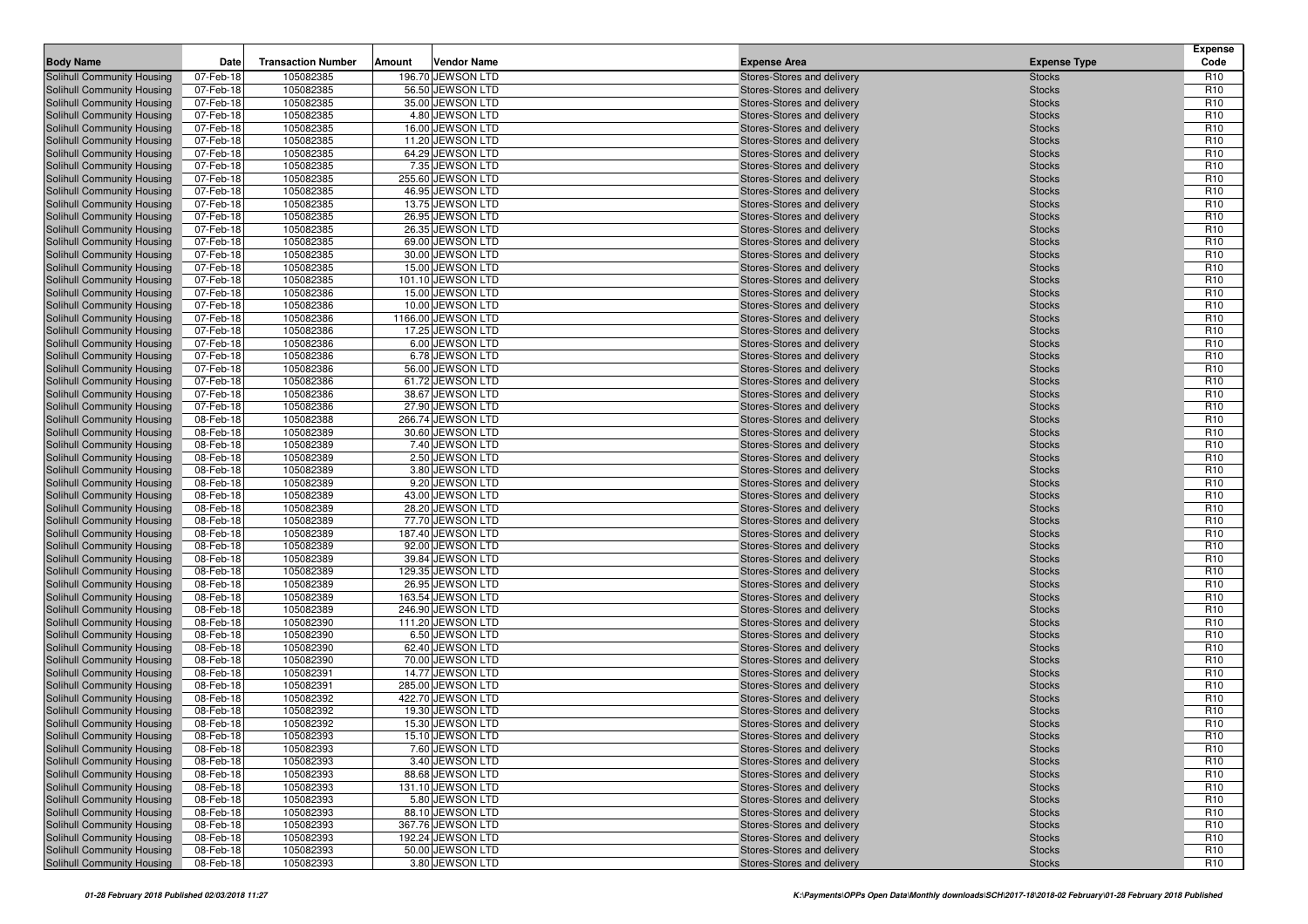| <b>Body Name</b>                                         | Date                   | <b>Transaction Number</b> | Amount | <b>Vendor Name</b>                    | <b>Expense Area</b>                                      | <b>Expense Type</b>            | <b>Expense</b><br>Code             |
|----------------------------------------------------------|------------------------|---------------------------|--------|---------------------------------------|----------------------------------------------------------|--------------------------------|------------------------------------|
| Solihull Community Housing                               | 08-Feb-18              | 105082393                 |        | 186.20 JEWSON LTD                     | Stores-Stores and delivery                               | <b>Stocks</b>                  | R <sub>10</sub>                    |
| Solihull Community Housing                               | 08-Feb-18              | 105082399                 |        | 52.50 JEWSON LTD                      | Stores-Stores and delivery                               | <b>Stocks</b>                  | R <sub>10</sub>                    |
| Solihull Community Housing                               | 08-Feb-18              | 105082399                 |        | 162.00 JEWSON LTD                     | Stores-Stores and delivery                               | <b>Stocks</b>                  | R <sub>10</sub>                    |
| Solihull Community Housing                               | 09-Feb-18              | 105082402                 |        | 635.70 JEWSON LTD                     | Stores-Stores and delivery                               | <b>Stocks</b>                  | R <sub>10</sub>                    |
| Solihull Community Housing                               | 09-Feb-18              | 105082402                 |        | 86.30 JEWSON LTD                      | Stores-Stores and delivery                               | <b>Stocks</b>                  | R <sub>10</sub>                    |
| Solihull Community Housing                               | 09-Feb-18              | 105082402                 |        | 229.16 JEWSON LTD                     | Stores-Stores and delivery                               | <b>Stocks</b>                  | R <sub>10</sub>                    |
| Solihull Community Housing                               | 09-Feb-18              | 105082402                 |        | 81.00 JEWSON LTD                      | Stores-Stores and delivery                               | <b>Stocks</b>                  | R <sub>10</sub>                    |
| Solihull Community Housing                               | 09-Feb-18              | 105082403                 |        | 400.00 JEWSON LTD                     | Stores-Stores and delivery                               | <b>Stocks</b>                  | R <sub>10</sub>                    |
| Solihull Community Housing                               | 09-Feb-18              | 105082403                 |        | 390.00 JEWSON LTD                     | Stores-Stores and delivery                               | <b>Stocks</b>                  | R <sub>10</sub>                    |
| Solihull Community Housing                               | 09-Feb-18              | 105082403                 |        | 77.20 JEWSON LTD                      | Stores-Stores and delivery                               | <b>Stocks</b>                  | R <sub>10</sub>                    |
| Solihull Community Housing                               | 09-Feb-18              | 105082403                 |        | 38.20 JEWSON LTD                      | Stores-Stores and delivery                               | <b>Stocks</b>                  | R <sub>10</sub>                    |
| Solihull Community Housing                               | 09-Feb-18              | 105082406                 |        | 64.51 JEWSON LTD                      | Stores-Stores and delivery                               | <b>Stocks</b>                  | R <sub>10</sub>                    |
| Solihull Community Housing                               | 09-Feb-18              | 105082406                 |        | 241.92 JEWSON LTD                     | Stores-Stores and delivery                               | <b>Stocks</b>                  | R <sub>10</sub>                    |
| Solihull Community Housing                               | 09-Feb-18              | 105082406                 |        | 26.00 JEWSON LTD                      | Stores-Stores and delivery                               | <b>Stocks</b>                  | R <sub>10</sub>                    |
| Solihull Community Housing                               | 09-Feb-18              | 105082407                 |        | 75.26 JEWSON LTD                      | Stores-Stores and delivery                               | <b>Stocks</b>                  | R <sub>10</sub>                    |
| Solihull Community Housing                               | 09-Feb-18              | 105082407                 |        | 362.88 JEWSON LTD                     | Stores-Stores and delivery                               | <b>Stocks</b>                  | R <sub>10</sub>                    |
| Solihull Community Housing                               | 09-Feb-18              | 105082407                 |        | 26.00 JEWSON LTD                      | Stores-Stores and delivery                               | <b>Stocks</b>                  | R <sub>10</sub>                    |
| Solihull Community Housing                               | 09-Feb-18              | 105082407                 |        | 42.71 JEWSON LTD                      | Stores-Stores and delivery                               | <b>Stocks</b>                  | R <sub>10</sub>                    |
| Solihull Community Housing                               | 12-Feb-18              | 105082412                 |        | 18.40 JEWSON LTD                      | Stores-Stores and delivery                               | <b>Stocks</b>                  | R <sub>10</sub>                    |
| Solihull Community Housing                               | 12-Feb-18              | 105082412                 |        | 146.40 JEWSON LTD                     | Stores-Stores and delivery                               | <b>Stocks</b>                  | R <sub>10</sub>                    |
| Solihull Community Housing                               | 12-Feb-18              | 105082412                 |        | 400.00 JEWSON LTD                     | Stores-Stores and delivery                               | <b>Stocks</b>                  | R <sub>10</sub>                    |
| Solihull Community Housing                               | 12-Feb-18              | 105082412                 |        | 53.15 JEWSON LTD                      | Stores-Stores and delivery                               | <b>Stocks</b>                  | R <sub>10</sub>                    |
| Solihull Community Housing                               | 12-Feb-18              | 105082412                 |        | 35.88 JEWSON LTD                      | Stores-Stores and delivery                               | <b>Stocks</b>                  | R <sub>10</sub>                    |
| Solihull Community Housing                               | 12-Feb-18              | 105082412                 |        | 198.40 JEWSON LTD                     | Stores-Stores and delivery                               | <b>Stocks</b>                  | R <sub>10</sub>                    |
| Solihull Community Housing                               | 12-Feb-18              | 105082412                 |        | 66.80 JEWSON LTD                      | Stores-Stores and delivery                               | <b>Stocks</b>                  | R <sub>10</sub>                    |
| Solihull Community Housing                               | 12-Feb-18              | 105082412                 |        | 10.10 JEWSON LTD                      | Stores-Stores and delivery                               | <b>Stocks</b>                  | R <sub>10</sub>                    |
| Solihull Community Housing                               | 12-Feb-18              | 105082412                 |        | 15.80 JEWSON LTD                      | Stores-Stores and delivery                               | <b>Stocks</b>                  | R <sub>10</sub>                    |
| Solihull Community Housing                               | 12-Feb-18              | 105082412                 |        | 62.94 JEWSON LTD                      | Stores-Stores and delivery                               | <b>Stocks</b>                  | R <sub>10</sub>                    |
| Solihull Community Housing                               | 12-Feb-18              | 105082412                 |        | 8.00 JEWSON LTD                       | Stores-Stores and delivery                               | <b>Stocks</b>                  | R <sub>10</sub>                    |
| Solihull Community Housing                               | 12-Feb-18              | 105082412                 |        | 6.50 JEWSON LTD                       | Stores-Stores and delivery                               | <b>Stocks</b>                  | R <sub>10</sub>                    |
| Solihull Community Housing                               | 12-Feb-18              | 105082412                 |        | 66.50 JEWSON LTD                      | Stores-Stores and delivery                               | <b>Stocks</b>                  | R <sub>10</sub>                    |
| Solihull Community Housing                               | 12-Feb-18              | 105082412                 |        | 107.82 JEWSON LTD<br>38.04 JEWSON LTD | Stores-Stores and delivery                               | <b>Stocks</b>                  | R <sub>10</sub>                    |
| Solihull Community Housing                               | 12-Feb-18              | 105082412<br>105082412    |        | 17.68 JEWSON LTD                      | Stores-Stores and delivery                               | <b>Stocks</b>                  | R <sub>10</sub><br>R <sub>10</sub> |
| Solihull Community Housing<br>Solihull Community Housing | 12-Feb-18<br>12-Feb-18 | 105082412                 |        | 26.95 JEWSON LTD                      | Stores-Stores and delivery<br>Stores-Stores and delivery | <b>Stocks</b><br><b>Stocks</b> | R <sub>10</sub>                    |
| Solihull Community Housing                               | 13-Feb-18              | 105082417                 |        | 3.40 JEWSON LTD                       | Stores-Stores and delivery                               | <b>Stocks</b>                  | R <sub>10</sub>                    |
| Solihull Community Housing                               | 13-Feb-18              | 105082417                 |        | 75.60 JEWSON LTD                      | Stores-Stores and delivery                               | <b>Stocks</b>                  | R <sub>10</sub>                    |
| Solihull Community Housing                               | 13-Feb-18              | 105082417                 |        | 533.35 JEWSON LTD                     | Stores-Stores and delivery                               | <b>Stocks</b>                  | R <sub>10</sub>                    |
| Solihull Community Housing                               | 13-Feb-18              | 105082417                 |        | 3.60 JEWSON LTD                       | Stores-Stores and delivery                               | <b>Stocks</b>                  | R <sub>10</sub>                    |
| Solihull Community Housing                               | 13-Feb-18              | 105082417                 |        | 5.80 JEWSON LTD                       | Stores-Stores and delivery                               | <b>Stocks</b>                  | R <sub>10</sub>                    |
| Solihull Community Housing                               | 13-Feb-18              | 105082417                 |        | 123.00 JEWSON LTD                     | Stores-Stores and delivery                               | <b>Stocks</b>                  | R <sub>10</sub>                    |
| Solihull Community Housing                               | 13-Feb-18              | 105082417                 |        | 353.15 JEWSON LTD                     | Stores-Stores and delivery                               | <b>Stocks</b>                  | R <sub>10</sub>                    |
| Solihull Community Housing                               | 13-Feb-18              | 105082417                 |        | 11.85 JEWSON LTD                      | Stores-Stores and delivery                               | <b>Stocks</b>                  | R <sub>10</sub>                    |
| Solihull Community Housing                               | 13-Feb-18              | 105082417                 |        | 260.36 JEWSON LTD                     | Stores-Stores and delivery                               | <b>Stocks</b>                  | R <sub>10</sub>                    |
| Solihull Community Housing                               | 13-Feb-18              | 105082417                 |        | 157.68 JEWSON LTD                     | Stores-Stores and delivery                               | <b>Stocks</b>                  | R <sub>10</sub>                    |
| Solihull Community Housing                               | 13-Feb-18              | 105082417                 |        | 139.00 JEWSON LTD                     | Stores-Stores and delivery                               | <b>Stocks</b>                  | R <sub>10</sub>                    |
| Solihull Community Housing                               | 13-Feb-18              | 105082417                 |        | 19.40 JEWSON LTD                      | Stores-Stores and delivery                               | <b>Stocks</b>                  | R <sub>10</sub>                    |
| Solihull Community Housing                               | 13-Feb-18              | 105082417                 |        | 28.50 JEWSON LTD                      | Stores-Stores and delivery                               | <b>Stocks</b>                  | R <sub>10</sub>                    |
| Solihull Community Housing                               | 13-Feb-18              | 105082417                 |        | 167.10 JEWSON LTD                     | Stores-Stores and delivery                               | <b>Stocks</b>                  | R <sub>10</sub>                    |
| Solihull Community Housing                               | 13-Feb-18              | 105082417                 |        | 77.70 JEWSON LTD                      | Stores-Stores and delivery                               | <b>Stocks</b>                  | R <sub>10</sub>                    |
| Solihull Community Housing                               | 13-Feb-18              | 105082417                 |        | 193.60 JEWSON LTD                     | Stores-Stores and delivery                               | <b>Stocks</b>                  | R <sub>10</sub>                    |
| <b>Solihull Community Housing</b>                        | 13-Feb-18              | 105082417                 |        | 36.30 JEWSON LTD                      | Stores-Stores and delivery                               | <b>Stocks</b>                  | R <sub>10</sub>                    |
| Solihull Community Housing                               | 13-Feb-18              | 105082417                 |        | 138.20 JEWSON LTD                     | Stores-Stores and delivery                               | <b>Stocks</b>                  | R <sub>10</sub>                    |
| Solihull Community Housing                               | 13-Feb-18              | 105082417                 |        | 75.00 JEWSON LTD                      | Stores-Stores and delivery                               | <b>Stocks</b>                  | R <sub>10</sub>                    |
| Solihull Community Housing                               | 13-Feb-18              | 105082417                 |        | 18.24 JEWSON LTD                      | Stores-Stores and delivery                               | <b>Stocks</b>                  | R <sub>10</sub>                    |
| Solihull Community Housing                               | 13-Feb-18              | 105082417                 |        | 72.36 JEWSON LTD                      | Stores-Stores and delivery                               | <b>Stocks</b>                  | R <sub>10</sub>                    |
| Solihull Community Housing                               | 13-Feb-18              | 105082417                 |        | 1.60 JEWSON LTD                       | Stores-Stores and delivery                               | <b>Stocks</b>                  | R <sub>10</sub>                    |
| Solihull Community Housing                               | 13-Feb-18              | 105082417                 |        | 240.00 JEWSON LTD                     | Stores-Stores and delivery                               | <b>Stocks</b>                  | R <sub>10</sub>                    |
| Solihull Community Housing                               | 14-Feb-18              | 105082418                 |        | 53.76 JEWSON LTD                      | Stores-Stores and delivery                               | <b>Stocks</b>                  | R <sub>10</sub>                    |
| Solihull Community Housing                               | 14-Feb-18              | 105082418                 |        | 302.40 JEWSON LTD                     | Stores-Stores and delivery                               | <b>Stocks</b>                  | R <sub>10</sub>                    |
| Solihull Community Housing                               | 14-Feb-18              | 105082419                 |        | 53.76 JEWSON LTD                      | Stores-Stores and delivery                               | <b>Stocks</b>                  | R <sub>10</sub>                    |
| Solihull Community Housing                               | 14-Feb-18              | 105082419                 |        | 302.40 JEWSON LTD                     | Stores-Stores and delivery                               | <b>Stocks</b>                  | R <sub>10</sub>                    |
| Solihull Community Housing                               | 14-Feb-18              | 105082419                 |        | 26.00 JEWSON LTD                      | Stores-Stores and delivery                               | <b>Stocks</b>                  | R <sub>10</sub>                    |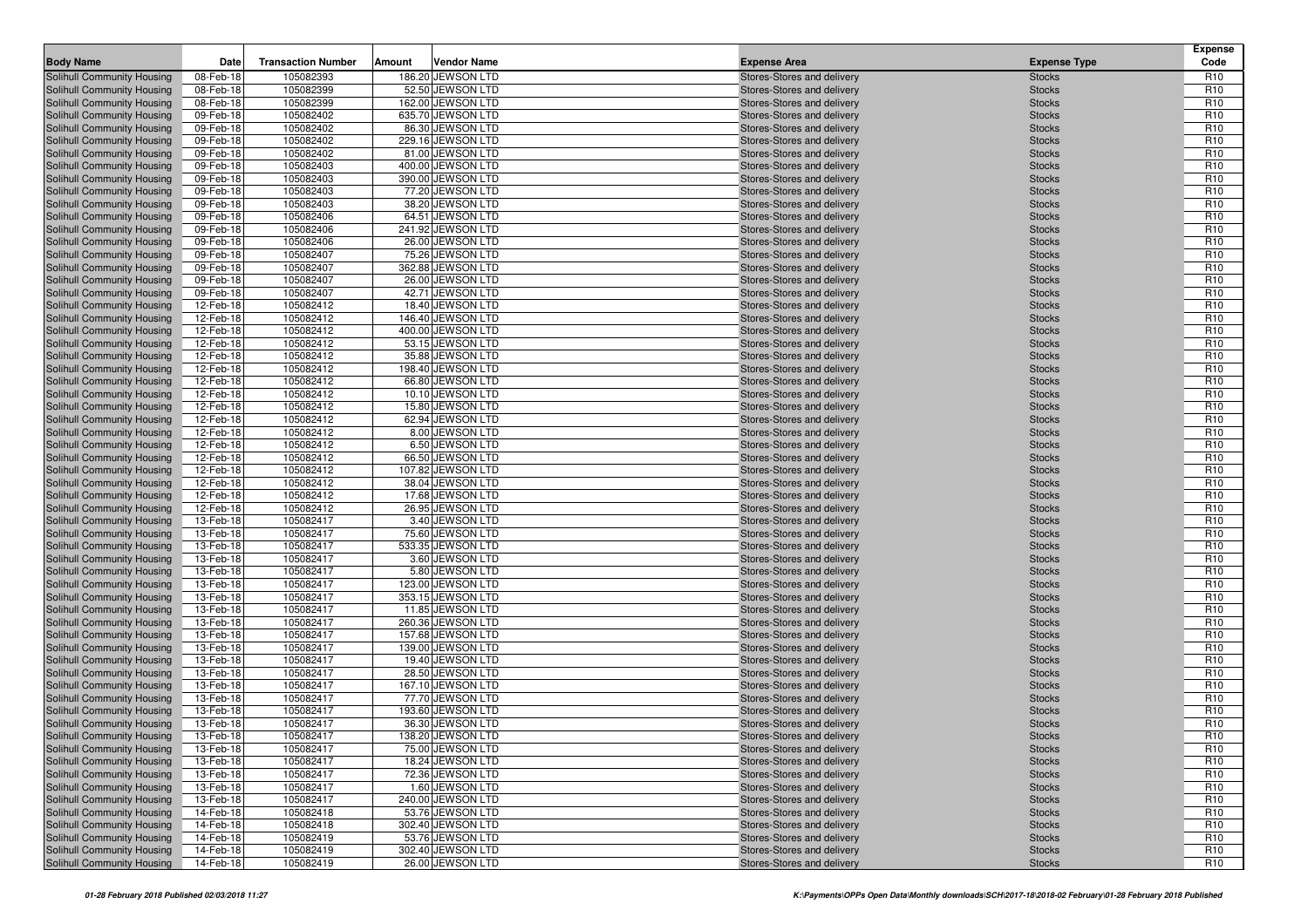| <b>Body Name</b>                                         | Date                   | <b>Transaction Number</b> | Amount | <b>Vendor Name</b>                                               | <b>Expense Area</b>                                      | <b>Expense Type</b>                                                | <b>Expense</b><br>Code             |
|----------------------------------------------------------|------------------------|---------------------------|--------|------------------------------------------------------------------|----------------------------------------------------------|--------------------------------------------------------------------|------------------------------------|
| Solihull Community Housing                               | 14-Feb-18              | 105082420                 |        | 508.21 JEWSON LTD                                                | Stores-Stores and delivery                               | <b>Stocks</b>                                                      | R <sub>10</sub>                    |
| Solihull Community Housing                               | 14-Feb-18              | 105082424                 |        | 53.76 JEWSON LTD                                                 | Stores-Stores and delivery                               | <b>Stocks</b>                                                      | R <sub>10</sub>                    |
| Solihull Community Housing                               | 14-Feb-18              | 105082424                 |        | 322.56 JEWSON LTD                                                | Stores-Stores and delivery                               | <b>Stocks</b>                                                      | R <sub>10</sub>                    |
| Solihull Community Housing                               | 14-Feb-18              | 105082424                 |        | 26.00 JEWSON LTD                                                 | Stores-Stores and delivery                               | <b>Stocks</b>                                                      | R <sub>10</sub>                    |
| Solihull Community Housing                               | 15-Feb-18              | 105082428                 |        | 28.80 JEWSON LTD                                                 | Stores-Stores and delivery                               | <b>Stocks</b>                                                      | R <sub>10</sub>                    |
| Solihull Community Housing                               | 15-Feb-18              | 105082428                 |        | 3.84 JEWSON LTD                                                  | Stores-Stores and delivery                               | <b>Stocks</b>                                                      | R <sub>10</sub>                    |
| Solihull Community Housing                               | 15-Feb-18              | 105082428                 |        | 5.10 JEWSON LTD                                                  | Stores-Stores and delivery                               | <b>Stocks</b>                                                      | R <sub>10</sub>                    |
| Solihull Community Housing                               | 15-Feb-18              | 105082428                 |        | 38.10 JEWSON LTD                                                 | Stores-Stores and delivery                               | <b>Stocks</b>                                                      | R <sub>10</sub>                    |
| Solihull Community Housing                               | 15-Feb-18              | 105082428                 |        | 494.30 JEWSON LTD                                                | Stores-Stores and delivery                               | <b>Stocks</b>                                                      | R <sub>10</sub>                    |
| Solihull Community Housing                               | 15-Feb-18              | 105082428                 |        | 79.20 JEWSON LTD                                                 | Stores-Stores and delivery                               | <b>Stocks</b>                                                      | R <sub>10</sub>                    |
| Solihull Community Housing                               | 15-Feb-18              | 105082428                 |        | 6.80 JEWSON LTD                                                  | Stores-Stores and delivery                               | <b>Stocks</b>                                                      | R <sub>10</sub>                    |
| Solihull Community Housing                               | 15-Feb-18              | 105082428                 |        | 1166.00 JEWSON LTD                                               | Stores-Stores and delivery                               | <b>Stocks</b>                                                      | R <sub>10</sub>                    |
| Solihull Community Housing                               | 15-Feb-18              | 105082428                 |        | 6.95 JEWSON LTD                                                  | Stores-Stores and delivery                               | <b>Stocks</b>                                                      | R <sub>10</sub>                    |
| Solihull Community Housing                               | 15-Feb-18              | 105082428                 |        | 28.26 JEWSON LTD                                                 | Stores-Stores and delivery                               | <b>Stocks</b>                                                      | R <sub>10</sub>                    |
| Solihull Community Housing<br>Solihull Community Housing | 15-Feb-18<br>15-Feb-18 | 105082428<br>105082428    |        | 92.20 JEWSON LTD<br>187.40 JEWSON LTD                            | Stores-Stores and delivery<br>Stores-Stores and delivery | <b>Stocks</b><br><b>Stocks</b>                                     | R <sub>10</sub><br>R <sub>10</sub> |
| Solihull Community Housing                               | 15-Feb-18              | 105082428                 |        | 6.50 JEWSON LTD                                                  | Stores-Stores and delivery                               | <b>Stocks</b>                                                      | R <sub>10</sub>                    |
| Solihull Community Housing                               | 15-Feb-18              | 105082428                 |        | 6.50 JEWSON LTD                                                  | Stores-Stores and delivery                               | <b>Stocks</b>                                                      | R <sub>10</sub>                    |
| Solihull Community Housing                               | 15-Feb-18              | 105082428                 |        | 45.22 JEWSON LTD                                                 | Stores-Stores and delivery                               | <b>Stocks</b>                                                      | R <sub>10</sub>                    |
| Solihull Community Housing                               | 15-Feb-18              | 105082428                 |        | 180.70 JEWSON LTD                                                | Stores-Stores and delivery                               | <b>Stocks</b>                                                      | R <sub>10</sub>                    |
| Solihull Community Housing                               | 08-Feb-18              | 105082430                 |        | 86.02 JEWSON LTD                                                 | Stores-Stores and delivery                               | <b>Stocks</b>                                                      | R <sub>10</sub>                    |
| Solihull Community Housing                               | 08-Feb-18              | 105082430                 |        | 403.20 JEWSON LTD                                                | Stores-Stores and delivery                               | <b>Stocks</b>                                                      | R <sub>10</sub>                    |
| Solihull Community Housing                               | 15-Feb-18              | 105082432                 |        | 82.80 JEWSON LTD                                                 | Stores-Stores and delivery                               | <b>Stocks</b>                                                      | R <sub>10</sub>                    |
| Solihull Community Housing                               | 15-Feb-18              | 105082432                 |        | 97.20 JEWSON LTD                                                 | Stores-Stores and delivery                               | <b>Stocks</b>                                                      | R <sub>10</sub>                    |
| Solihull Community Housing                               | 15-Feb-18              | 105082432                 |        | 201.06 JEWSON LTD                                                | Stores-Stores and delivery                               | <b>Stocks</b>                                                      | R <sub>10</sub>                    |
| Solihull Community Housing                               | 15-Feb-18              | 105082432                 |        | 67.20 JEWSON LTD                                                 | Stores-Stores and delivery                               | <b>Stocks</b>                                                      | R <sub>10</sub>                    |
| Solihull Community Housing                               | 15-Feb-18              | 105082432                 |        | 73.58 JEWSON LTD                                                 | Stores-Stores and delivery                               | <b>Stocks</b>                                                      | R <sub>10</sub>                    |
| Solihull Community Housing                               | 12-Feb-18              | 105072495                 |        | 558.00 JLA TOTAL CARE LTD                                        | <b>Laundry Service</b>                                   | <b>Equipment Rental/Lease</b>                                      | D <sub>18</sub>                    |
| Solihull Community Housing                               | 12-Feb-18              | 105072495                 |        | 558.00 JLA TOTAL CARE LTD                                        | <b>Laundry Service</b>                                   | <b>Equipment Rental/Lease</b>                                      | D <sub>18</sub>                    |
| Solihull Community Housing                               | 12-Feb-18              | 105072495                 |        | 558.00 JLA TOTAL CARE LTD                                        | <b>Laundry Service</b>                                   | <b>Equipment Rental/Lease</b>                                      | D <sub>18</sub>                    |
| Solihull Community Housing                               | 12-Feb-18              | 105072495                 |        | 558.00 JLA TOTAL CARE LTD<br>558.00 JLA TOTAL CARE LTD           | <b>Laundry Service</b>                                   | <b>Equipment Rental/Lease</b>                                      | D <sub>18</sub>                    |
| Solihull Community Housing                               | 12-Feb-18<br>09-Feb-18 | 105072495<br>105070962    |        | 950.00 JOHN SHEPHERD LETTINGS                                    | <b>Laundry Service</b><br><b>Balance Sheet</b>           | <b>Equipment Rental/Lease</b><br><b>Provision For Homelessness</b> | D <sub>18</sub><br>U20             |
| Solihull Community Housing<br>Solihull Community Housing | 05-Feb-18              | 105064904                 |        | 4748.39 KELBEC CIVILS                                            | Tarmac & Resurfacing Works                               | <b>Contractor Payments</b>                                         | <b>B70</b>                         |
| Solihull Community Housing                               | 27-Feb-18              | 105091354                 |        | 5881.02 KELBEC CIVILS                                            | <b>Tarmac &amp; Resurfacing Works</b>                    | <b>Contractor Payments</b>                                         | <b>B70</b>                         |
| Solihull Community Housing                               | 27-Feb-18              | 105091355                 |        | 2320.40 KELBEC CIVILS                                            | <b>Tarmac &amp; Resurfacing Works</b>                    | <b>Contractor Payments</b>                                         | <b>B70</b>                         |
| Solihull Community Housing                               | 27-Feb-18              | 105091357                 |        | 6317.42 KELBEC CIVILS                                            | <b>Tarmac &amp; Resurfacing Works</b>                    | <b>Contractor Payments</b>                                         | <b>B70</b>                         |
| Solihull Community Housing                               | 27-Feb-18              | 105091358                 |        | 5286.79 KELBEC CIVILS                                            | <b>Tarmac &amp; Resurfacing Works</b>                    | <b>Contractor Payments</b>                                         | <b>B70</b>                         |
| Solihull Community Housing                               | 27-Feb-18              | 105091356                 |        | 3852.49 KELBEC CIVILS                                            | <b>Tarmac &amp; Resurfacing Works</b>                    | <b>Contractor Payments</b>                                         | <b>B70</b>                         |
| Solihull Community Housing                               | 27-Feb-18              | 105091360                 |        | 1387.98 KELBEC CIVILS                                            | <b>Tarmac &amp; Resurfacing Works</b>                    | <b>Contractor Payments</b>                                         | <b>B70</b>                         |
| Solihull Community Housing                               | 27-Feb-18              | 105091361                 |        | 5779.75 KELBEC CIVILS                                            | <b>Tarmac &amp; Resurfacing Works</b>                    | <b>Contractor Payments</b>                                         | <b>B70</b>                         |
| Solihull Community Housing                               | 27-Feb-18              | 105091362                 |        | 5695.99 KELBEC CIVILS                                            | <b>Tarmac &amp; Resurfacing Works</b>                    | <b>Contractor Payments</b>                                         | <b>B70</b>                         |
| Solihull Community Housing                               | 27-Feb-18              | 105091359                 |        | 24917.45 LEX AUTOLEASE LIMITED                                   | Client - Fleet Management                                | Vehicle Hire                                                       | C <sub>30</sub>                    |
| Solihull Community Housing                               | 15-Feb-18              | 105080147                 |        | 296.61 LEX AUTOLEASE LIMITED                                     | Client - Fleet Management                                | Vehicle service and repairs                                        | C60                                |
| Solihull Community Housing                               | 27-Feb-18              | 105092889                 |        | 6175.00 LIBERATA UK LIMITED                                      | <b>Income Collection Team</b>                            | <b>Court Fees</b>                                                  | D <sub>54</sub>                    |
| Solihull Community Housing                               | 27-Feb-18              | 105092893                 |        | 12025.00 LIBERATA UK LIMITED                                     | <b>Income Collection Team</b>                            | <b>Court Fees</b>                                                  | D <sub>54</sub>                    |
| Solihull Community Housing                               | 07-Feb-18              | 105068243                 |        | 478.75 LYRECO UK LTD                                             | <b>Endeavour House</b>                                   | Stationery                                                         | D <sub>25</sub>                    |
| Solihull Community Housing<br>Solihull Community Housing | 05-Feb-18              | 105064513                 |        | 1985.00 M.E.L RESEARCH<br>18624.76 MAN COMMERCIAL PROTECTION LTD | Performance Management                                   | <b>Professional Fees</b>                                           | D <sub>50</sub><br><b>B43</b>      |
| Solihull Community Housing                               | 07-Feb-18<br>07-Feb-18 | 105066902<br>105068235    |        | 18624.76 MAN COMMERCIAL PROTECTION LTD                           | <b>CCTV</b><br><b>CCTV</b>                               | Security<br>Security                                               | <b>B43</b>                         |
| Solihull Community Housing                               | 05-Feb-18              | 105064906                 |        | 364.00 MAN COMMERCIAL PROTECTION LTD                             | Housing Aid & Homelessness                               | <b>Agency Staff</b>                                                | A60                                |
| Solihull Community Housing                               | 06-Feb-18              | 105065472                 |        | 373.75 MAN COMMERCIAL PROTECTION LTD                             | Housing Aid & Homelessness                               | <b>Agency Staff</b>                                                | A60                                |
| Solihull Community Housing                               | 08-Feb-18              | 105069473                 |        | 720.00 MARSTON TIMBER PRESERVATION LTD                           | North Property Repairs-Day to day                        | <b>External Structures</b>                                         | <b>B33</b>                         |
| Solihull Community Housing                               | 26-Feb-18              | 105090601                 |        | 1000.00 MELVYN DANES                                             | <b>Balance Sheet</b>                                     | <b>Provision For Homelessness</b>                                  | U20                                |
| Solihull Community Housing                               | 01-Feb-18              | 105060710                 |        | 734.70 MITIE PROPERTY SERVICES MIDS LTD                          | High Rise - Communal Decorating                          | <b>Contractor Payments</b>                                         | <b>B70</b>                         |
| Solihull Community Housing                               | 05-Feb-18              | 105064509                 |        | 293.20 MORGAN HUNT UK LTD                                        | <b>Contact Centre</b>                                    | <b>Agency Staff</b>                                                | A60                                |
| Solihull Community Housing                               | 05-Feb-18              | 105064510                 |        | 234.56 MORGAN HUNT UK LTD                                        | <b>Contact Centre</b>                                    | <b>Agency Staff</b>                                                | A60                                |
| Solihull Community Housing                               | 05-Feb-18              | 105064512                 |        | 293.20 MORGAN HUNT UK LTD                                        | <b>Contact Centre</b>                                    | <b>Agency Staff</b>                                                | A60                                |
| Solihull Community Housing                               | 05-Feb-18              | 105064511                 |        | 234.56 MORGAN HUNT UK LTD                                        | <b>Contact Centre</b>                                    | <b>Agency Staff</b>                                                | A60                                |
| Solihull Community Housing                               | 07-Feb-18              | 105068826                 |        | 234.56 MORGAN HUNT UK LTD                                        | <b>Contact Centre</b>                                    | <b>Agency Staff</b>                                                | A60                                |
| Solihull Community Housing                               | 07-Feb-18              | 105068827                 |        | 234.56 MORGAN HUNT UK LTD                                        | <b>Contact Centre</b>                                    | <b>Agency Staff</b>                                                | A60                                |
| Solihull Community Housing                               | 15-Feb-18              | 105080148                 |        | 293.20 MORGAN HUNT UK LTD                                        | <b>Contact Centre</b>                                    | <b>Agency Staff</b>                                                | A60                                |
| Solihull Community Housing                               | 15-Feb-18              | 105080149                 |        | 234.56 MORGAN HUNT UK LTD                                        | <b>Contact Centre</b>                                    | <b>Agency Staff</b>                                                | A60                                |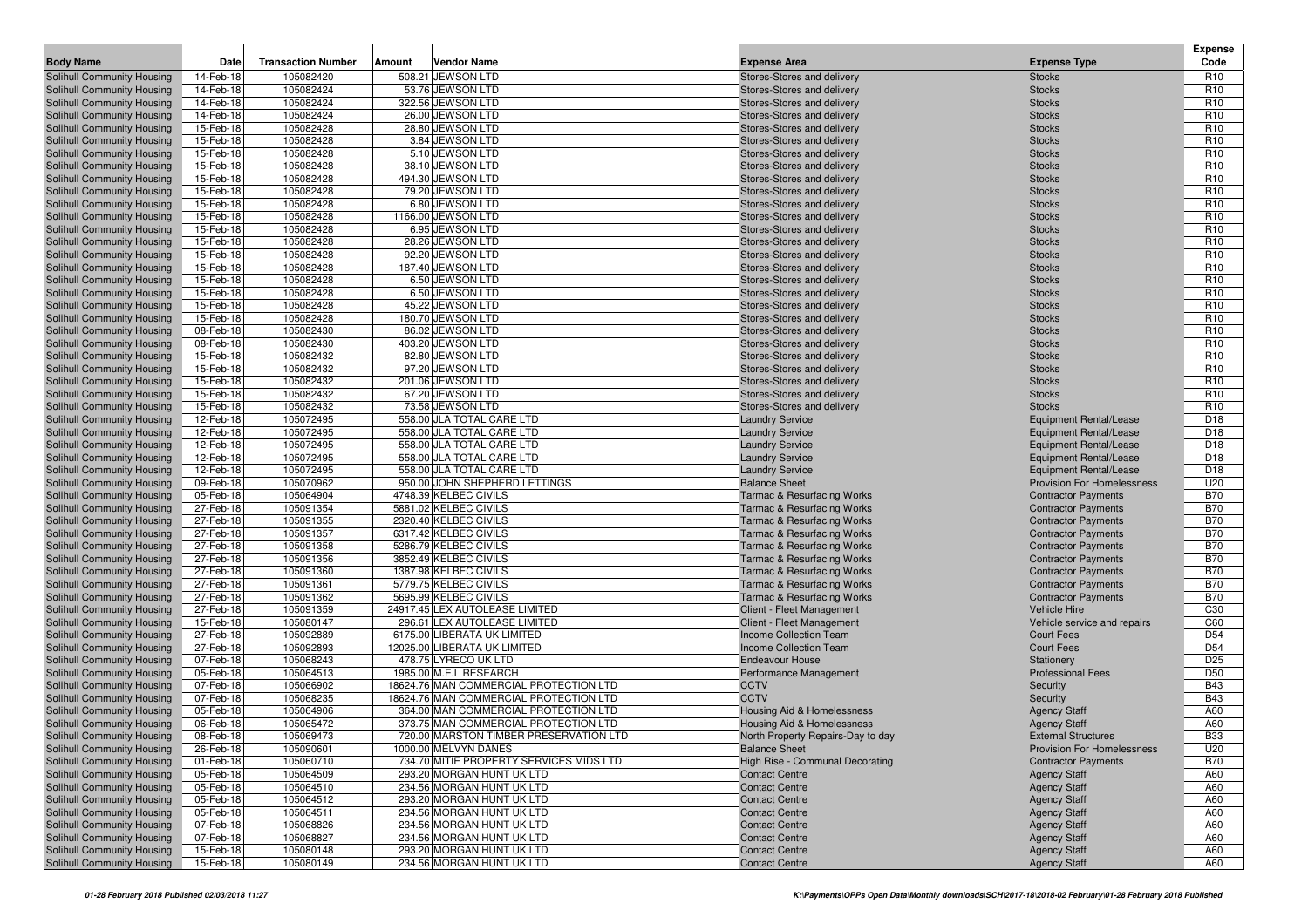|                                                          |                        |                           |        |                                                                                                        |                                                               |                                                              | <b>Expense</b>           |
|----------------------------------------------------------|------------------------|---------------------------|--------|--------------------------------------------------------------------------------------------------------|---------------------------------------------------------------|--------------------------------------------------------------|--------------------------|
| <b>Body Name</b>                                         | Date                   | <b>Transaction Number</b> | Amount | Vendor Name                                                                                            | <b>Expense Area</b>                                           | <b>Expense Type</b>                                          | Code                     |
| Solihull Community Housing                               | 01-Feb-18              | 105066329                 |        | 2909.94 MOSSVALE MAINTENANCE & SEALING SERVICES LTD                                                    | North Property Repairs-Day to day                             | <b>Other Works</b>                                           | <b>B32</b>               |
| Solihull Community Housing                               | 01-Feb-18              | 105066330                 |        | 42.67 MOSSVALE MAINTENANCE & SEALING SERVICES LTD                                                      | <b>Mechanical &amp; Electrical</b>                            | <b>Utility Related Works</b>                                 | <b>B34</b>               |
| Solihull Community Housing                               | 01-Feb-18              | 105066330                 |        | 42.67 MOSSVALE MAINTENANCE & SEALING SERVICES LTD                                                      | <b>Mechanical &amp; Electrical</b>                            | <b>Utility Related Works</b>                                 | <b>B34</b>               |
| Solihull Community Housing                               | 01-Feb-18              | 105066330                 |        | 42.67 MOSSVALE MAINTENANCE & SEALING SERVICES LTD                                                      | <b>Mechanical &amp; Electrical</b>                            | <b>Utility Related Works</b>                                 | <b>B34</b>               |
| Solihull Community Housing                               | 01-Feb-18              | 105066330                 |        | 42.67 MOSSVALE MAINTENANCE & SEALING SERVICES LTD                                                      | <b>Mechanical &amp; Electrical</b>                            | <b>Utility Related Works</b>                                 | <b>B34</b>               |
| Solihull Community Housing                               | 01-Feb-18              | 105066330                 |        | 42.67 MOSSVALE MAINTENANCE & SEALING SERVICES LTD<br>42.67 MOSSVALE MAINTENANCE & SEALING SERVICES LTD | <b>Mechanical &amp; Electrical</b>                            | <b>Utility Related Works</b>                                 | <b>B34</b>               |
| Solihull Community Housing<br>Solihull Community Housing | 01-Feb-18<br>01-Feb-18 | 105066330<br>105066330    |        | 42.67 MOSSVALE MAINTENANCE & SEALING SERVICES LTD                                                      | Mechanical & Electrical<br><b>Mechanical &amp; Electrical</b> | <b>Utility Related Works</b>                                 | <b>B34</b><br><b>B34</b> |
| Solihull Community Housing                               | 01-Feb-18              | 105066330                 |        | 42.67 MOSSVALE MAINTENANCE & SEALING SERVICES LTD                                                      | Mechanical & Electrical                                       | <b>Utility Related Works</b><br><b>Utility Related Works</b> | <b>B34</b>               |
| Solihull Community Housing                               | 01-Feb-18              | 105066330                 |        | 42.67 MOSSVALE MAINTENANCE & SEALING SERVICES LTD                                                      | <b>Mechanical &amp; Electrical</b>                            | <b>Utility Related Works</b>                                 | <b>B34</b>               |
| Solihull Community Housing                               | 01-Feb-18              | 105066330                 |        | 42.67 MOSSVALE MAINTENANCE & SEALING SERVICES LTD                                                      | <b>Mechanical &amp; Electrical</b>                            | <b>Utility Related Works</b>                                 | <b>B34</b>               |
| Solihull Community Housing                               | 16-Feb-18              | 105080842                 |        | 945.00 NATIONAL FEDERATION OF ALMOS                                                                    | <b>Central Administration</b>                                 | <b>Conference Costs</b>                                      | D <sub>56</sub>          |
| Solihull Community Housing                               | 01-Feb-18              | 105079406                 |        | 95.70 NATIONAL PLASTICS                                                                                | Stores-Stores and delivery                                    | <b>Stocks</b>                                                | R <sub>10</sub>          |
| Solihull Community Housing                               | 01-Feb-18              | 105079406                 |        | 231.00 NATIONAL PLASTICS                                                                               | Stores-Stores and delivery                                    | <b>Stocks</b>                                                | R <sub>10</sub>          |
| Solihull Community Housing                               | 01-Feb-18              | 105079406                 |        | 19.00 NATIONAL PLASTICS                                                                                | Stores-Stores and delivery                                    | <b>Stocks</b>                                                | R <sub>10</sub>          |
| Solihull Community Housing                               | 01-Feb-18              | 105079406                 |        | 21.30 NATIONAL PLASTICS                                                                                | Stores-Stores and delivery                                    | <b>Stocks</b>                                                | R <sub>10</sub>          |
| Solihull Community Housing                               | 01-Feb-18              | 105061408                 |        | 273.16 NATIONAL SAFETY SUPPLIES                                                                        | Stores-Stores and delivery                                    | <b>Stocks</b>                                                | R <sub>10</sub>          |
| Solihull Community Housing                               | 05-Feb-18              | 105079477                 |        | 89.90 NATIONAL SAFETY SUPPLIES                                                                         | Stores-Stores and delivery                                    | <b>Stocks</b>                                                | R <sub>10</sub>          |
| Solihull Community Housing                               | 05-Feb-18              | 105079477                 |        | 223.50 NATIONAL SAFETY SUPPLIES                                                                        | Stores-Stores and delivery                                    | <b>Stocks</b>                                                | R <sub>10</sub>          |
| Solihull Community Housing                               | 05-Feb-18              | 105079477                 |        | 20.00 NATIONAL SAFETY SUPPLIES                                                                         | Stores-Stores and delivery                                    | <b>Stocks</b>                                                | R <sub>10</sub>          |
| Solihull Community Housing                               | 12-Feb-18              | 105082436                 |        | 38.40 NATIONAL SAFETY SUPPLIES                                                                         | Stores-Stores and delivery                                    | <b>Stocks</b>                                                | R <sub>10</sub>          |
| Solihull Community Housing                               | 12-Feb-18              | 105082436                 |        | 74.40 NATIONAL SAFETY SUPPLIES                                                                         | Stores-Stores and delivery                                    | <b>Stocks</b>                                                | R <sub>10</sub>          |
| Solihull Community Housing                               | 12-Feb-18              | 105082436                 |        | 144.12 NATIONAL SAFETY SUPPLIES                                                                        | Stores-Stores and delivery                                    | <b>Stocks</b>                                                | R <sub>10</sub>          |
| Solihull Community Housing                               | 07-Feb-18              | 105068218                 |        | 855.53 NEOPOST FINANCE LTD                                                                             | <b>Endeavour House</b>                                        | Postages                                                     | D <sub>21</sub>          |
| Solihull Community Housing                               | 13-Feb-18              | 105082367                 |        | 349.40 NICHOLLS & CLARKE BUILDING PRODUCTS LTD                                                         | Stores-Stores and delivery                                    | <b>Stocks</b>                                                | R <sub>10</sub>          |
| Solihull Community Housing                               | 05-Feb-18              | 105064711                 |        | 347.75 NIYAA PEOPLE                                                                                    | <b>Contact Centre</b>                                         | <b>Agency Staff</b>                                          | A60                      |
| Solihull Community Housing                               | 05-Feb-18              | 105064713                 |        | 572.00 NIYAA PEOPLE                                                                                    | <b>Contact Centre</b>                                         | <b>Agency Staff</b>                                          | A60                      |
| Solihull Community Housing                               | 05-Feb-18              | 105064547                 |        | 292.50 NIYAA PEOPLE                                                                                    | <b>Contact Centre</b>                                         | <b>Agency Staff</b>                                          | A60                      |
| Solihull Community Housing<br>Solihull Community Housing | 07-Feb-18<br>05-Feb-18 | 105066904<br>105064716    |        | 650.38 NIYAA PEOPLE<br>487.50 NIYAA PEOPLE                                                             | <b>Neighbourhood Services</b><br><b>Contact Centre</b>        | <b>Agency Staff</b><br><b>Agency Staff</b>                   | A60<br>A60               |
| Solihull Community Housing                               | 05-Feb-18              | 105064718                 |        | 487.50 NIYAA PEOPLE                                                                                    | <b>Contact Centre</b>                                         | <b>Agency Staff</b>                                          | A60                      |
| Solihull Community Housing                               | 14-Feb-18              | 105078380                 |        | 474.50 NIYAA PEOPLE                                                                                    | Pest Control                                                  | <b>Agency Staff</b>                                          | A60                      |
| Solihull Community Housing                               | 14-Feb-18              | 105078387                 |        | 292.50 NIYAA PEOPLE                                                                                    | Damp Removal & Painting                                       | <b>Agency Staff</b>                                          | A60                      |
| Solihull Community Housing                               | 14-Feb-18              | 105078386                 |        | 481.00 NIYAA PEOPLE                                                                                    | Pest Control                                                  | <b>Agency Staff</b>                                          | A60                      |
| Solihull Community Housing                               | 05-Feb-18              | 105064720                 |        | 390.00 NIYAA PEOPLE                                                                                    | <b>Contact Centre</b>                                         | <b>Agency Staff</b>                                          | A60                      |
| Solihull Community Housing                               | 07-Feb-18              | 105068233                 |        | 795.50 NIYAA PEOPLE                                                                                    | <b>Neighbourhood Services</b>                                 | <b>Agency Staff</b>                                          | A60                      |
| Solihull Community Housing                               | 06-Feb-18              | 105065405                 |        | 629.00 NIYAA PEOPLE                                                                                    | North Property Repairs-Day to day                             | <b>Agency Staff</b>                                          | A60                      |
| Solihull Community Housing                               | 06-Feb-18              | 105065404                 |        | 60.75 NIYAA PEOPLE                                                                                     | North Property Repairs-Day to day                             | <b>Agency Staff</b>                                          | A60                      |
| Solihull Community Housing                               | 06-Feb-18              | 105065404                 |        | 457.25 NIYAA PEOPLE                                                                                    | North Property Repairs-Day to day                             | <b>Agency Staff</b>                                          | A60                      |
| Solihull Community Housing                               | 06-Feb-18              | 105065403                 |        | 592.00 NIYAA PEOPLE                                                                                    | North Property Repairs-Day to day                             | <b>Agency Staff</b>                                          | A60                      |
| Solihull Community Housing                               | 14-Feb-18              | 105078390                 |        | 481.00 NIYAA PEOPLE                                                                                    | Damp Removal & Painting                                       | <b>Agency Staff</b>                                          | A60                      |
| Solihull Community Housing                               | 14-Feb-18              | 105078389                 |        | 481.00 NIYAA PEOPLE                                                                                    | <b>Pest Control</b>                                           | <b>Agency Staff</b>                                          | A60                      |
| Solihull Community Housing                               | 07-Feb-18              | 105068256                 |        | 487.50 NIYAA PEOPLE                                                                                    | <b>Contact Centre</b>                                         | <b>Agency Staff</b>                                          | A60                      |
| Solihull Community Housing                               | 07-Feb-18              | 105068254                 |        | 851.00 NIYAA PEOPLE                                                                                    | <b>Mechanical &amp; Electrical</b>                            | <b>Agency Staff</b>                                          | A60                      |
| Solihull Community Housing                               | 12-Feb-18              | 105072494                 |        | 795.50 NIYAA PEOPLE                                                                                    | <b>Neighbourhood Services</b>                                 | <b>Agency Staff</b>                                          | A60                      |
| Solihull Community Housing                               | 13-Feb-18              | 105075309                 |        | 592.00 NIYAA PEOPLE                                                                                    | North Property Repairs-Day to day                             | <b>Agency Staff</b>                                          | A60                      |
| Solihull Community Housing                               | 14-Feb-18              | 105078401                 |        | 481.00 NIYAA PEOPLE<br>481.00 NIYAA PEOPLE                                                             | Damp Removal & Painting                                       | <b>Agency Staff</b>                                          | A60                      |
| Solihull Community Housing                               | 14-Feb-18<br>14-Feb-18 | 105078398<br>105078403    |        | 318.50 NIYAA PEOPLE                                                                                    | Pest Control<br><b>Contact Centre</b>                         | <b>Agency Staff</b>                                          | A60<br>A60               |
| Solihull Community Housing<br>Solihull Community Housing | 15-Feb-18              | 105080280                 |        | 851.00 NIYAA PEOPLE                                                                                    | <b>Mechanical &amp; Electrical</b>                            | <b>Agency Staff</b><br><b>Agency Staff</b>                   | A60                      |
| Solihull Community Housing                               | 16-Feb-18              | 105080648                 |        | 795.50 NIYAA PEOPLE                                                                                    | Neighbourhood Services                                        | <b>Agency Staff</b>                                          | A60                      |
| Solihull Community Housing                               | 20-Feb-18              | 105083413                 |        | 592.00 NIYAA PEOPLE                                                                                    | North Property Repairs-Day to day                             | <b>Agency Staff</b>                                          | A60                      |
| Solihull Community Housing                               | 20-Feb-18              | 105083559                 |        | 390.00 NIYAA PEOPLE                                                                                    | Damp Removal & Painting                                       | <b>Agency Staff</b>                                          | A60                      |
| Solihull Community Housing                               | 20-Feb-18              | 105083561                 |        | 481.00 NIYAA PEOPLE                                                                                    | Pest Control                                                  | <b>Agency Staff</b>                                          | A60                      |
| Solihull Community Housing                               | 23-Feb-18              | 105089436                 |        | 851.00 NIYAA PEOPLE                                                                                    | <b>Mechanical &amp; Electrical</b>                            | <b>Agency Staff</b>                                          | A60                      |
| Solihull Community Housing                               | 27-Feb-18              | 105091840                 |        | 795.50 NIYAA PEOPLE                                                                                    | <b>Neighbourhood Services</b>                                 | <b>Agency Staff</b>                                          | A60                      |
| Solihull Community Housing                               | 27-Feb-18              | 105091843                 |        | 592.00 NIYAA PEOPLE                                                                                    | North Property Repairs-Day to day                             | <b>Agency Staff</b>                                          | A60                      |
| Solihull Community Housing                               | 27-Feb-18              | 105091906                 |        | 481.00 NIYAA PEOPLE                                                                                    | Damp Removal & Painting                                       | <b>Agency Staff</b>                                          | A60                      |
| Solihull Community Housing                               | 27-Feb-18              | 105091844                 |        | 377.00 NIYAA PEOPLE                                                                                    | Pest Control                                                  | <b>Agency Staff</b>                                          | A60                      |
| Solihull Community Housing                               | 27-Feb-18              | 105091842                 |        | 851.00 NIYAA PEOPLE                                                                                    | <b>Mechanical &amp; Electrical</b>                            | <b>Agency Staff</b>                                          | A60                      |
| Solihull Community Housing                               | 01-Feb-18              | 105056941                 |        | 6677.84 NOVUS PROPERTY SOLUTIONS                                                                       | <b>Planned Maintenance</b>                                    | <b>Planned Works</b>                                         | <b>B36</b>               |
| Solihull Community Housing                               | 01-Feb-18              | 105056942                 |        | 3217.21 NOVUS PROPERTY SOLUTIONS                                                                       | <b>Planned Maintenance</b>                                    | <b>Planned Works</b>                                         | <b>B36</b>               |
| Solihull Community Housing                               | 08-Feb-18              | 105080460                 |        | 3473.65 NOVUS PROPERTY SOLUTIONS                                                                       | <b>Cyclical Maintenance</b>                                   | <b>Contractor Payments</b>                                   | <b>B70</b>               |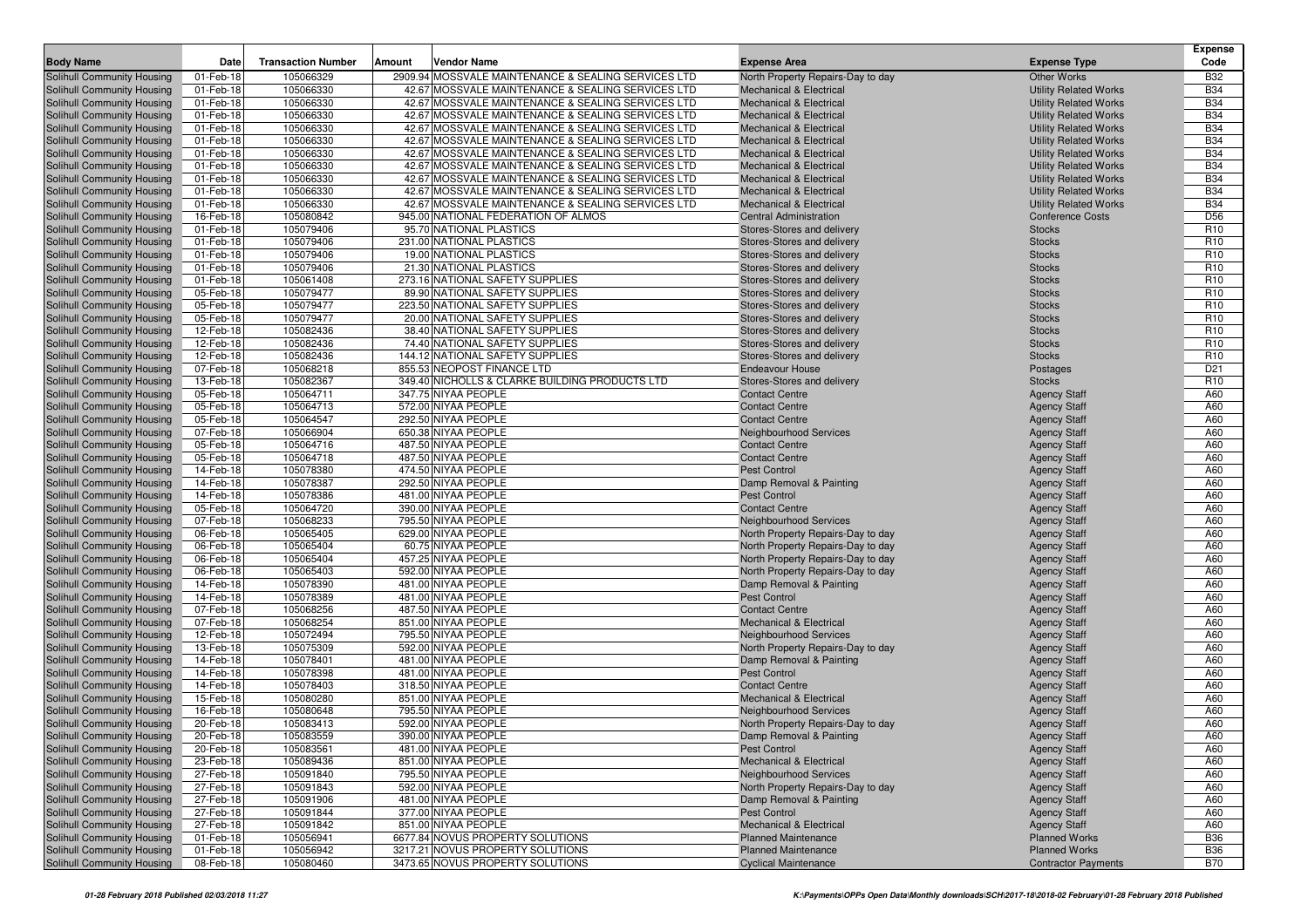|                                                          |                        |                           |        |                                                                     |                                                              |                                                          | <b>Expense</b>           |
|----------------------------------------------------------|------------------------|---------------------------|--------|---------------------------------------------------------------------|--------------------------------------------------------------|----------------------------------------------------------|--------------------------|
| <b>Body Name</b>                                         | Date                   | <b>Transaction Number</b> | Amount | Vendor Name                                                         | <b>Expense Area</b>                                          | <b>Expense Type</b>                                      | Code                     |
| Solihull Community Housing                               | 08-Feb-18              | 105080460                 |        | 952.65 NOVUS PROPERTY SOLUTIONS                                     | <b>Cyclical Maintenance</b>                                  | <b>Contractor Payments</b>                               | <b>B70</b>               |
| Solihull Community Housing                               | 08-Feb-18              | 105080460                 |        | 5500.70 NOVUS PROPERTY SOLUTIONS                                    | <b>Cyclical Maintenance</b>                                  | <b>Contractor Payments</b>                               | <b>B70</b>               |
| Solihull Community Housing                               | 08-Feb-18              | 105080460                 |        | 3274.62 NOVUS PROPERTY SOLUTIONS                                    | <b>Cyclical Maintenance</b>                                  | <b>Contractor Payments</b>                               | <b>B70</b>               |
| Solihull Community Housing                               | 08-Feb-18              | 105080460                 |        | 4594.69 NOVUS PROPERTY SOLUTIONS                                    | <b>Cyclical Maintenance</b>                                  | <b>Contractor Payments</b>                               | <b>B70</b>               |
| Solihull Community Housing                               | 08-Feb-18              | 105080460                 |        | 84.11 NOVUS PROPERTY SOLUTIONS                                      | <b>Cyclical Maintenance</b>                                  | <b>Contractor Payments</b>                               | <b>B70</b>               |
| Solihull Community Housing                               | 08-Feb-18              | 105080460                 |        | 2094.45 NOVUS PROPERTY SOLUTIONS                                    | <b>Cyclical Maintenance</b>                                  | <b>Contractor Payments</b>                               | <b>B70</b>               |
| Solihull Community Housing                               | 08-Feb-18              | 105080460                 |        | 5203.71 NOVUS PROPERTY SOLUTIONS                                    | <b>Cyclical Maintenance</b>                                  | <b>Contractor Payments</b>                               | <b>B70</b>               |
| Solihull Community Housing                               | 08-Feb-18              | 105080460                 |        | 871.68 NOVUS PROPERTY SOLUTIONS                                     | <b>Cyclical Maintenance</b>                                  | <b>Contractor Payments</b>                               | <b>B70</b>               |
| Solihull Community Housing                               | 08-Feb-18<br>08-Feb-18 | 105080460<br>105080460    |        | 109.37 NOVUS PROPERTY SOLUTIONS<br>1476.17 NOVUS PROPERTY SOLUTIONS | <b>Cyclical Maintenance</b>                                  | <b>Contractor Payments</b>                               | <b>B70</b><br><b>B70</b> |
| Solihull Community Housing<br>Solihull Community Housing | 08-Feb-18              | 105080460                 |        | 4354.22 NOVUS PROPERTY SOLUTIONS                                    | <b>Cyclical Maintenance</b><br><b>Cyclical Maintenance</b>   | <b>Contractor Payments</b>                               | <b>B70</b>               |
| Solihull Community Housing                               | 08-Feb-18              | 105080460                 |        | 7142.94 NOVUS PROPERTY SOLUTIONS                                    | <b>Cyclical Maintenance</b>                                  | <b>Contractor Payments</b><br><b>Contractor Payments</b> | <b>B70</b>               |
| Solihull Community Housing                               | 08-Feb-18              | 105080460                 |        | 7175.24 NOVUS PROPERTY SOLUTIONS                                    | <b>Cyclical Maintenance</b>                                  | <b>Contractor Payments</b>                               | <b>B70</b>               |
| Solihull Community Housing                               | 08-Feb-18              | 105080460                 |        | 2145.11 NOVUS PROPERTY SOLUTIONS                                    | <b>Cyclical Maintenance</b>                                  | <b>Contractor Payments</b>                               | <b>B70</b>               |
| Solihull Community Housing                               | 08-Feb-18              | 105080460                 |        | 2444.33 NOVUS PROPERTY SOLUTIONS                                    | <b>Cyclical Maintenance</b>                                  | <b>Contractor Payments</b>                               | <b>B70</b>               |
| Solihull Community Housing                               | 08-Feb-18              | 105080460                 |        | 10421.80 NOVUS PROPERTY SOLUTIONS                                   | <b>Cyclical Maintenance</b>                                  | <b>Contractor Payments</b>                               | <b>B70</b>               |
| Solihull Community Housing                               | 08-Feb-18              | 105080460                 |        | 1665.67 NOVUS PROPERTY SOLUTIONS                                    | <b>Cyclical Maintenance</b>                                  | <b>Contractor Payments</b>                               | <b>B70</b>               |
| Solihull Community Housing                               | 08-Feb-18              | 105080460                 |        | 11301.96 NOVUS PROPERTY SOLUTIONS                                   | <b>Cyclical Maintenance</b>                                  | <b>Contractor Payments</b>                               | <b>B70</b>               |
| Solihull Community Housing                               | 08-Feb-18              | 105080460                 |        | 967.75 NOVUS PROPERTY SOLUTIONS                                     | <b>Cyclical Maintenance</b>                                  | <b>Contractor Payments</b>                               | <b>B70</b>               |
| Solihull Community Housing                               | 13-Feb-18              | 105075297                 |        | 210.00 NOWMEDICAL                                                   | Housing Aid & Homelessness                                   | <b>Tenant Medicals</b>                                   | D63                      |
| Solihull Community Housing                               | 21-Feb-18              | 105085829                 |        | 211.50 OLIVE BRANCH KITCHEN                                         | <b>Endeavour House</b>                                       | <b>Catering Provisions</b>                               | D75                      |
| Solihull Community Housing                               | 01-Feb-18              | 105080038                 |        | 1235.06 OPENVIEW SECURITY SOLUTIONS LTD                             | <b>Mechanical &amp; Electrical</b>                           | <b>Utility Related Works</b>                             | <b>B34</b>               |
| Solihull Community Housing                               | 01-Feb-18              | 105080039                 |        | 1431.61 OPENVIEW SECURITY SOLUTIONS LTD                             | <b>Mechanical &amp; Electrical</b>                           | <b>Utility Related Works</b>                             | <b>B34</b>               |
| Solihull Community Housing                               | 01-Feb-18              | 105080077                 |        | 332.34 OPENVIEW SECURITY SOLUTIONS LTD                              | <b>Mechanical &amp; Electrical</b>                           | <b>Utility Related Works</b>                             | <b>B34</b>               |
| Solihull Community Housing                               | 08-Feb-18              | 105080127                 |        | 220.00 OPUS STRUCTURAL SURVEYS                                      | <b>MST</b> -Structural Works                                 | <b>Contractor Payments</b>                               | <b>B70</b>               |
| Solihull Community Housing                               | 08-Feb-18              | 105080128                 |        | 325.00 OPUS STRUCTURAL SURVEYS                                      | <b>MST</b> -Structural Works                                 | <b>Contractor Payments</b>                               | <b>B70</b>               |
| Solihull Community Housing                               | 08-Feb-18              | 105080130                 |        | 325.00 OPUS STRUCTURAL SURVEYS                                      | <b>MST</b> -Structural Works                                 | <b>Contractor Payments</b>                               | <b>B70</b>               |
| Solihull Community Housing                               | 13-Feb-18              | 105083505                 |        | 220.00 OPUS STRUCTURAL SURVEYS                                      | <b>MST</b> -Structural Works                                 | <b>Contractor Payments</b>                               | <b>B70</b>               |
| Solihull Community Housing                               | 01-Feb-18              | 105066333                 |        | 346.41 ORBIS PROTECT LIMITED                                        | North Property Repairs-Voids                                 | Voids                                                    | <b>B38</b>               |
| Solihull Community Housing                               | 01-Feb-18              | 105084591                 |        | 216.22 ORBIS PROTECT LIMITED                                        | North Property Repairs-Voids                                 | Voids                                                    | <b>B38</b>               |
| Solihull Community Housing                               | 01-Feb-18              | 105080107                 |        | 366.64 ORBIS PROTECT LIMITED                                        | North Property Repairs-Voids                                 | Voids                                                    | <b>B38</b>               |
| Solihull Community Housing                               | 01-Feb-18              | 105080123                 |        | 262.75 ORBIS PROTECT LIMITED                                        | <b>North Property Repairs-Voids</b>                          | Voids                                                    | <b>B38</b>               |
| Solihull Community Housing                               | 15-Feb-18              | 105091388                 |        | 213.66 ORBIS PROTECT LIMITED                                        | North Property Repairs-Voids                                 | Voids                                                    | <b>B38</b>               |
| Solihull Community Housing                               | 15-Feb-18              | 105084596<br>105091390    |        | 287.51 ORBIS PROTECT LIMITED<br>359.92 ORBIS PROTECT LIMITED        | North Property Repairs-Voids                                 | Voids<br>Voids                                           | <b>B38</b><br><b>B38</b> |
| Solihull Community Housing<br>Solihull Community Housing | 15-Feb-18<br>15-Feb-18 | 105084600                 |        | 351.58 ORBIS PROTECT LIMITED                                        | North Property Repairs-Voids<br>North Property Repairs-Voids | Voids                                                    | <b>B38</b>               |
| Solihull Community Housing                               | 20-Feb-18              | 105091416                 |        | 234.15 ORBIS PROTECT LIMITED                                        | North Property Repairs-Voids                                 | Voids                                                    | <b>B38</b>               |
| Solihull Community Housing                               | 02-Feb-18              | 105061881                 |        | 3218.15 ORBIS PROTECT LIMITED                                       | <b>Contact Centre</b>                                        | Other Fees & Charges                                     | D <sub>59</sub>          |
| Solihull Community Housing                               | 01-Feb-18              | 105079488                 |        | 6897.11 PACE PETROLEUM LTD                                          | Stores-Stores and delivery                                   | <b>Stocks</b>                                            | R <sub>10</sub>          |
| Solihull Community Housing                               | 08-Feb-18              | 105068866                 |        | 1254.00 PENNINGTON CHOICE LTD                                       | <b>Energy Performance Certificates</b>                       | Other Fees & Charges                                     | D <sub>59</sub>          |
| Solihull Community Housing                               | 07-Feb-18              | 105068250                 |        | 4240.08 QUALITY GAS AUDIT SERVICES LTD                              | <b>Mechanical &amp; Electrical</b>                           | <b>Utility Related Works</b>                             | <b>B34</b>               |
| Solihull Community Housing                               | 27-Feb-18              | 105091364                 |        | 3261.60 QUALITY GAS AUDIT SERVICES LTD                              | <b>Mechanical &amp; Electrical</b>                           | <b>Utility Related Works</b>                             | <b>B34</b>               |
| Solihull Community Housing                               | 23-Feb-18              | 105089435                 |        | 250.00 RAPIDE COMMUNICATION LIMITED                                 | North Property Repairs-Day to day                            | Mobile Telephones                                        | D41                      |
| Solihull Community Housing                               | 08-Feb-18              | 105069468                 |        | 10000.00 REDACTED PERSONAL INFORMATION                              | Private Sector - Disabled Facilities Grants                  | <b>Contractor Payments</b>                               | <b>B70</b>               |
| Solihull Community Housing                               | 02-Feb-18              | 105062084                 |        | 6000.00 REDACTED PERSONAL INFORMATION                               | Private Sector - Disabled Facilities Grants                  | <b>Contractor Payments</b>                               | <b>B70</b>               |
| Solihull Community Housing                               | 05-Feb-18              | 105064518                 |        | 401.40 REED                                                         | <b>Contact Centre</b>                                        | <b>Agency Staff</b>                                      | A60                      |
| Solihull Community Housing                               | 05-Feb-18              | 105064517                 |        | 401.40 REED                                                         | <b>Contact Centre</b>                                        | <b>Agency Staff</b>                                      | A60                      |
| Solihull Community Housing                               | 05-Feb-18              | 105064516                 |        | 347.88 REED                                                         | <b>Contact Centre</b>                                        | <b>Agency Staff</b>                                      | A60                      |
| Solihull Community Housing                               | 05-Feb-18              | 105064520                 |        | 393.93 REED                                                         | <b>Contact Centre</b>                                        | <b>Agency Staff</b>                                      | A60                      |
| Solihull Community Housing                               | 05-Feb-18              | 105064522                 |        | 218.85 REED                                                         | <b>Contact Centre</b>                                        | <b>Agency Staff</b>                                      | A60                      |
| Solihull Community Housing                               | 05-Feb-18              | 105064523                 |        | 386.64 REED                                                         | <b>Contact Centre</b>                                        | <b>Agency Staff</b>                                      | A60                      |
| Solihull Community Housing                               | 05-Feb-18              | 105064514                 |        | 423.11 REED                                                         | <b>Contact Centre</b>                                        | <b>Agency Staff</b>                                      | A60                      |
| Solihull Community Housing                               | 08-Feb-18              | 105069757                 |        | 320.98 REED                                                         | <b>Contact Centre</b>                                        | <b>Agency Staff</b>                                      | A60                      |
| Solihull Community Housing                               | 07-Feb-18              | 105068746                 |        | 1013.69 ROYAL MAIL                                                  | Endeavour House                                              | Postages                                                 | D <sub>21</sub>          |
| Solihull Community Housing                               | 07-Feb-18              | 105068748                 |        | 2588.30 ROYAL MAIL                                                  | <b>Endeavour House</b>                                       | Postages                                                 | D <sub>21</sub>          |
| Solihull Community Housing                               | 07-Feb-18              | 105068752                 |        | 1546.79 ROYAL MAIL                                                  | <b>Endeavour House</b>                                       | Postages                                                 | D <sub>21</sub>          |
| Solihull Community Housing                               | 05-Feb-18              | 105064502<br>105072497    |        | 513.00 SELLICK PARTNERSHIP LTD<br>691.56 SELLICK PARTNERSHIP LTD    | Money Advice Team<br><b>Money Advice Team</b>                | <b>Agency Staff</b>                                      | A60                      |
| Solihull Community Housing<br>Solihull Community Housing | 12-Feb-18<br>20-Feb-18 | 105083414                 |        | 540.00 SELLICK PARTNERSHIP LTD                                      | Money Advice Team                                            | <b>Agency Staff</b><br><b>Agency Staff</b>               | A60<br>A60               |
| Solihull Community Housing                               | 07-Feb-18              | 105066831                 |        | 352.95 SEVERN TRENT WATER                                           | PSL - Private Sector Leasing                                 | Water                                                    | <b>B12</b>               |
| Solihull Community Housing                               | 07-Feb-18              | 105066829                 |        | 1311.84 SEVERN TRENT WATER                                          | Private Sector Leasing - 87 Warwick Rd                       | Water                                                    | <b>B12</b>               |
| Solihull Community Housing                               | 07-Feb-18              | 105066830                 |        | 376.16 SEVERN TRENT WATER                                           | PSL - Private Sector Leasing                                 | Water                                                    | <b>B12</b>               |
| Solihull Community Housing                               | 28-Feb-18              | 105095218                 |        | 360.84 SEVERN TRENT WATER LTD                                       | PSL - Private Sector Leasing                                 | Water                                                    | <b>B12</b>               |
|                                                          |                        |                           |        |                                                                     |                                                              |                                                          |                          |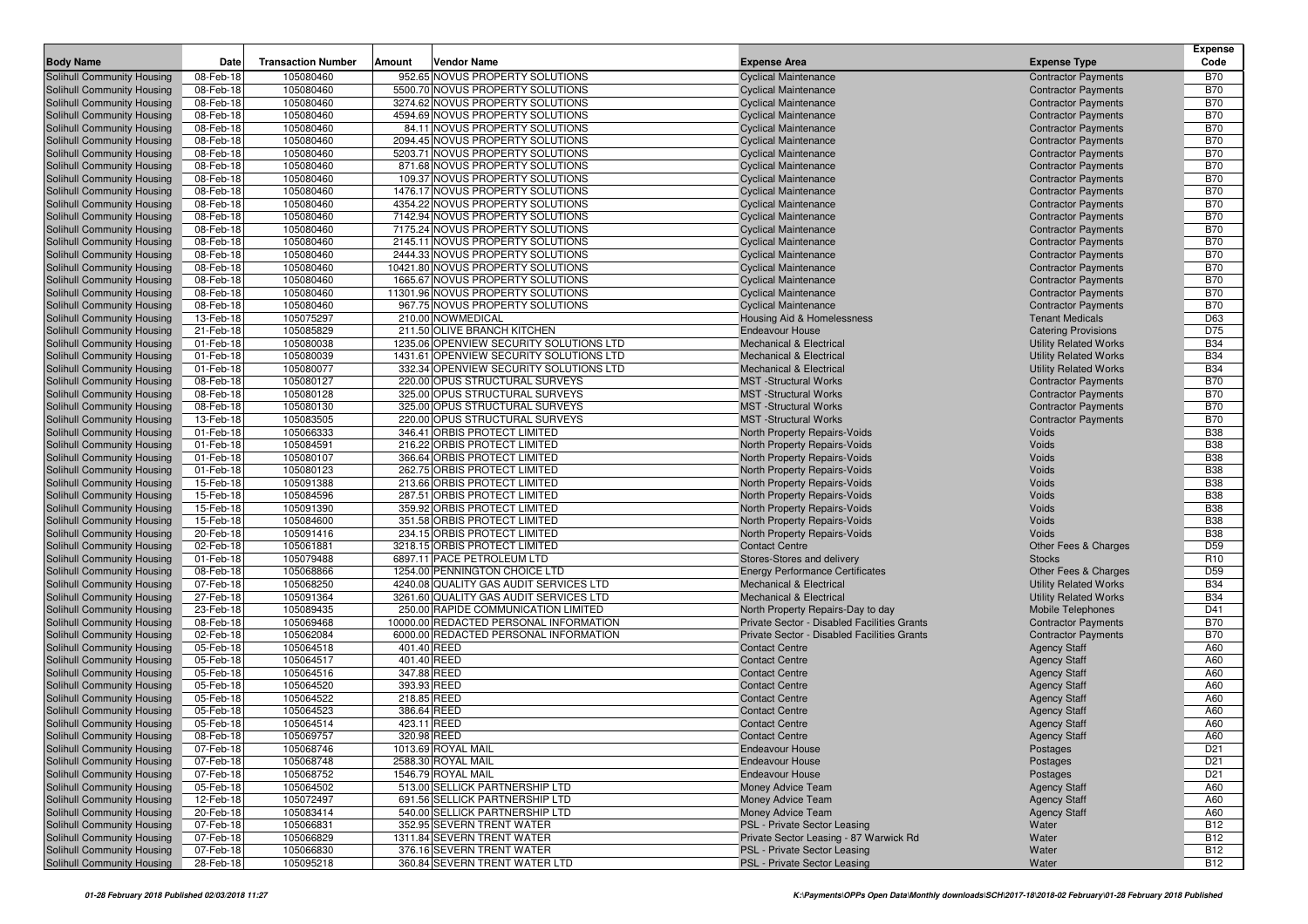| <b>Body Name</b>                                         | Date                   | <b>Transaction Number</b> | Amount | Vendor Name                                                   | <b>Expense Area</b>                                    | <b>Expense Type</b>        | <b>Expense</b><br>Code   |
|----------------------------------------------------------|------------------------|---------------------------|--------|---------------------------------------------------------------|--------------------------------------------------------|----------------------------|--------------------------|
| Solihull Community Housing                               | 28-Feb-18              | 105095220                 |        | 393.46 SEVERN TRENT WATER LTD                                 | PSL - Private Sector Leasing                           | Water                      | <b>B12</b>               |
| Solihull Community Housing                               | 28-Feb-18              | 105095219                 |        | 515.80 SEVERN TRENT WATER LTD                                 | 82 Warwick Road Intensive Support Unit                 | Water                      | <b>B12</b>               |
| Solihull Community Housing                               | 19-Feb-18              | 105081354                 |        | 354.73 SEVERN TRENT WATER LTD                                 | PSL - Private Sector Leasing                           | Water                      | <b>B12</b>               |
| Solihull Community Housing                               | 19-Feb-18              | 105081355                 |        | 393.46 SEVERN TRENT WATER LTD                                 | PSL - Private Sector Leasing                           | Water                      | <b>B12</b>               |
| Solihull Community Housing                               | 19-Feb-18              | 105081356                 |        | 356.78 SEVERN TRENT WATER LTD                                 | PSL - Private Sector Leasing                           | Water                      | <b>B12</b>               |
| Solihull Community Housing                               | 28-Feb-18              | 105095221                 |        | 389.39 SEVERN TRENT WATER LTD                                 | PSL - Private Sector Leasing                           | Water                      | <b>B12</b>               |
| Solihull Community Housing                               | 28-Feb-18              | 105095386                 |        | 350.00 SHAW TRUST                                             | Wellbeing Service (inc. Handy Person & Garden Service) | Training                   | A80                      |
| Solihull Community Housing                               | 23-Feb-18              | 105089354                 |        | 4525.80 SOLIHULL MBC                                          | Home Improvement Agency                                | Head Office: Charges       | H <sub>10</sub>          |
| Solihull Community Housing                               | 08-Feb-18              | 105068931                 |        | 1747.72 SOLIHULL MBC (COUNCIL TAX)                            | North Property Repairs-Voids                           | <b>Council Tax</b>         | <b>B21</b>               |
| Solihull Community Housing                               | 08-Feb-18              | 105068935                 |        | 467.59 SOLIHULL MBC (COUNCIL TAX)                             | North Property Repairs-Voids                           | <b>Council Tax</b>         | <b>B21</b>               |
| Solihull Community Housing                               | 08-Feb-18              | 105068936                 |        | 281.98 SOLIHULL MBC (COUNCIL TAX)                             | North Property Repairs-Voids                           | <b>Council Tax</b>         | <b>B21</b>               |
| Solihull Community Housing                               | 08-Feb-18              | 105068997                 |        | 526.66 SOLIHULL MBC (COUNCIL TAX)                             | North Property Repairs-Voids                           | <b>Council Tax</b>         | <b>B21</b>               |
| Solihull Community Housing                               | 08-Feb-18              | 105069039                 |        | 263.33 SOLIHULL MBC (COUNCIL TAX)                             | North Property Repairs-Voids                           | <b>Council Tax</b>         | <b>B21</b>               |
| Solihull Community Housing                               | 08-Feb-18              | 105069080                 |        | 258.16 SOLIHULL MBC (COUNCIL TAX)                             | North Property Repairs-Voids                           | <b>Council Tax</b>         | <b>B21</b>               |
| Solihull Community Housing                               | 08-Feb-18              | 105069087                 |        | 304.36 SOLIHULL MBC (COUNCIL TAX)                             | <b>North Property Repairs-Voids</b>                    | <b>Council Tax</b>         | <b>B21</b>               |
| Solihull Community Housing                               | 08-Feb-18              | 105069100                 |        | 322.82 SOLIHULL MBC (COUNCIL TAX)                             | North Property Repairs-Voids                           | <b>Council Tax</b>         | <b>B21</b>               |
| Solihull Community Housing                               | 08-Feb-18              | 105069148                 |        | 393.54 SOLIHULL MBC (COUNCIL TAX)                             | North Property Repairs-Voids                           | <b>Council Tax</b>         | <b>B21</b>               |
| Solihull Community Housing                               | 08-Feb-18              | 105069154                 |        | 350.49 SOLIHULL MBC (COUNCIL TAX)                             | North Property Repairs-Voids                           | <b>Council Tax</b>         | <b>B21</b>               |
| Solihull Community Housing                               | 08-Feb-18              | 105069235                 |        | 266.31 SOLIHULL MBC (COUNCIL TAX)                             | North Property Repairs-Voids                           | <b>Council Tax</b>         | <b>B21</b>               |
| Solihull Community Housing                               | 22-Feb-18              | 105086671                 |        | 250.00 SOLIHULL METROPOLITAN BOROUGH COUNCIL                  | Flat Re-roofing                                        | <b>Contractor Payments</b> | <b>B70</b>               |
| Solihull Community Housing                               | 28-Feb-18              | 105095059                 |        | 2014.94 TOTAL GAS & POWER LTD                                 | <b>Endeavour House</b>                                 | Electricity                | <b>B11</b>               |
| Solihull Community Housing                               | 28-Feb-18              | 105095059                 |        | 60.51 TOTAL GAS & POWER LTD                                   | 137-139 Warwick Rd (Social Rent)                       | Electricity                | <b>B11</b>               |
| Solihull Community Housing                               | 28-Feb-18              | 105095059                 |        | 875.97 TOTAL GAS & POWER LTD                                  | <b>CCTV</b>                                            | Electricity                | <b>B11</b>               |
| Solihull Community Housing                               | 28-Feb-18              | 105095059                 |        | 480.48 TOTAL GAS & POWER LTD                                  | <b>Biomass System</b>                                  | Electricity                | <b>B11</b>               |
| Solihull Community Housing                               | 28-Feb-18              | 105095059                 |        | 36361.89 TOTAL GAS & POWER LTD                                | High & Low Rise (inc. Lakeside & Safe & Sound)         | Electricity                | <b>B11</b>               |
| Solihull Community Housing                               | 28-Feb-18              | 105095059                 |        | 617.20 TOTAL GAS & POWER LTD                                  | Lakeside                                               | Electricity                | <b>B11</b>               |
| Solihull Community Housing                               | 28-Feb-18              | 105095059                 |        | 130.32 TOTAL GAS & POWER LTD                                  | <b>Auckland Hall</b>                                   | Electricity                | <b>B11</b>               |
| Solihull Community Housing                               | 28-Feb-18              | 105095059                 |        | 51.66 TOTAL GAS & POWER LTD                                   | <b>Crabtree Hall</b>                                   | Electricity                | <b>B11</b>               |
| Solihull Community Housing                               | 28-Feb-18              | 105095059                 |        | 52.95 TOTAL GAS & POWER LTD                                   | Whar Hall Farm Community Hall                          | Electricity                | <b>B11</b>               |
| Solihull Community Housing                               | 28-Feb-18              | 105095059                 |        | 1172.14 TOTAL GAS & POWER LTD                                 | Homelessness                                           | Electricity                | <b>B11</b>               |
| Solihull Community Housing                               | 28-Feb-18              | 105095059                 |        | 1203.67 TOTAL GAS & POWER LTD                                 | <b>Frontline Offices</b>                               | Electricity                | <b>B11</b>               |
| Solihull Community Housing                               | 28-Feb-18              | 105095059                 |        | 145.09 TOTAL GAS & POWER LTD                                  | Cesspool Emptying                                      | Electricity                | <b>B11</b>               |
| Solihull Community Housing                               | 28-Feb-18              | 105095059                 |        | 1496.49 TOTAL GAS & POWER LTD                                 | Business Support - MST Back Office Support             | Electricity                | <b>B11</b>               |
| Solihull Community Housing                               | 15-Feb-18              | 105079987                 |        | 556.23 TOTAL GAS & POWER LTD                                  | <b>Endeavour House</b>                                 | Gas                        | <b>B10</b>               |
| Solihull Community Housing                               | 15-Feb-18              | 105079987                 |        | 2590.57 TOTAL GAS & POWER LTD                                 | Gas (Old Sheltered Housing Scheme)                     | Gas                        | <b>B10</b>               |
| Solihull Community Housing                               | 15-Feb-18              | 105079987                 |        | 33.19 TOTAL GAS & POWER LTD                                   | <b>Crabtree Hall</b>                                   | Gas                        | <b>B10</b>               |
| Solihull Community Housing                               | 15-Feb-18              | 105079987                 |        | 51.94 TOTAL GAS & POWER LTD                                   | Whar Hall Farm Community Hall                          | Gas                        | <b>B10</b>               |
| Solihull Community Housing                               | 15-Feb-18              | 105079987                 |        | -4.12 TOTAL GAS & POWER LTD                                   | <b>Greenfield Centre</b>                               | Gas                        | <b>B10</b>               |
| Solihull Community Housing                               | 15-Feb-18              | 105079987                 |        | 115.87 TOTAL GAS & POWER LTD                                  | Homelessness                                           | Gas                        | <b>B10</b>               |
| Solihull Community Housing                               | 15-Feb-18              | 105079987                 |        | 70.89 TOTAL GAS & POWER LTD                                   | <b>Frontline Offices</b>                               | Gas                        | <b>B10</b>               |
| Solihull Community Housing                               | 15-Feb-18              | 105079987                 |        | 409.78 TOTAL GAS & POWER LTD                                  | Business Support - MST Back Office Support             | Gas                        | <b>B10</b>               |
| Solihull Community Housing                               | 15-Feb-18              | 105079983                 |        | 311.83 TOTAL GAS & POWER LTD                                  | <b>Endeavour House</b>                                 | Gas                        | <b>B10</b>               |
| Solihull Community Housing                               | 15-Feb-18              | 105079983                 |        | 2595.88 TOTAL GAS & POWER LTD                                 | Gas (Old Sheltered Housing Scheme)                     | Gas                        | <b>B10</b>               |
| Solihull Community Housing                               | 15-Feb-18              | 105079983                 |        | 29.09 TOTAL GAS & POWER LTD                                   | Crabtree Hall                                          | Gas                        | <b>B10</b>               |
| Solihull Community Housing                               | 15-Feb-18              | 105079983                 |        | 44.23 TOTAL GAS & POWER LTD                                   | Whar Hall Farm Community Hall                          | Gas                        | <b>B10</b>               |
| Solihull Community Housing                               | 15-Feb-18              | 105079983                 |        | 13.53 TOTAL GAS & POWER LTD                                   | <b>Greenfield Centre</b>                               | Gas                        | <b>B10</b>               |
| Solihull Community Housing                               | 15-Feb-18              | 105079983                 |        | 229.64 TOTAL GAS & POWER LTD                                  | Homelessness                                           | Gas                        | <b>B10</b>               |
| Solihull Community Housing                               | 15-Feb-18              | 105079983                 |        | 62.75 TOTAL GAS & POWER LTD                                   | <b>Frontline Offices</b>                               | Gas                        | <b>B10</b>               |
| Solihull Community Housing                               | 15-Feb-18              | 105079983                 |        | 337.25 TOTAL GAS & POWER LTD                                  | Business Support - MST Back Office Support             | Gas                        | <b>B10</b>               |
| Solihull Community Housing                               | 15-Feb-18              | 105079981                 |        | 218.70 TOTAL GAS & POWER LTD<br>1646.07 TOTAL GAS & POWER LTD | <b>Endeavour House</b>                                 | Gas<br>Gas                 | <b>B10</b><br><b>B10</b> |
| Solihull Community Housing<br>Solihull Community Housing | 15-Feb-18<br>15-Feb-18 | 105079981<br>105079981    |        | 23.44 TOTAL GAS & POWER LTD                                   | Gas (Old Sheltered Housing Scheme)                     |                            | <b>B10</b>               |
|                                                          |                        |                           |        |                                                               | <b>Crabtree Hall</b>                                   | Gas                        |                          |
| Solihull Community Housing<br>Solihull Community Housing | 15-Feb-18              | 105079981<br>105079981    |        | 32.43 TOTAL GAS & POWER LTD<br>13.80 TOTAL GAS & POWER LTD    | Whar Hall Farm Community Hall                          | Gas                        | <b>B10</b><br><b>B10</b> |
| Solihull Community Housing                               | 15-Feb-18              |                           |        |                                                               | Greenfield Centre                                      | Gas                        | <b>B10</b>               |
| Solihull Community Housing                               | 15-Feb-18<br>15-Feb-18 | 105079981<br>105079981    |        | -90.66 TOTAL GAS & POWER LTD<br>47.71 TOTAL GAS & POWER LTD   | Homelessness<br><b>Frontline Offices</b>               | Gas                        | <b>B10</b>               |
| Solihull Community Housing                               |                        | 105079981                 |        | 169.47 TOTAL GAS & POWER LTD                                  | Business Support - MST Back Office Support             | Gas                        | <b>B10</b>               |
| Solihull Community Housing                               | 15-Feb-18<br>16-Feb-18 | 105080579                 |        | 4812.73 TOTAL GAS & POWER LTD                                 | <b>Endeavour House</b>                                 | Gas                        | <b>B11</b>               |
| Solihull Community Housing                               | 16-Feb-18              | 105080579                 |        | 61.69 TOTAL GAS & POWER LTD                                   | 137-139 Warwick Rd (Social Rent)                       | Electricity<br>Electricity | <b>B11</b>               |
| Solihull Community Housing                               | 16-Feb-18              | 105080579                 |        | 875.17 TOTAL GAS & POWER LTD                                  | <b>CCTV</b>                                            | Electricity                | <b>B11</b>               |
| Solihull Community Housing                               | 16-Feb-18              | 105080579                 |        | 455.76 TOTAL GAS & POWER LTD                                  | <b>Biomass System</b>                                  | Electricity                | <b>B11</b>               |
| Solihull Community Housing                               | 16-Feb-18              | 105080579                 |        | 32330.15 TOTAL GAS & POWER LTD                                | High & Low Rise (inc. Lakeside & Safe & Sound)         | Electricity                | <b>B11</b>               |
| Solihull Community Housing                               | 16-Feb-18              | 105080579                 |        | 618.81 TOTAL GAS & POWER LTD                                  | Lakeside                                               | Electricity                | <b>B11</b>               |
|                                                          |                        |                           |        |                                                               |                                                        |                            |                          |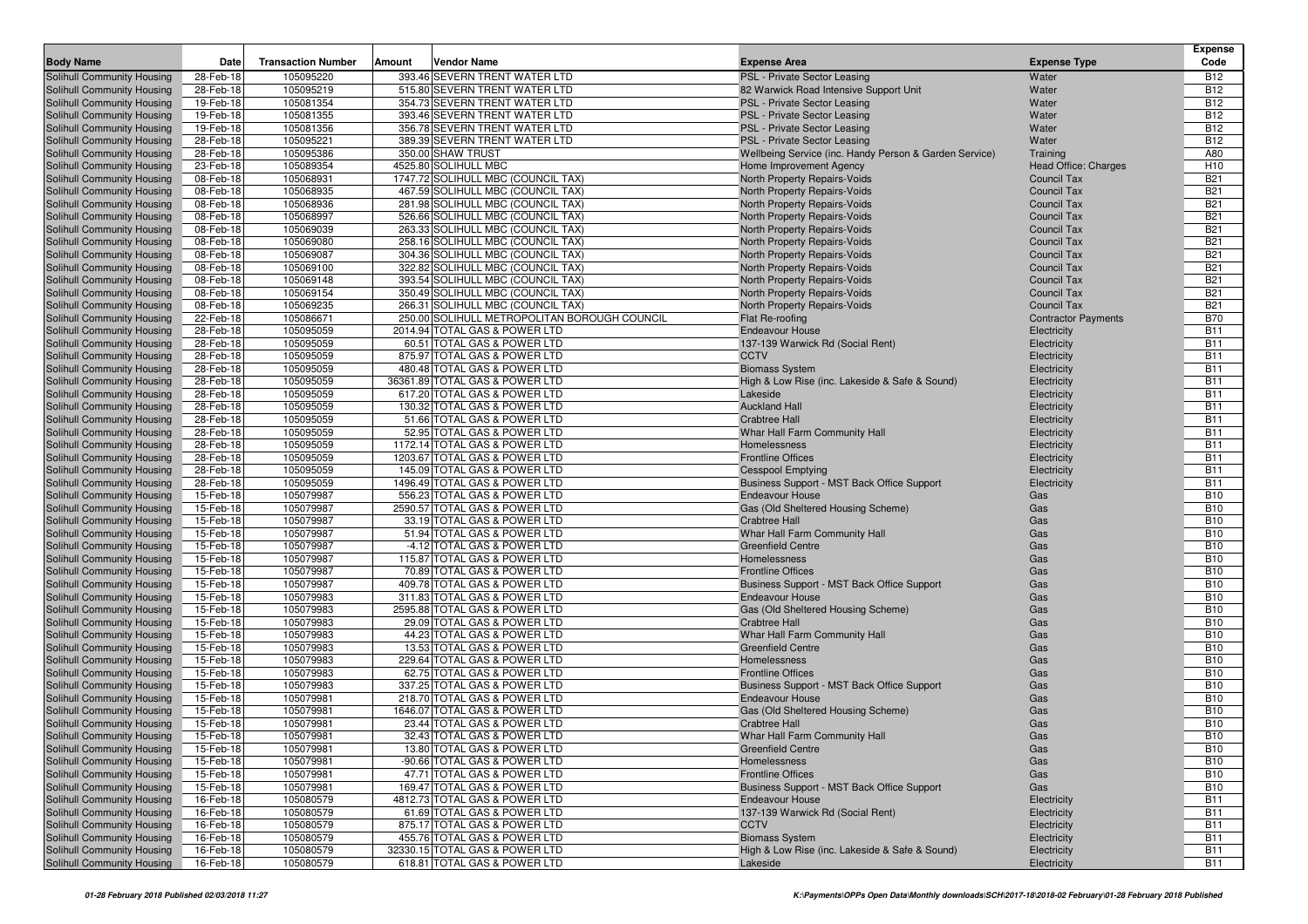|                                   |           |                           |        |                                        |                                                        |                               | <b>Expense</b> |
|-----------------------------------|-----------|---------------------------|--------|----------------------------------------|--------------------------------------------------------|-------------------------------|----------------|
| <b>Body Name</b>                  | Date      | <b>Transaction Number</b> | Amount | <b>Vendor Name</b>                     | <b>Expense Area</b>                                    | <b>Expense Type</b>           | Code           |
| Solihull Community Housing        | 16-Feb-18 | 105080579                 |        | 117.53 TOTAL GAS & POWER LTD           | <b>Auckland Hall</b>                                   | Electricity                   | <b>B11</b>     |
| Solihull Community Housing        | 16-Feb-18 | 105080579                 |        | 39.89 TOTAL GAS & POWER LTD            | <b>Crabtree Hall</b>                                   | Electricity                   | <b>B11</b>     |
| Solihull Community Housing        | 16-Feb-18 | 105080579                 |        | 50.31 TOTAL GAS & POWER LTD            | Whar Hall Farm Community Hall                          | Electricity                   | <b>B11</b>     |
| Solihull Community Housing        | 16-Feb-18 | 105080579                 |        | 1196.84 TOTAL GAS & POWER LTD          | Homelessness                                           | Electricity                   | <b>B11</b>     |
| Solihull Community Housing        | 16-Feb-18 | 105080579                 |        | 1077.53 TOTAL GAS & POWER LTD          | <b>Frontline Offices</b>                               | Electricity                   | <b>B11</b>     |
| Solihull Community Housing        | 16-Feb-18 | 105080579                 |        | 134.12 TOTAL GAS & POWER LTD           | <b>Cesspool Emptying</b>                               | Electricity                   | <b>B11</b>     |
| Solihull Community Housing        | 16-Feb-18 | 105080579                 |        | 1185.33 TOTAL GAS & POWER LTD          | Business Support - MST Back Office Support             | Electricity                   | <b>B11</b>     |
| <b>Solihull Community Housing</b> | 16-Feb-18 | 105080579                 |        | -173.52 TOTAL GAS & POWER LTD          | Business Support - MST Back Office Support             | Electricity                   | <b>B11</b>     |
| Solihull Community Housing        | 20-Feb-18 | 105083558                 |        | 442.51 TOTAL GAS & POWER LTD           | <b>Endeavour House</b>                                 | Gas                           | <b>B10</b>     |
| Solihull Community Housing        | 20-Feb-18 | 105083558                 |        | 1347.45 TOTAL GAS & POWER LTD          | Gas (Old Sheltered Housing Scheme)                     | Gas                           | <b>B10</b>     |
| Solihull Community Housing        | 20-Feb-18 | 105083558                 |        | 1167.48 TOTAL GAS & POWER LTD          | Gas (Old Sheltered Housing Scheme)                     | Gas                           | <b>B10</b>     |
| Solihull Community Housing        | 20-Feb-18 | 105083558                 |        | 35.06 TOTAL GAS & POWER LTD            | <b>Crabtree Hall</b>                                   | Gas                           | <b>B10</b>     |
| Solihull Community Housing        | 20-Feb-18 | 105083558                 |        | 55.08 TOTAL GAS & POWER LTD            | Whar Hall Farm Community Hall                          | Gas                           | <b>B10</b>     |
| Solihull Community Housing        | 20-Feb-18 | 105083558                 |        | 14.30 TOTAL GAS & POWER LTD            | <b>Greenfield Centre</b>                               | Gas                           | <b>B10</b>     |
| Solihull Community Housing        | 20-Feb-18 | 105083558                 |        | 120.19 TOTAL GAS & POWER LTD           | Homelessness                                           | Gas                           | <b>B10</b>     |
| Solihull Community Housing        | 20-Feb-18 | 105083558                 |        | 74.64 TOTAL GAS & POWER LTD            | <b>Frontline Offices</b>                               | Gas                           | <b>B10</b>     |
| Solihull Community Housing        | 20-Feb-18 | 105083558                 |        | 437.48 TOTAL GAS & POWER LTD           | Business Support - MST Back Office Support             | Gas                           | <b>B10</b>     |
| <b>Solihull Community Housing</b> | 28-Feb-18 | 105095381                 |        | 3186.43 TYNETEC LTD                    | Wellbeing Service (inc. Handy Person & Garden Service) | <b>Equipment Rental/Lease</b> | D18            |
| <b>Solihull Community Housing</b> | 28-Feb-18 | 105095376                 |        | 2842.58 TYNETEC LTD                    | Wellbeing Service (inc. Handy Person & Garden Service) | <b>Equipment Rental/Lease</b> | D18            |
| Solihull Community Housing        | 01-Feb-18 | 105066369                 |        | 22274.99 TYRER BUILDING CONTRACTORS    | <b>MST</b> -Structural Works                           | <b>Contractor Payments</b>    | <b>B70</b>     |
| Solihull Community Housing        | 01-Feb-18 | 105066370                 |        | 1649.44 TYRER BUILDING CONTRACTORS     | <b>MST</b> -Structural Works                           | <b>Contractor Payments</b>    | <b>B70</b>     |
| Solihull Community Housing        | 01-Feb-18 | 105066371                 |        | 6695.80 TYRER BUILDING CONTRACTORS     | <b>MST</b> -Structural Works                           | <b>Contractor Payments</b>    | <b>B70</b>     |
| Solihull Community Housing        | 05-Feb-18 | 105080132                 |        | 4237.25 TYRER BUILDING CONTRACTORS     | <b>MST</b> -Structural Works                           | <b>Contractor Payments</b>    | <b>B70</b>     |
| Solihull Community Housing        | 16-Feb-18 | 105092003                 |        | 1436.78 TYRER BUILDING CONTRACTORS     | <b>Public Sector - Major Adaptations</b>               | <b>Contractor Payments</b>    | <b>B70</b>     |
| Solihull Community Housing        | 05-Feb-18 | 105064491                 |        | 817.72 WATER PLUS LTD                  | <b>Endeavour House</b>                                 | Water                         | <b>B12</b>     |
| Solihull Community Housing        | 07-Feb-18 | 105066895                 |        | 742.09 WATER PLUS LTD                  | Business Support - MST Back Office Support             | Water                         | <b>B12</b>     |
| Solihull Community Housing        | 05-Feb-18 | 105070921                 |        | 18586.26 WATES CONSTRUCTION LTD        | Low Rise - Envelope Programme                          | <b>Contractor Payments</b>    | <b>B70</b>     |
| Solihull Community Housing        | 05-Feb-18 | 105090582                 |        | 28170.16 WATES CONSTRUCTION LTD        | Low Rise - Envelope Programme                          | <b>Contractor Payments</b>    | <b>B70</b>     |
| Solihull Community Housing        | 05-Feb-18 | 105090583                 |        | 27414.83 WATES CONSTRUCTION LTD        | Low Rise - Envelope Programme                          | <b>Contractor Payments</b>    | <b>B70</b>     |
| <b>Solihull Community Housing</b> | 05-Feb-18 | 105090584                 |        | 28170.16 WATES CONSTRUCTION LTD        | Low Rise - Envelope Programme                          | <b>Contractor Payments</b>    | <b>B70</b>     |
| Solihull Community Housing        | 05-Feb-18 | 105090585                 |        | 27751.37 WATES CONSTRUCTION LTD        | Low Rise - Envelope Programme                          | <b>Contractor Payments</b>    | <b>B70</b>     |
| Solihull Community Housing        | 05-Feb-18 | 105090586                 |        | 28170.16 WATES CONSTRUCTION LTD        | Low Rise - Envelope Programme                          | <b>Contractor Payments</b>    | <b>B70</b>     |
| Solihull Community Housing        | 05-Feb-18 | 105090587                 |        | 27773.54 WATES CONSTRUCTION LTD        | Low Rise - Envelope Programme                          | <b>Contractor Payments</b>    | <b>B70</b>     |
| Solihull Community Housing        | 12-Feb-18 | 105072443                 |        | 56944.79 WETTONS CLEANING SERVICES LTD | High & Low Rise (inc. Lakeside & Safe & Sound)         | Cleaning                      | <b>B50</b>     |
| Solihull Community Housing        | 12-Feb-18 | 105072441                 |        | 1646.04 WETTONS CLEANING SERVICES LTD  | High & Low Rise (inc. Lakeside & Safe & Sound)         | Cleaning                      | <b>B50</b>     |
| Solihull Community Housing        | 14-Feb-18 | 105078431                 |        | 240.00 WIDER LTD                       | <b>Pest Control</b>                                    | Advertising                   | D81            |
| Solihull Community Housing        | 26-Feb-18 | 105090620                 |        | 388.81 WIRELESS INNOVATION LTD         | <b>Mechanical &amp; Electrical</b>                     | <b>Utility Related Works</b>  | <b>B34</b>     |
| Solihull Community Housing        | 05-Feb-18 | 105083442                 |        | 316.17 WOODHULL ROOFING LTD            | North Property Repairs-Day to day                      | <b>External Structures</b>    | <b>B33</b>     |
| Solihull Community Housing        | 01-Feb-18 | 105079990                 |        | 1905.36 WOODHULL ROOFING LTD           | North Property Repairs-Day to day                      | <b>External Structures</b>    | <b>B33</b>     |
| Solihull Community Housing        | 01-Feb-18 | 105083445                 |        | 1984.02 WOODHULL ROOFING LTD           | North Property Repairs-Voids                           | Voids                         | <b>B38</b>     |
| Solihull Community Housing        | 01-Feb-18 | 105083446                 |        | 565.21 WOODHULL ROOFING LTD            | North Property Repairs-Day to day                      | <b>External Structures</b>    | <b>B33</b>     |
| Solihull Community Housing        | 01-Feb-18 | 105083447                 |        | 220.45 WOODHULL ROOFING LTD            | North Property Repairs-Day to day                      | <b>External Structures</b>    | <b>B33</b>     |
| Solihull Community Housing        | 01-Feb-18 | 105083448                 |        | 220.45 WOODHULL ROOFING LTD            | North Property Repairs-Day to day                      | <b>External Structures</b>    | <b>B33</b>     |
| Solihull Community Housing        | 01-Feb-18 | 105079991                 |        | 2432.72 WOODHULL ROOFING LTD           | North Property Repairs-Day to day                      | <b>External Structures</b>    | <b>B33</b>     |
| Solihull Community Housing        | 06-Feb-18 | 105083449                 |        | 721.87 WOODHULL ROOFING LTD            | North Property Repairs-Day to day                      | <b>External Structures</b>    | <b>B33</b>     |
| Solihull Community Housing        | 07-Feb-18 | 105083450                 |        | 309.31 WOODHULL ROOFING LTD            | North Property Repairs-Day to day                      | <b>External Structures</b>    | <b>B33</b>     |
| Solihull Community Housing        | 19-Feb-18 | 105081371                 |        | 5000.00 WORKMAN                        | <b>Frontline Offices</b>                               | Rents                         | <b>B22</b>     |
| Solihull Community Housing        | 19-Feb-18 | 105081371                 |        | 2210.02 WORKMAN                        | <b>Frontline Offices</b>                               | <b>General Building Costs</b> | <b>B30</b>     |
| Solihull Community Housing        | 19-Feb-18 | 105081372                 |        | 5000.00 WORKMAN                        | <b>Frontline Offices</b>                               | Rents                         | <b>B22</b>     |
| Solihull Community Housing        | 19-Feb-18 | 105081372                 |        | 2210.02 WORKMAN                        | <b>Frontline Offices</b>                               | <b>General Building Costs</b> | <b>B30</b>     |
| Solihull Community Housing        |           |                           |        |                                        |                                                        |                               |                |
| Solihull Community Housing        |           |                           |        |                                        |                                                        |                               |                |
| Solihull Community Housing        |           |                           |        |                                        |                                                        |                               |                |
| Solihull Community Housing        |           |                           |        |                                        |                                                        |                               |                |
| Solihull Community Housing        |           |                           |        |                                        |                                                        |                               |                |
| Solihull Community Housing        |           |                           |        |                                        |                                                        |                               |                |
| Solihull Community Housing        |           |                           |        |                                        |                                                        |                               |                |
| Solihull Community Housing        |           |                           |        |                                        |                                                        |                               |                |
| Solihull Community Housing        |           |                           |        |                                        |                                                        |                               |                |
| Solihull Community Housing        |           |                           |        |                                        |                                                        |                               |                |
| Solihull Community Housing        |           |                           |        |                                        |                                                        |                               |                |
| Solihull Community Housing        |           |                           |        |                                        |                                                        |                               |                |
| Solihull Community Housing        |           |                           |        |                                        |                                                        |                               |                |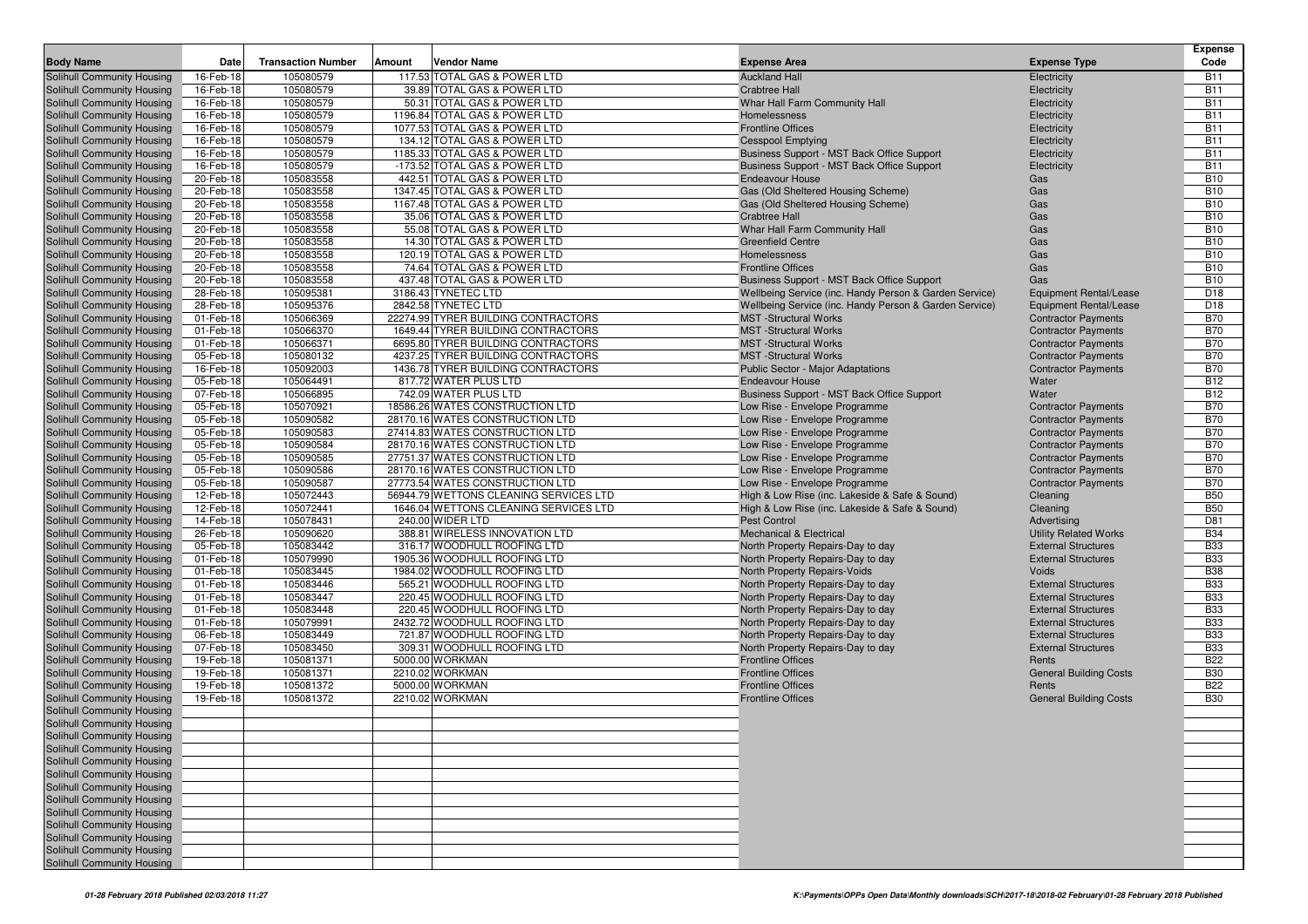| <b>Body Name</b>                                         | Date | <b>Transaction Number</b> | Amount | <b>Vendor Name</b> | <b>Expense Area</b> | <b>Expense Type</b> | <b>Expense</b><br>Code |
|----------------------------------------------------------|------|---------------------------|--------|--------------------|---------------------|---------------------|------------------------|
| <b>Solihull Community Housing</b>                        |      |                           |        |                    |                     |                     |                        |
| Solihull Community Housing                               |      |                           |        |                    |                     |                     |                        |
| Solihull Community Housing                               |      |                           |        |                    |                     |                     |                        |
| Solihull Community Housing                               |      |                           |        |                    |                     |                     |                        |
| Solihull Community Housing                               |      |                           |        |                    |                     |                     |                        |
| Solihull Community Housing                               |      |                           |        |                    |                     |                     |                        |
| Solihull Community Housing                               |      |                           |        |                    |                     |                     |                        |
| Solihull Community Housing                               |      |                           |        |                    |                     |                     |                        |
| Solihull Community Housing                               |      |                           |        |                    |                     |                     |                        |
| Solihull Community Housing                               |      |                           |        |                    |                     |                     |                        |
| Solihull Community Housing                               |      |                           |        |                    |                     |                     |                        |
| Solihull Community Housing                               |      |                           |        |                    |                     |                     |                        |
| Solihull Community Housing                               |      |                           |        |                    |                     |                     |                        |
| Solihull Community Housing                               |      |                           |        |                    |                     |                     |                        |
| Solihull Community Housing                               |      |                           |        |                    |                     |                     |                        |
| Solihull Community Housing                               |      |                           |        |                    |                     |                     |                        |
| Solihull Community Housing                               |      |                           |        |                    |                     |                     |                        |
| Solihull Community Housing                               |      |                           |        |                    |                     |                     |                        |
| Solihull Community Housing                               |      |                           |        |                    |                     |                     |                        |
| Solihull Community Housing                               |      |                           |        |                    |                     |                     |                        |
| Solihull Community Housing                               |      |                           |        |                    |                     |                     |                        |
| Solihull Community Housing                               |      |                           |        |                    |                     |                     |                        |
| Solihull Community Housing                               |      |                           |        |                    |                     |                     |                        |
| Solihull Community Housing                               |      |                           |        |                    |                     |                     |                        |
| Solihull Community Housing                               |      |                           |        |                    |                     |                     |                        |
| Solihull Community Housing                               |      |                           |        |                    |                     |                     |                        |
| Solihull Community Housing                               |      |                           |        |                    |                     |                     |                        |
| Solihull Community Housing                               |      |                           |        |                    |                     |                     |                        |
| Solihull Community Housing                               |      |                           |        |                    |                     |                     |                        |
| Solihull Community Housing                               |      |                           |        |                    |                     |                     |                        |
| Solihull Community Housing                               |      |                           |        |                    |                     |                     |                        |
| Solihull Community Housing<br>Solihull Community Housing |      |                           |        |                    |                     |                     |                        |
| Solihull Community Housing                               |      |                           |        |                    |                     |                     |                        |
| Solihull Community Housing                               |      |                           |        |                    |                     |                     |                        |
| Solihull Community Housing                               |      |                           |        |                    |                     |                     |                        |
| Solihull Community Housing                               |      |                           |        |                    |                     |                     |                        |
| Solihull Community Housing                               |      |                           |        |                    |                     |                     |                        |
| Solihull Community Housing                               |      |                           |        |                    |                     |                     |                        |
| Solihull Community Housing                               |      |                           |        |                    |                     |                     |                        |
| Solihull Community Housing                               |      |                           |        |                    |                     |                     |                        |
| Solihull Community Housing                               |      |                           |        |                    |                     |                     |                        |
| Solihull Community Housing                               |      |                           |        |                    |                     |                     |                        |
| Solihull Community Housing                               |      |                           |        |                    |                     |                     |                        |
| Solihull Community Housing                               |      |                           |        |                    |                     |                     |                        |
| Solihull Community Housing                               |      |                           |        |                    |                     |                     |                        |
| Solihull Community Housing                               |      |                           |        |                    |                     |                     |                        |
| Solihull Community Housing                               |      |                           |        |                    |                     |                     |                        |
| Solihull Community Housing                               |      |                           |        |                    |                     |                     |                        |
| Solihull Community Housing                               |      |                           |        |                    |                     |                     |                        |
| Solihull Community Housing                               |      |                           |        |                    |                     |                     |                        |
| Solihull Community Housing                               |      |                           |        |                    |                     |                     |                        |
| Solihull Community Housing                               |      |                           |        |                    |                     |                     |                        |
| Solihull Community Housing                               |      |                           |        |                    |                     |                     |                        |
| Solihull Community Housing                               |      |                           |        |                    |                     |                     |                        |
| Solihull Community Housing<br>Solihull Community Housing |      |                           |        |                    |                     |                     |                        |
| Solihull Community Housing                               |      |                           |        |                    |                     |                     |                        |
| Solihull Community Housing                               |      |                           |        |                    |                     |                     |                        |
| Solihull Community Housing                               |      |                           |        |                    |                     |                     |                        |
| Solihull Community Housing                               |      |                           |        |                    |                     |                     |                        |
| Solihull Community Housing                               |      |                           |        |                    |                     |                     |                        |
| Solihull Community Housing                               |      |                           |        |                    |                     |                     |                        |